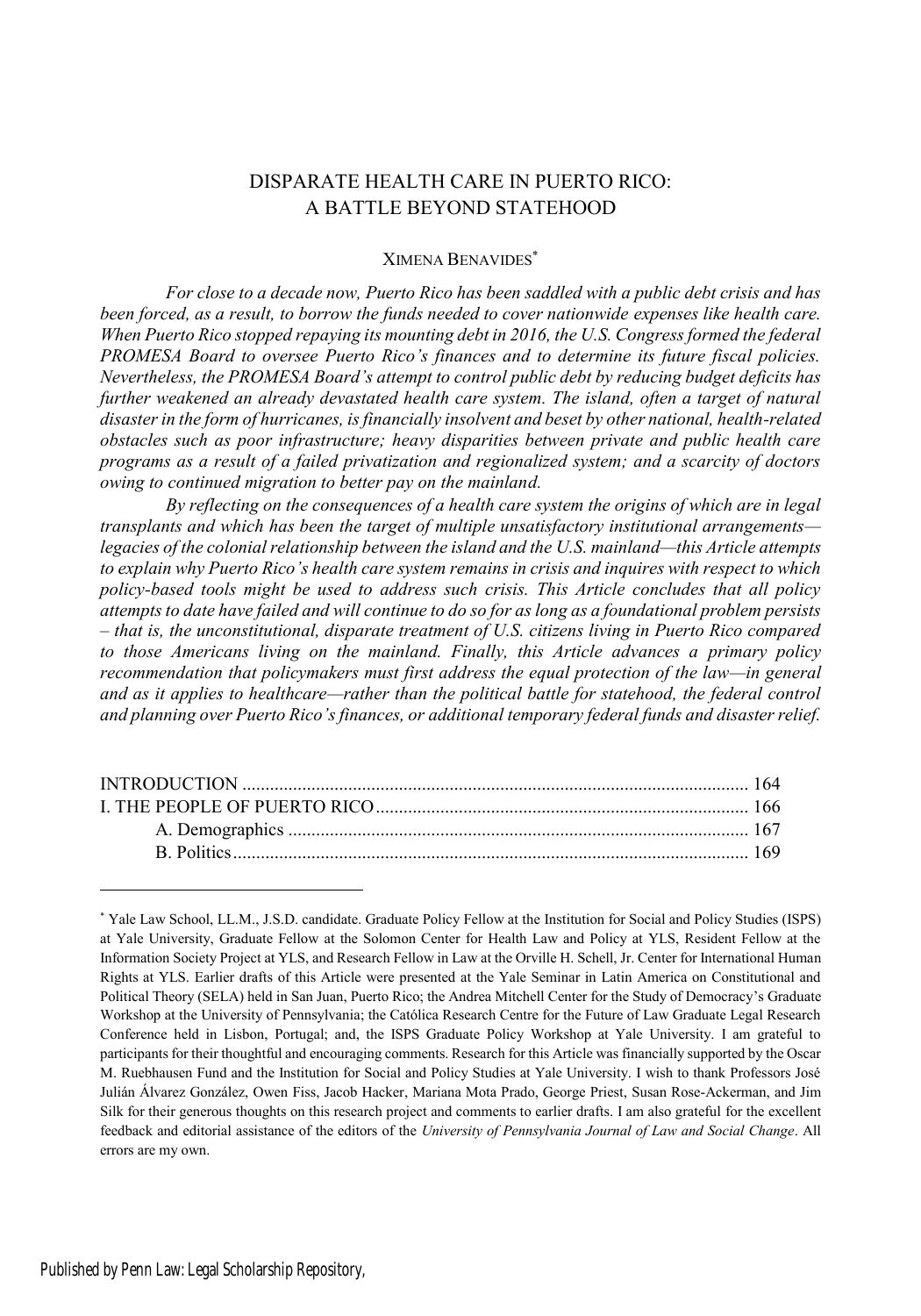#### INTRODUCTION

Since 2006, Puerto Rico has experienced a deep recession the impact of which cannot be understated.<sup>1</sup> After accumulating an estimated \$123 billion in debt, the island has stopped repaying its creditors altogether.<sup>2</sup>

Puerto Rico's fiscal status ultimately reached a historic low, as the island was left with a " . . . choice between honoring its commitments to bondholders [and] continuing to provide the residents of Puerto Rico with essential services."<sup>3</sup> Unlike cities within the continental United States, Puerto Rico cannot file for bankruptcy.<sup>4</sup> In June 2016, the U.S. Congress passed the Puerto Rico Oversight, Management, and Economic Stability Act ("PROMESA"),<sup>5</sup> which formed the Financial Oversight and Management Board (the PROMESA "Board" or "FOMB") meant to administer the new law and deal with the crisis.<sup>6</sup> The Board's initial plan included an almost 30% reduction of the

<sup>1</sup> *See* Marc. D. Joffe & Jesse Martinez, *Origins of the Puerto Rico Fiscal Crisis*, MERCATUS CENTER AT GEORGE MASON UNIVERSITY 15 (Apr. 2016), http://www.mercatus.org/system/files/Joffe-Puerto-Rico-Fiscal-Crisis-v1.pdf [https://perma.cc/N3M6-RPPT].

<sup>2</sup> Mary Williams Walsh, *How Puerto Rico Is Grappling with a Debt Crisis*, N.Y. TIMES (May 16, 2017), https://www.nytimes.com/interactive/2017/business/dealbook/puerto-rico-debt-bankruptcy.html [https://perma.cc/8KTZ-2VWK]; *see also* Associated Press, *Puerto Rico governor declares emergency at Government Development Bank*, WASH. POST. (Apr. 9, 2016), https://www.washingtonpost.com/business/economy/puerto-rico-governor-declares-emergency-atgovernment-development-bank/2016/04/09/f4042004-fe8e-11e5-9140-e61d062438bb\_story.html [https://perma.cc/3JZM-TFAL].

Ley de Moratoria de Emergencia y Rehabilitación Financiera de Puerto Rico, P. del S. 1591, Act 21 (2016), http://www.lexjuris.com/lexlex/Leyes2016/lexl2016021a.pdf [https://perma.cc/V7WH-X9T8].

<sup>4</sup> In 2014, Puerto Rico enacted a statute aimed at the restructuring of over \$20 million in public utility debt. However, the U.S. Supreme Court held that the federal bankruptcy code preempted this law. Puerto Rico v. Franklin California Tax-Free Trust, 136 S. Ct. 1938, 1942 (2016).

<sup>5</sup> Puerto Rico Oversight, Management, and Economic Stability Act, Pub. L. No. 114–187, 130 Stat. 549, 550– 610 (2016). *See also* Juan R. Torruella, *Why Puerto Rico Does Not Need Further Experimentation with its Future: A Reply to the Notion of "Territorial Federalism"*, 131 HARV. L. REV. F. 65, 93 (2018) (describing PROMESA as " . . . Congress's fourth try at cutting through the Puerto Rican Gordian knot in its interminable attempt to colonially rule Puerto Rico and its people").

<sup>6</sup> *See generally* 48 U.S.C.A. § 2121(c)(I), § 2121(e)(3) and § 2123 (2016) (defining the Board as "created . . . within the territorial government" of Puerto Rico, which comprises seven members appointed by the U.S. President, who appoints an executive director to manage its day-to-day affairs, and further defining the Governor of Puerto Rico is an ex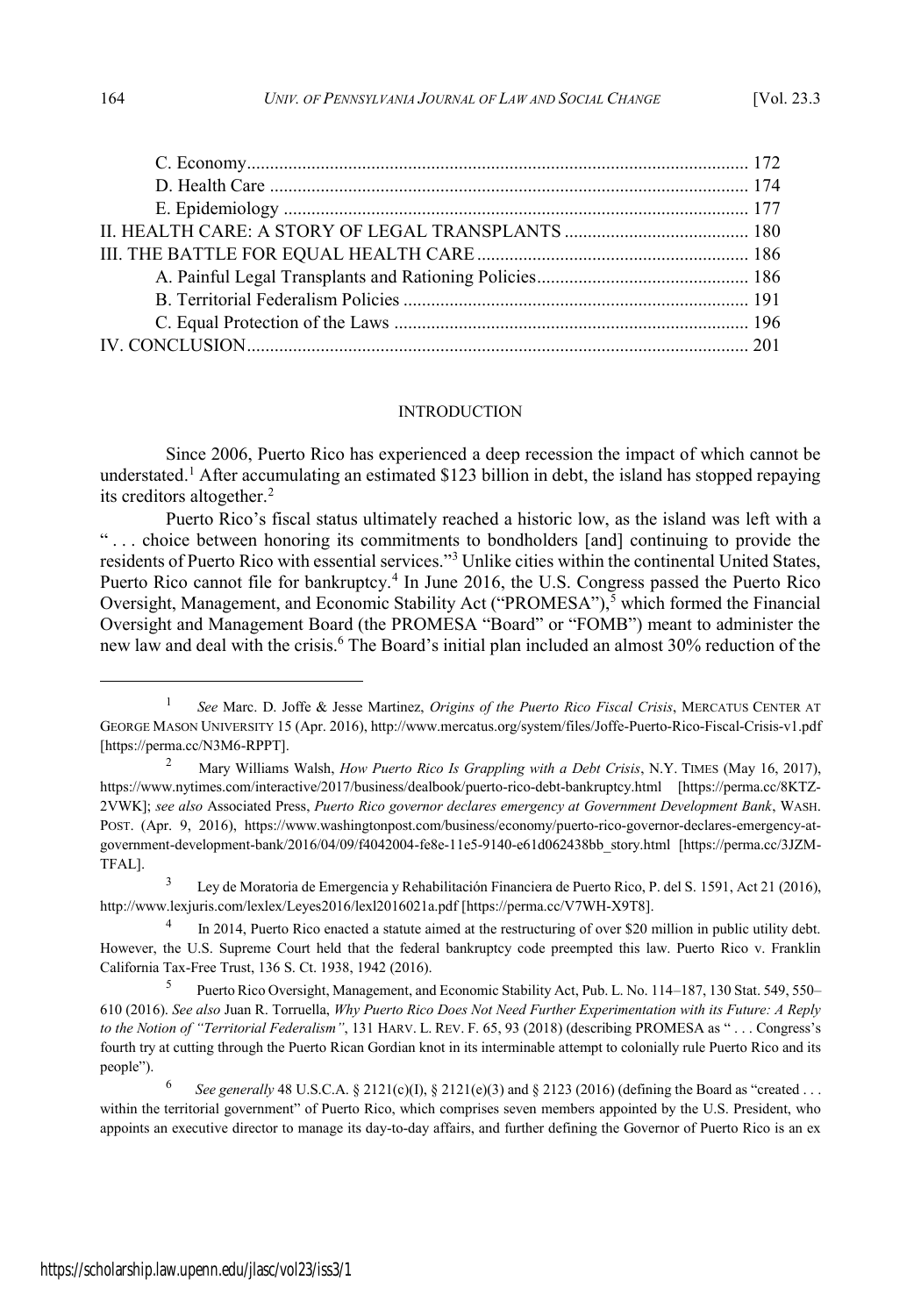island's annual health care budget.<sup>7</sup> The budget cut was designed to prevent a future increase in local funds once the federal temporary relief fund expires, although Puerto Rico was already expected to exhaust those federal funds before they do. $8$  At the time, there were concerns that this aggressive austerity policy would severely impact the vast majority of the island's population that relies on government-provided health care.<sup>9</sup> In this regard, the United Nations' Human Rights Office of the High Commissioner proclaimed that reducing budget deficits has been shown to negatively affect people's rights.<sup>10</sup> While such cuts can foster economic recovery, they undermine the provision of essential public services like health care.

The history of Puerto Rico's health care is replete with stories of decentralization and fragmentation. Particularly after the 1970s, the system followed the continental U.S. model ignoring the significantly heterogeneous conditions of Puerto Rico. This Article claims that modeling the institutional arrangements of the continental U.S. health care system—what the Author calls a "blind legal transplant"—has exacerbated the inequality of access to health care on the island. Moreover, this blind adoption has dragged along with it the institutional failures of the mainland's health care model, creating greater financial distress and urgent health needs. Thus, the adequacy of comprehensive health care policies in Puerto Rico needs to be reconsidered.

Most policy efforts have been responsive to the Puerto Rican health care battle with financial-centric strategies that call for an increase in federal funds, disaster relief, and other rationing policies. But such an austerity plan as implemented in Puerto Rico since PROMESA has already led to higher unemployment, which itself reduces tax contributions.<sup>11</sup> It has accelerated one of the highest migrations in history from the island to the mainland, significantly decreasing the number of doctors to protect an increasingly aging population from what is now an increased risk of illness and a shorter fiscal contribution life span. Finally, the austerity plan has contributed to a severe economic recession, which has undermined people's ability to afford health care copays and private health care insurance. Hurricane Maria only aggravated the crisis of allocation with respect

officio member of the Board). *See also Examining Challenges in Puerto Rico's Recovery and the Role of the Financial Oversight and Management Board: Oversight Hearing before the H. Comm. on Natural Resources*, 115th Cong. 80 (2017) (recalling that Natalie Jaresko, former Minister of Finance in Ukraine, was appointed as FOMB's executive director at an annual salary of \$625,000); Jennifer Burnett, *CSG Releases 2013 Governor Salaries*, Council of State Gov'ts (June 25, 2013), https://knowledgecenter.csg.org/kc/content/csg-releases-2013-governor-salaries (noting that the Governor of Puerto Rico's yearly salary is \$70,000) [https://perma.cc/7QA7-ET3V]. *See also* Cyndi Suarez, *Puerto Rican Lawmakers Say No to Paying the Salaries of Its Rulers*, NONPROFIT Q. (Apr. 9, 2018), https://nonprofitquarterly.org/puerto-rican-lawmakerssay-no-paying-salaries-rulers/ [https://perma.cc/UCU8-EY72] (contrasting Jaresko's exorbitant salary of \$625,000 with average Puerto Rican annual income of \$27,248).

<sup>7</sup> Robin Rudowitz, Cornellia Hall & Barbara Lyons, *Medicaid Financing Cliff: Implications for the Health Care Systemsin Puerto Rico and USVI*, HENRY J. KAISER FAMILY FOUNDATION [hereinafter KAISER FAM. FOUND.] 10 (May 2019), http://files.kff.org/attachment/Issue-Brief-Medicaid-Financing-Cliff-Implications-for-the-Health-Care-Systems-in-Puerto-Rico-and-USVI [https://perma.cc/3G7L-PHGG].

<sup>8</sup> *Id.*

<sup>9</sup> *Id*. at 10.

<sup>10</sup> *See* U.N. OFFICE OF THE HIGH COMM'R FOR HUM. RIGHTS, END-OF-MISSION STATEMENT: VISIT TO THE EUROPEAN UNION INSTITUTIONS (June 3, 2016), http://www.ohchr.org/EN/NewsEvents/Pages/DisplayNews.aspx? NewsID=20057&LangID=E [https://perma.cc/XAW9-PPG3] ("The [e]conomy should serve the people, not vice versa").

<sup>11</sup> Sergio M. Marxuach, *Hurricane Relief in the Times of Austerity*, THE HILL (Sept. 21, 2017), https://thehill.com/blogs/congress-blog/politics/351544-hurricane-relief-in-times-of-austerity [https://perma.cc/42T3- XH8T].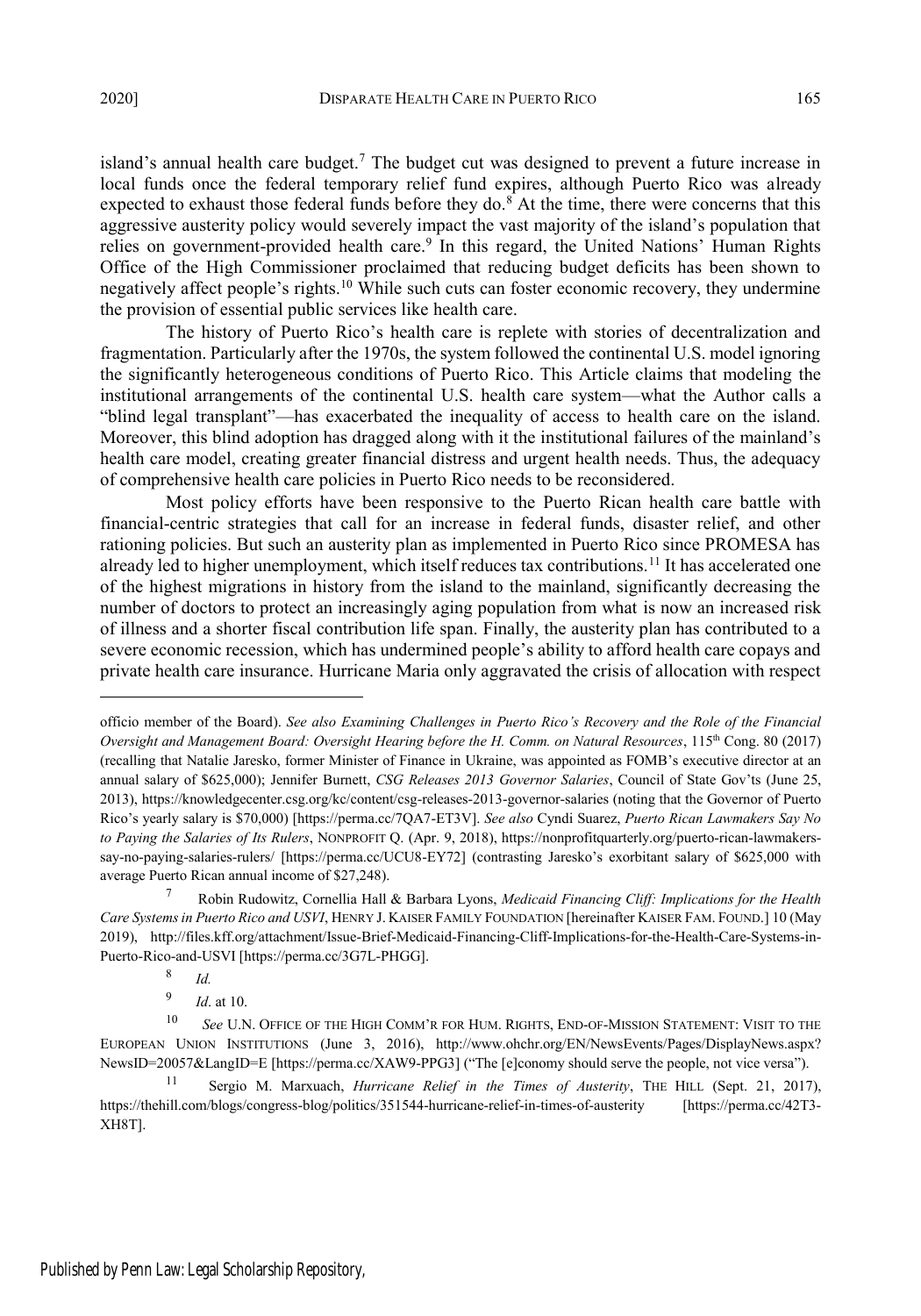to already scarce medical resources. When Puerto Rico was about to face yet another financial "cliff," as the majority of the temporary Medicaid financing support from the Patient Protection and Affordable Care Act (ACA) and the Bipartisan Budget Act of 2018 (BBA) expired at the end of September 2019 and December 2019, the U.S. Congress approved new supplemental federal funds available until September  $2021<sup>12</sup>$ . The financial policies are at the core of the challenges related to medical coverage and eligibility, health care access, and delivery system reforms, which are leading Puerto Rico's vulnerable health care system to a slow and painful death.<sup>13</sup>

This Article does not advance a position in favor of either privatized or government-based health care delivery in Puerto Rico. Instead, the Author aims to raise awareness on the detrimental consequences of organizing the island's health care system ignoring the particular conditions of Puerto Rico's population. Further, this Article proposes that the right to equal treatment of all U.S. citizens, regardless of their place of residence, militates firmly against the many battles and challenges associated with this type of legal transplant and justifies access to health care in Puerto Rico. As the Article elaborates and attempts to demonstrate, rationing policies and expanding state health care prerogatives to the island are not enough and will not succeed if Puerto Ricans continue to be treated as "second-class" citizens, contrary to the constitutional mandate of equal protection of the law for all Americans.

The Article consists of three parts. Part I describes the transformation of the Puerto Rican health care system into its current privatized form, with emphasis on *La Reforma*, a program that led to the system now in place. Part II describes the struggles of financing and delivering health care in Puerto Rico. Finally, Part III examines how to alter the status quo made manifest by the Puerto Rican health care system. After examining the rationing policies and legal transplants applied to the Puerto Rican healthcare system, the Article concludes that the primary battle worth fighting for is equal protection of the law. If won, it would give Puerto Rico the opportunity to ensure that its U.S. citizens receive the health care they need.

#### I. THE PEOPLE OF PUERTO RICO

In spite of the fact that 120 years have passed since Puerto Rico first became a U.S. territory, many people from the mainland are blind, willfully or otherwise, to the 3.4 million fellow U.S. citizens who live, in some cases, just a mere hundred miles away from them.<sup>14</sup>

<sup>12</sup> Cornellia Hall, Robin Rudowitz, Samantha Artiga & Barbara Lyons, *One Year After the Storms: Recovery and Health Care in Puerto Rico and the U.S. Virgin Islands*, KAISER FAM. FOUND. 1 (Sept. 19, 2018), http://files.kff.org/attachment/Issue-Brief-One-Year-after-the-Storms-Recovery-and-Health-Care-in-Puerto-Rico-and-the-US-Virgin-Islands [https://perma.cc/S3PZ-6QKZ]. *See also* Rudowitz et al., *supra* note 7, at 1. Most recent supplemental federal funds were provided on December 20, 2019 (P.L. 116-94) and March 18, 2020 (the Families First Coronavirus Response Act, FFCRA, P.L. 116-127). *See* Medicaid and CHIP in Puerto Rico, MACPAC Fact Sheet (Apr. 2020), https://www.macpac.gov/wp-content/uploads/2019/07/Medicaid-and-CHIP-in-Puerto-Rico.pdf [https://perma.cc/A2N5- ZPJ8].

<sup>13</sup> *See id.* at 10 ("[W]ithout additional support, the uninsured population could increase from about 500,000 to over 1 million people.").

<sup>14</sup> *See generally* Kyle Dropp & Brendan Nyan, *Nearly Half of Americans Don't Know People in Puerto Rico Are Fellow Citizens*, N.Y. TIMES (Sept. 26, 2017), https://www.nytimes.com/2017/09/26/upshot/nearly-half-of-americansdont-know-people-in-puerto-ricoans-are-fellow-citizens.html [https://perma.cc/R7WN-FTAW]; Alan Gomez, *Yes, Puerto Rico is Part of the United States*, USA TODAY (Sept. 26, 2017), https://www.usatoday.com/story/news/world/ 2017/09/26/yes-puerto-rico-part-united-states/703273001/ [https://perma.cc/765H-3KVK]. *See also* Claire Hansen, *Almost*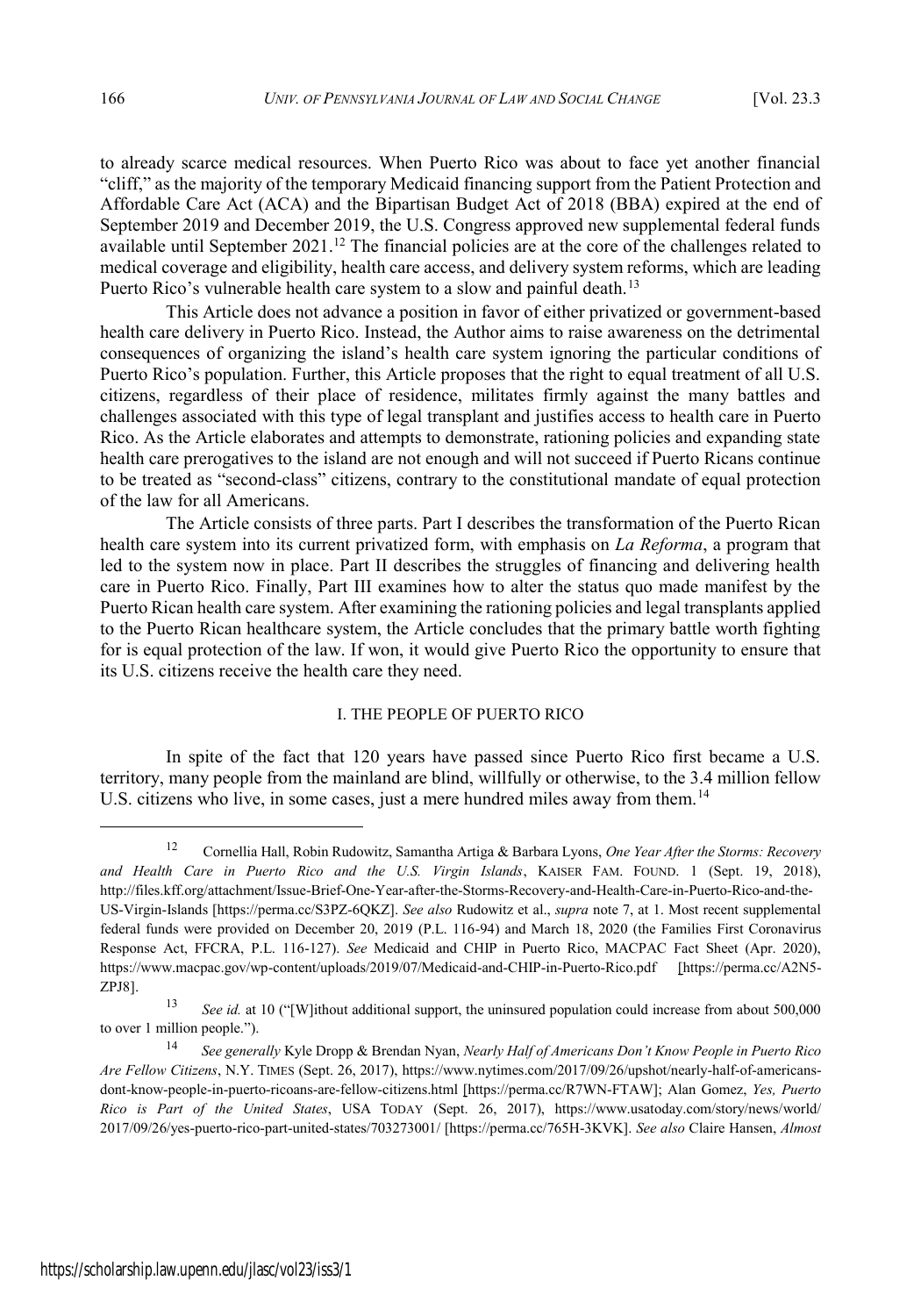## *A. Demographics*

Puerto Rico has experienced a steady decline in its population since 2000.<sup>15</sup> According to the 2010 U.S. Census, the total population number decreased by 2.2% over a ten-year period.<sup>16</sup> 2010 was the first time ever that the population of Puerto Rico declined from one census to another.<sup>17</sup> According to the Pan American Health Organization (PAHO), reasons for the decline included emigration and a 26% reduction in births.<sup>18</sup> A total of 525,769 net migrants fled from Puerto Rico, particularly to the mainland's southern and northeastern regions, from 2006 to 2016, equivalent to 14% of the island's total population since the economic depression started.<sup>19</sup> Although there has not been an official population census since 2010, new U.S. Census Bureau data from April 2019 shows that Puerto Rico experienced its greatest population drop between July 2017 and July 2018.<sup>20</sup> People moving away from metropolitan areas of the island accounted for most of the drop after deaths owing to Hurricanes Irma and Maria in September of 2017.<sup>21</sup> For at least some of the Puerto Ricans who remain on the island, poverty may well be an obstacle to migration and mobility.<sup>22</sup> For those who did leave, it seems that they have done so for good, and researchers are uncertain whether the number of emigrants will continue to rise.<sup>23</sup>

Puerto Rico is not a small jurisdiction. Based on the U.S. Census Bureau's 2019 resident population estimates, Puerto Ricans account for only 1% of the country's total population.<sup>24</sup> Yet,

<sup>20</sup> *See New Data Shows 4% Drop in Puerto Rico Population since Maria*,ASSOCIATED PRESS (Apr. 18, 2019), https://www.apnews.com/df63a2f9186a4eaaaa531d69d59adf4e [https://perma.cc/JA8Q-LZTG].

<sup>21</sup> *Id.*

*Half Americans Don't Know Puerto Ricans Are US Citizens*, U.S. NEWS (Sept. 26, 2017), https://www.usnews.com/news/ national-news/articles/2017-09-26/almost-half-of-americans-dont-know-puerto-ricans-are-us-citizens-poll.[https:// perma.cc/765N-DRAL].

<sup>15</sup> *Health in the Americas, Puerto Rico,* PAN AMERICAN HEALTH ORGANIZATION 536–537 (2012) [hereinafter 2012 PAHO REPORT], https://www.paho.org/salud-en-las-americas-2012/index.php?option=com\_docman&view= download&category\_slug=hia-2012-country-chapters-22&alias=144-puerto-rico-144&Itemid=231&lang=en [https://perma.cc/YL6G-UUWU].

<sup>16</sup> *Id*.

<sup>17</sup> *Id*.

<sup>18</sup> *Id*.

<sup>19</sup> Edwin Meléndez & Jennifer Hinojosa, *Estimates of Post-Hurricane Maria Exodus from Puerto Rico*, CENTER FOR PUERTO RICAN STUDIES, HUNTER CUNY 3 (Oct. 2017), https://centropr.hunter.cuny.edu/ sites/default/files/RB2017-01-POST-MARIA%20EXODUS\_V3.pdf [https://perma.cc/UE5T-A2B3].

<sup>22</sup> *See* Jill Disis, *Hurricane Maria Could Be a \$95 Billion Storm for Puerto Rico*, CNN MONEY (Sept. 28, 2017), https://money.cnn.com/2017/09/28/news/economy/puerto-rico-hurricane-maria-damage-estimate/index.html [https://perma.cc/45U7-4ZR8].

<sup>23</sup> *See* 2012 PAHO REPORT*, supra* note 15; Meléndez & Hinojosa, *supra* note 19, at 1. *See also* Brian Glassman, *A Third of Movers from Puerto Rico to the Mainland United States Relocated to Florida in 2018*, AMERICA COUNTS: STORIES BEHIND THE NUMBERS, CENSUS.GOV, https://www.census.gov/library/stories/2019/09/puerto-ricooutmigration-increases-poverty-declines.html [https://perma.cc/A6BF-Y6RW].

<sup>24</sup> *See* UNITED STATES CENSUS BUREAU, ANNUAL ESTIMATES OF THE RESIDENT POPULATION FOR THE UNITED STATES, REGIONS, SATES, AND PUERTO RICO: APRIL 1, 2010 TO JULY 1, 2019 (NST-EST2019-01) (2019), https://factfinder.census.gov/faces/tableservices/jsf/pages/productview.xhtml?pid=PEP\_2018\_PEPANNRES&src=pt. [https://perma.cc/9QKR-N7N2].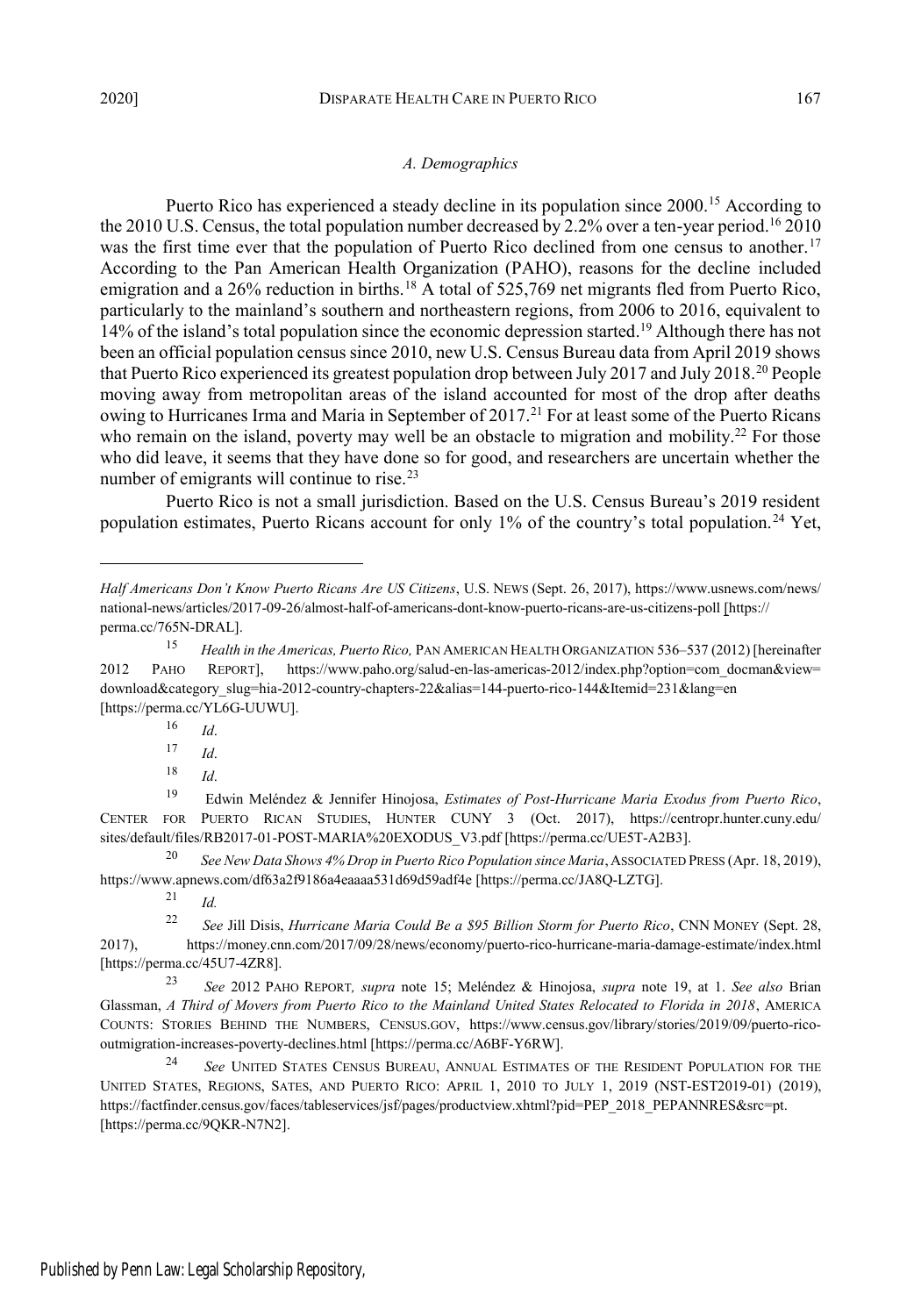the island's population is still larger than that of twenty U.S. states and the District of Columbia.<sup>25</sup> Moreover, in 2019, Puerto Rico was comparable in land area and population size to the state of Connecticut.<sup>26</sup>

Migration patterns reflect a significant shift of Puerto Ricans from the island to the mainland, which has disproportionately affected Puerto Rico (see Figure 1 on the next page). First and foremost, depopulation has affected the population's age structure; that there are fewer young people in reproductive age has resulted in a reduction in births, for example. Those staying on the island are disproportionately poor, sick, and elderly, which lowers the probability of an economic rebound. On the other hand, flight to the mainland has not impacted the mainland as negatively as it has Puerto Rico. For example, in Florida, the state with the largest share of potential immigrants from the island, the number of workers relocating from Puerto Rico was too insignificant to affect the state's job market in any meaningful way. Politically, migration to Florida has been perceived by some to have been positive for Republicans in the recent 2018 elections.<sup>27</sup>

**Figure 1 – Puerto Ricans in Puerto Rico and in the U.S. population from 2006 to 2016 and 2017-2019 estimates<sup>28</sup>**



<sup>25</sup> *Id*.

<sup>26</sup> *Id. See also* State Area Measurements and Internal Point Coordinates derived from the Census Bureau's Master Address File/Topologically Integrated Geographic Encoding and Referencing (MAF/TIGER®) database, available at https://www.census.gov/geographies/reference-files/2010/geo/state-area.html [https://perma.cc/2X25-LHC3].

<sup>27</sup> Saul Anuzis & Michael Steele, *Why Republicans Should Get Behind a National Popular Vote, Too*, POLITICO MAGAZINE (Aug. 28, 2019), https://www.politico.com/magazine/story/2019/08/28/gop-national-popular-vote-227915 [https://perma.cc/6WM3-MNZ3].

<sup>&</sup>lt;sup>28</sup> Meléndez & Hinojosa, *supra* note 19, at 4, Figure 1 ("... lower bound estimates are double the lowest number of migrants registered during the prior three years. Upper bound estimates are three times the highest number of migrants registered during the prior three years. Since the ACS estimates are based on random sampling of the population, the smaller the numbers reported in this table the larger the margin of error for the estimates.").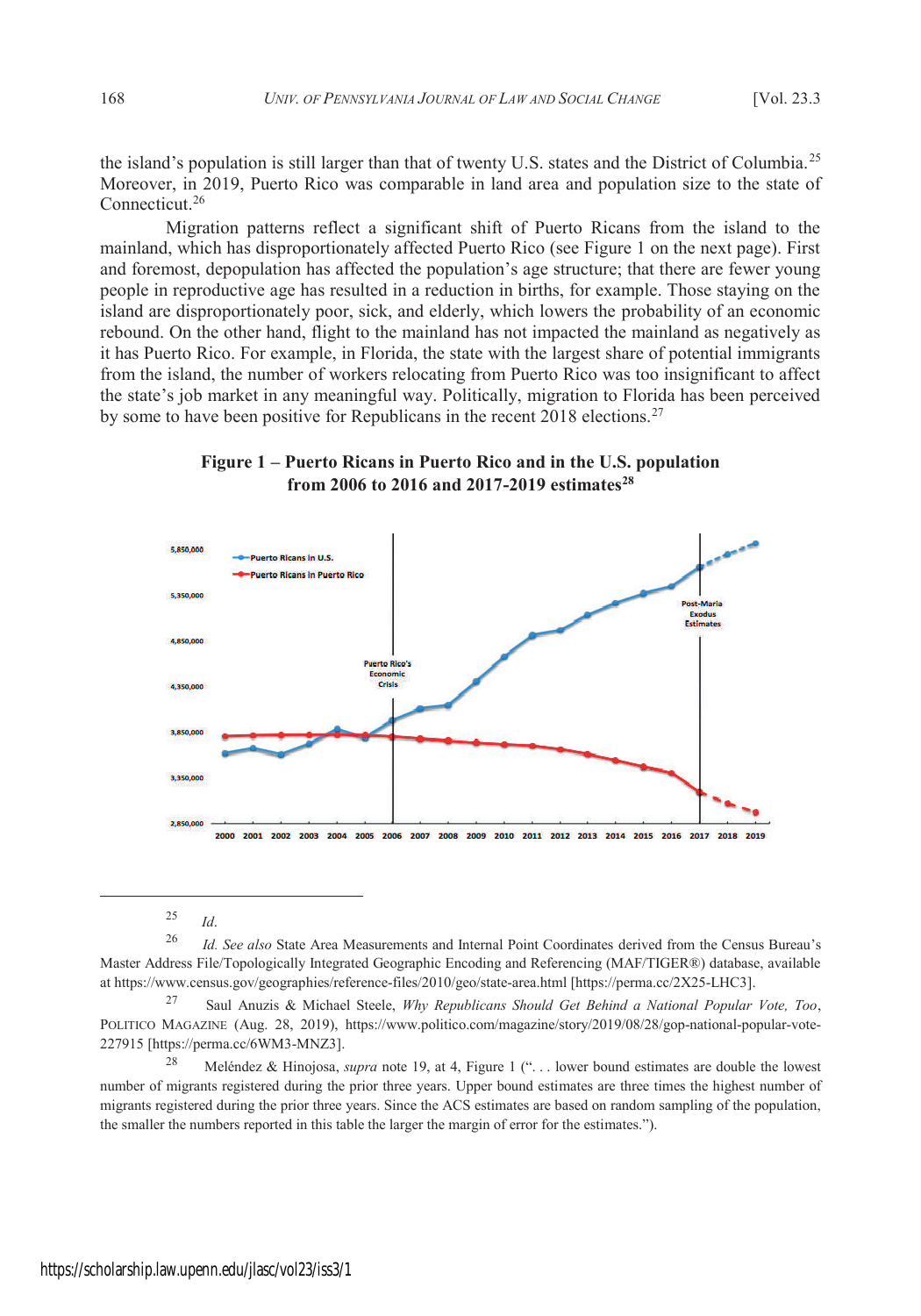## *B. Politics*

Two catastrophic hurricanes, Irma and Maria hit the island on September 6 and September 20, 2017, respectively.<sup>29</sup> Most significantly, the hurricanes brought not only considerable physical damage—estimated to be more than Puerto Rico's annual GDP—but also attention to and awareness of the "second-class" citizenship status of the people—Americans—living in Puerto Rico.<sup>30</sup> Specifically, they cannot vote for a U.S. President in the general election (unless they live in the continental U.S.),<sup>31</sup> nor do they have voting representatives in the House or Senate.<sup>32</sup> Puerto Ricans are easily invisible and politically powerless. The mainland's ignorance or disinterest of Puerto Rico confirms such blindness and political weakness.

A day before Hurricane Maria's one-year anniversary, Puerto Rico's Governor Ricardo Rosselló asked President Donald Trump to allow Puerto Rico to become a U.S. state, claiming that "the biggest impediment for Puerto Rico's full and prosperous recovery [is] the 169nequality[y] Puerto Rico faces as the oldest, most populous colony in the world."<sup>33</sup> Governor Rosselló's overture illustrates how Puerto Rico pushed for statehood harder than ever after the 2017 hurricanes.

Puerto Rico is divided equally between those who advocate for remaining a commonwealth, represented by the Popular Democratic Party, and those who support statehood, represented by the New Progressive Party (or PNP, for its initials in Spanish).<sup>34</sup> By some accounts,

<sup>30</sup> Rebecca Spalding, *Puerto Rico Economists See Black Picture of Island's Future*, BLOOMBERG (Nov. 16, 2017, 10:30 AM), https://tinyurl.com/yajnzkdx [https://perma.cc/5C9V-86TZ].

<sup>31</sup> Puerto Ricans *can*, however, participate in and impact the outcome of presidential primaries. *See* Kenya Downs*, Puerto Rican Voter Surge in Florida Is No Surprise*, PBS NEWS HOUR (Nov. 8, 2016, 8:51 AM), https://www.pbs.org/newshour/politics/is-puerto-ricans-movement-to-mainland-swaying-elections [https://perma.cc/R2MT -AG6R].

<sup>29</sup> *See generally* Heather Klinger & Kristy J. O'Hara, *2017 Hurricane Irma: Facts, FAQs, and How to Help*, WORLD VISION (Aug. 1, 2018), https://www.worldvision.org/disaster-relief-news-stories/2017-hurricane-irma-facts [https://perma.cc/65G3-XF9E]. In particular, Maria caused significant physical damage to the health care infrastructure of Puerto Rico. *See Health Centers in Puerto Rico: Operational Status After Hurricane Maria*, KAISER FAM. FOUND. (Mar. 16, 2018), https://www.kff.org/medicaid/fact-sheet/health-centers-in-puerto-rico-operational-status-after-hurricane-maria/ [https://perma.cc/RJR3-TQMF]; *see also* Jeremy Lybarger, *Mental Health In Puerto Rico*, MONITOR ON PSYCHOLOGY (May 2018), https://www.apa.org/monitor/2018/05/puerto-rico [https://perma.cc/68YD-83EG] ("[T]hree weeks after Maria, only 30 percent of hospitals could provide services, while 93.5 percent of the island lacked power, 48 percent lacked cellphone service and 43 percent lacked potable water."); *see also* Robin Rudowitz & Julia Foutz, *Navigating Recovery: Health Care Financing and Delivery Systems in Puerto Rico and U.S. Virgin Islands*, KAISER FAM. FOUND. (Dec. 20, 2017), https://www.kff.org/medicaid/issue-brief/navigating-recovery-health-care-financing-and-delivery-systems-in-puerto-ricoand-us-virgin-islands/ [https://perma.cc/XL7C-R252].

<sup>&</sup>lt;sup>32</sup> *Id.* (Puerto Rico elects a resident commissioner to represent its interests in the House of Representatives, but this role does not allow for voting on the passage of Bills (even those affecting Puerto Rico) and the commissioner can vote only within those Committees of which he is a part.); *see also What is the Resident Commissioner*, WEBSITE OF U.S. CONGRESSWOMAN JENNIFER GONZÁLEZ-COLÓN, https://gonzalez-colon.house.gov/about/what-resident-commissioner [https://perma.cc/FQ6W-EE7N].

<sup>33</sup> Alexia Fernandez Campbell, *Puerto Rico's Push for Statehood, Explained*, VOX (Sep. 24, 2018, 3:50 PM), https://www.vox.com/policy-and-politics/2018/1/11/15782544/puerto-rico-pushes-for-statehood-explained [https://perma.cc/2WNX-4U8C].

<sup>34</sup> *See* Valeria M. Pelet del Toro, *Beyond the Critique of Rights: The Puerto Rico Legal Project and Civil Rights Litigation in America's Colony*, 128 YALE L.J. 792, 815 (2019) ("Puerto Rican political elites and law enforcement also used the island's colonial relationship to the United States to quell dissent. Governor Muñoz Marín and the Puerto Rican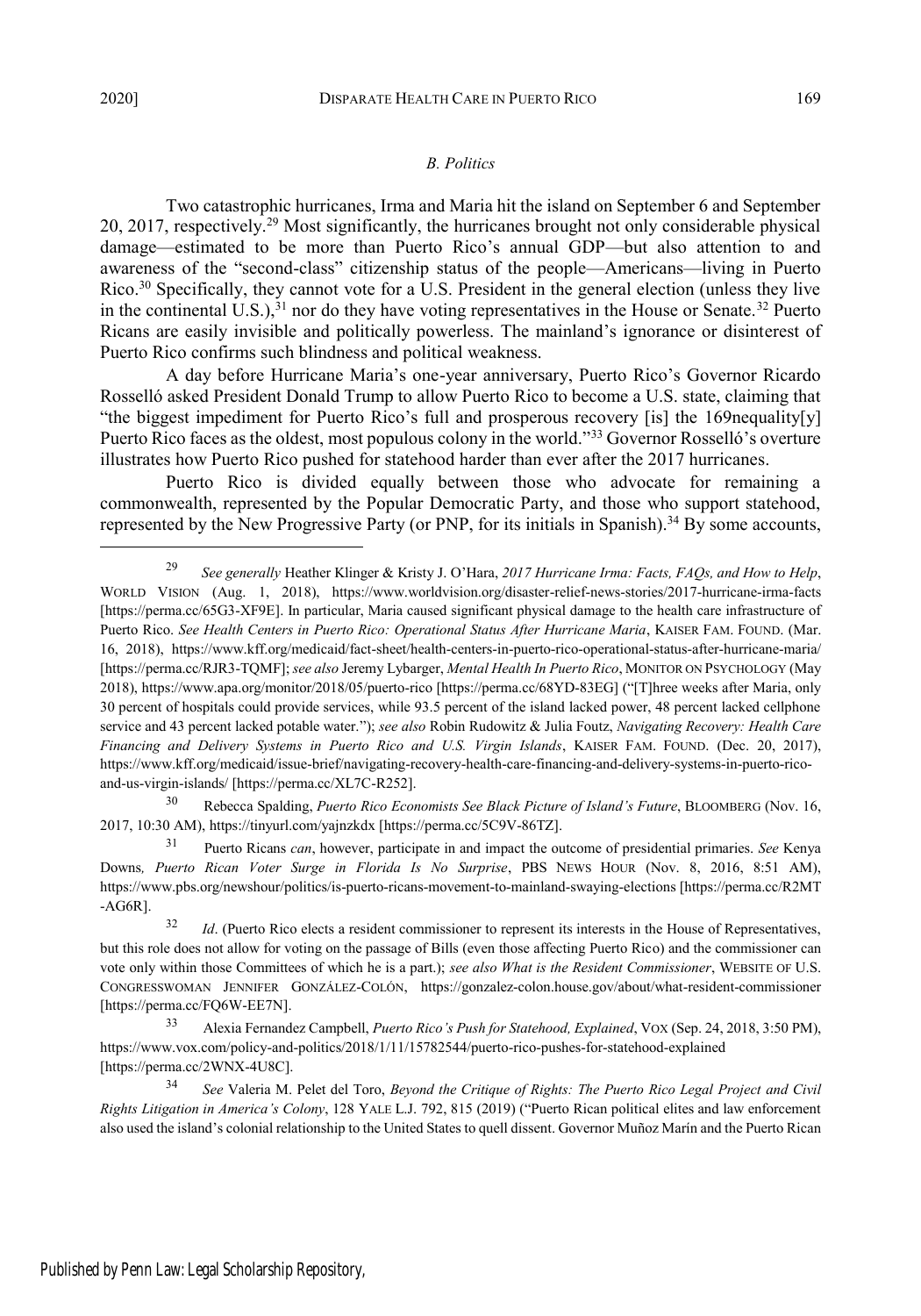after Hurricane Maria, less than 2% of the population— represented by the Independence Party was in favor of Puerto Rico's independence from the U.S.<sup>35</sup> Elections in Puerto Rico "are interpreted as referendums on the island's future relationship with the [U.S.]".<sup>36</sup> Since 1967, Puerto Ricans have attempted to reach political consensus regarding statehood by referenda five times.<sup>37</sup> Aside from anti-statehood boycotts and protests over confusing ballot language, the outcomes of these referenda evidenced how the popular preference in favor of territorial status has shifted overwhelmingly toward statehood over the last twenty years.<sup>38</sup> In June 2017, with the pro-statehood party in power, Puerto Ricans had their fifth and most recent referendum, which culminated in 97% of respondents voting to join the U.S. as a state—the largest number in the history of the island.<sup>39</sup> Although the opposition party challenged the results contending that fewer than a quarter of registered voters voted and raising questions about the vote's legitimacy, it is not clear how much of the registered non-voting population would have been needed to dramatically change the outcome.<sup>40</sup>

Former Republican and Democrat U.S. presidents alike, from Ronald Reagan to Barack Obama and George W. Bush have favored statehood for Puerto Rico. But the Trump Administration is not upholding America's longstanding promise to let Puerto Ricans make decisions with respect to statehood for themselves, despite statements to the contrary made during the presidential campaign.<sup>41</sup> An official process to admit a new U.S. state does not yet exist, and efforts by American legislators in the form of hundreds of bills have failed to create such a process. Puerto Rico came closest to statehood in 1990, when the House approved a pro-statehood bill that never made it onto the Senate floor.<sup>42</sup> If Puerto Rico were to become a state today, five House seats currently held by

<sup>37</sup> Charles R. Venator-Santiago. *Puerto Rico Votes on Statehood—Fifth Time's the Charm*, THE CONVERSATION (June 8, 2017), https://theconversation.com/puerto-rico-votes-on-statehood-fifth-times-the-charm-75975 [https://perma.cc/Y9LL-HCM2].

<sup>38</sup> Danica Coto, *Puerto Rico to Hold U.S. Statehood Referendum After Struggling to Obtain Pandemic and Natural Disaster Relief*, N.Y. TIMES (May 16, 2020), https://time.com/5837906/puerto-rico-referendum-us-statehood/ [https://perma.cc/Z7CZ-7YGZ] Gov. Vázquez announced that "she will be holding a "nonbinding referendum in November to decide whether Puerto Rico should become a U.S. state. . . . For the first time in the island's history, the referendum will ask a single, simple question: Should Puerto Rico be immediately admitted as a U.S. state?"

<sup>39</sup> Frances Robles, *23% of Puerto Ricans Vote in Referendum, 97% of Them for Statehood*, N.Y. TIMES (June 11, 2017), https://www.nytimes.com/2017/06/11/us/puerto-ricans-vote-on-the-question-of-statehood.html [https:// perma.cc/WB5E-SNN6].

<sup>40</sup> Coto, *supra* note 38.

<sup>41</sup> Alexia Fernández Campbell, *Puerto Rico's Push for Statehood, Explained*, VOX (Sept. 24, 2018), https://www.vox.com/policy-and-politics/2018/1/11/15782544/puerto-rico-pushes-for-statehood-explained [https://perma.cc/K98Z-GG4Q].

<sup>42</sup> Martin Tolchin, *Senate Panel Derails Bill on Puerto Rico Referendum*, N.Y. TIMES (Feb. 28, 1991), https://www.nytimes.com/1991/02/28/us/senate-panel-derails-bill-on-puerto-rico-referendum.html [https://perma.cc/72RY -4KGK].

legislature approved Public Law 53, known as '*La Ley de la Mordaza*' ('the Gag Law'), in 1948, which made it a felony to advocate the overthrowing of the insular government. The Gag Law criminalized speaking in favor of Puerto Rican independence, organizing groups or assemblies of people for that purpose, owning or displaying a Puerto Rican flag, and even singing '*La Borinqueña*,' the island's national anthem."). *See also* JESSICA M. MULLIGAN, UNMANAGEABLE CARE: AN ETHNOGRAPHY OF HEALTH CARE PRIVATIZATION IN PUERTO RICO 49 (New York University Press, New York, 2014).

<sup>35</sup> *See* MULLIGAN, *supra* note 34.

<sup>36</sup> MULLIGAN, *supra* note 34, at 25.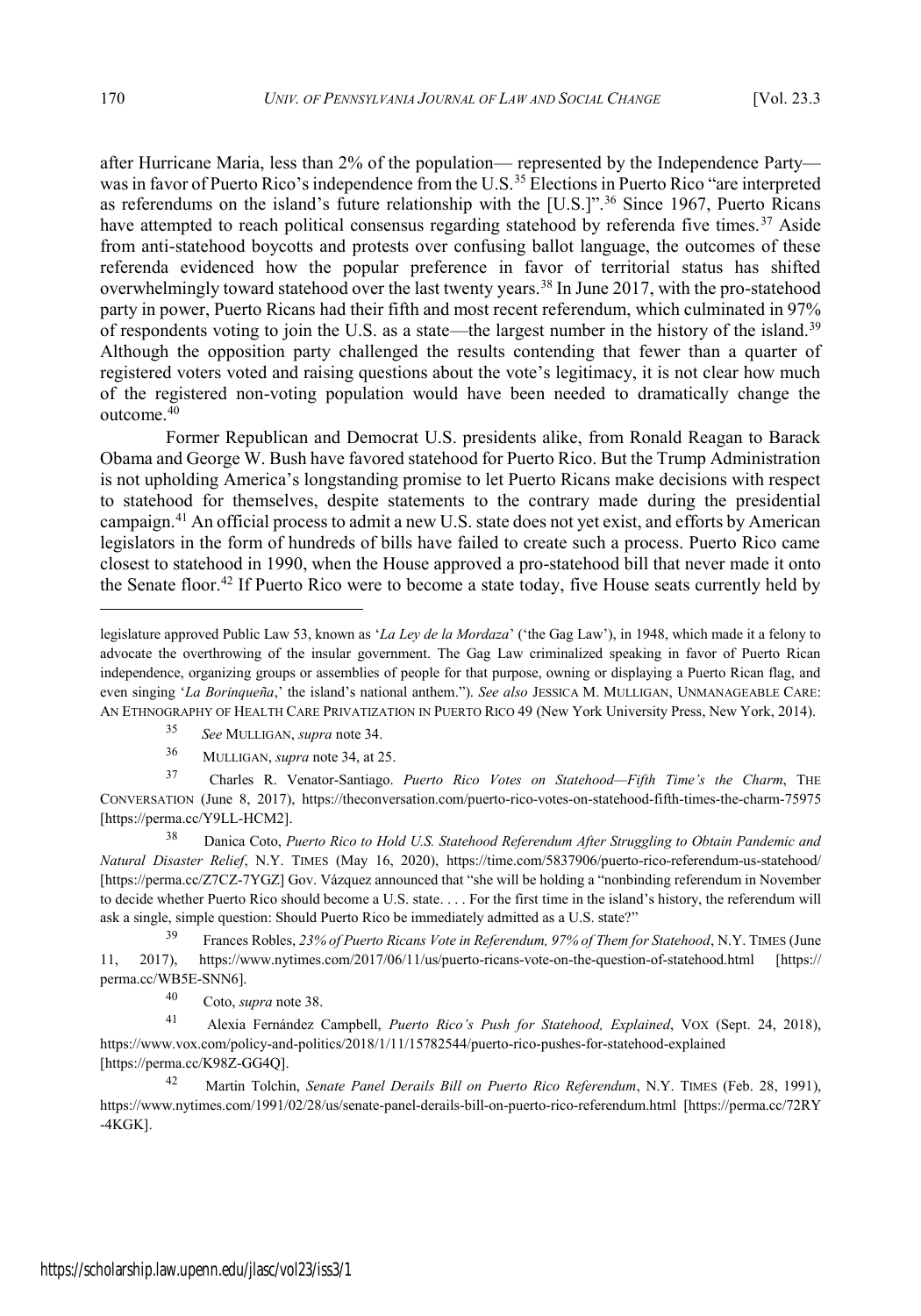other states would need to be reassigned to Puerto Rico, while in the Senate, Puerto Rico would require two new seats.<sup>43</sup> Some members of the Senate thus argued that granting Puerto Rico statehood could reduce some of the racial imbalance of the Senate; however, this argument has yet persuaded American legislators to approve Puerto Rico's statehood.<sup>44</sup> At the same time, granting Puerto Ricans electoral power might weaken Republican power, as mainland Puerto Ricans have historically favored Democrats (although some political observers attribute the recent 2018 victory of Republican Senator Rick Scott in Florida to Puerto Rican voters living on the mainland).<sup>45</sup>

A survey conducted in September 2018 by *The Washington Post* and the Henry J. Kaiser Family Foundation (also known as the "Kaiser Family Foundation") indicates that there is still no consensus regarding statehood among Puerto Rican residents, though they still remain opposed to commonwealth status.<sup>46</sup> Regardless, Hurricane Maria and Puerto Rico's financial debt crisis have made the question of statehood an urgent matter for the island. The survey revealed that Puerto Ricans blame the island's \$120 billion in public debt and pension obligations—enough to constitute bankruptcy for any mainland state—on Puerto Rico's political exclusion from U.S. politics. The majority of Puerto Rico's residents agree that the federal government would have responded "differently" to the island's hurricane and attempts at financial recovery if Puerto Rico were a state. The widely attended July 2019 protests in Puerto Rico prompted the first resignation of an elected governor in the island's history and revealed people's discomfort with New Progressive Party leaders.<sup>47</sup> Puerto Ricans demanded Governor Rosselló's resignation as a result of federal corruption charges indicting two top former members of his administration, which unmasked the governor's abuse of power.<sup>48</sup> The two officials, the former Education Secretary and the former Executive Director of the Puerto Rico Health Insurance Administration, were both accused of "unlawfully steering about \$15.5 million in federal contracts to politically connected consultants."<sup>49</sup> The graft scandals were relevant enough to force Puerto Rico's secretary of state—next in line to succeed the governor—and the governor's representative to the PROMESA Board to step down from office as a "moral obligation." While Governor Rosselló's political party led the movement in favor of Puerto

<sup>45</sup> *See, e.g.*, Reid Wilson, *Puerto Ricans May Have Elected Rick Scott and Other Midterm Surprises*, THE HILL (Nov. 24, 2018, 5:49 PM), https://thehill.com/homenews/campaign/417918-puerto-ricans-may-have-elected-rickscott-and-other-midterm-surprises [https://perma.cc/CVV7-AR9L].

<sup>46</sup> Bianca DeJulio, Cailey Munana & Mollyann Brodie, *Views and Experiences of Puerto Ricans One Year After Hurricane Maria*, KAISER FAM. FOUND., http://files.kff.org/attachment/Report-Views-and-Experiences-of-Puerto-Ricans-One-Year-After-Hurricane-Maria [https://perma.cc/39TX-RZN5]; *see also* Scott Clement, Katie Zezima & Emily Guskin, *Puerto Rico After Maria: Residents see a failure at all levels of government,* WASH. POST. (Sept. 12, 2018), https://www.washingtonpost.com/news/national/wp/2018/09/12/feature/residents-see-a-failure-at-all-levels-ofgovernment/ [https://perma.cc/6ZMA-EZ2A].

<sup>47</sup> Patricia Mazzei & Frances Robles, *Puerto Rico's Next Political Crisis: Who Succeeds the Governor*, N.Y. TIMES (July 25, 2019), https://www.nytimes.com/2019/07/25/us/puerto-rico-rossello-vazquez-succession.html [https://perma.cc/L5T2-RLF3].

<sup>48</sup> Simon Romero et al., *15 Days of Fury: How Puerto Rico's Government Collapsed*, N.Y. TIMES (July 27, 2019), https://www.nytimes.com/2019/07/27/us/puerto-rico-protests-timeline.html [https://perma.cc/XN7Z-H3AD].

<sup>43</sup> Coto, *supra* note 38.

<sup>44</sup> David Leonhardt, *The Senate's White-State Bonus,* N.Y. TIMES (Oct. 15, 2018), https://www.nytimes.com/2018/10/15/opinion/senate-whites-dc-puerto-rico-statehood.html [https://perma.cc/LM9C-VCNA].

<sup>49</sup> *Id.*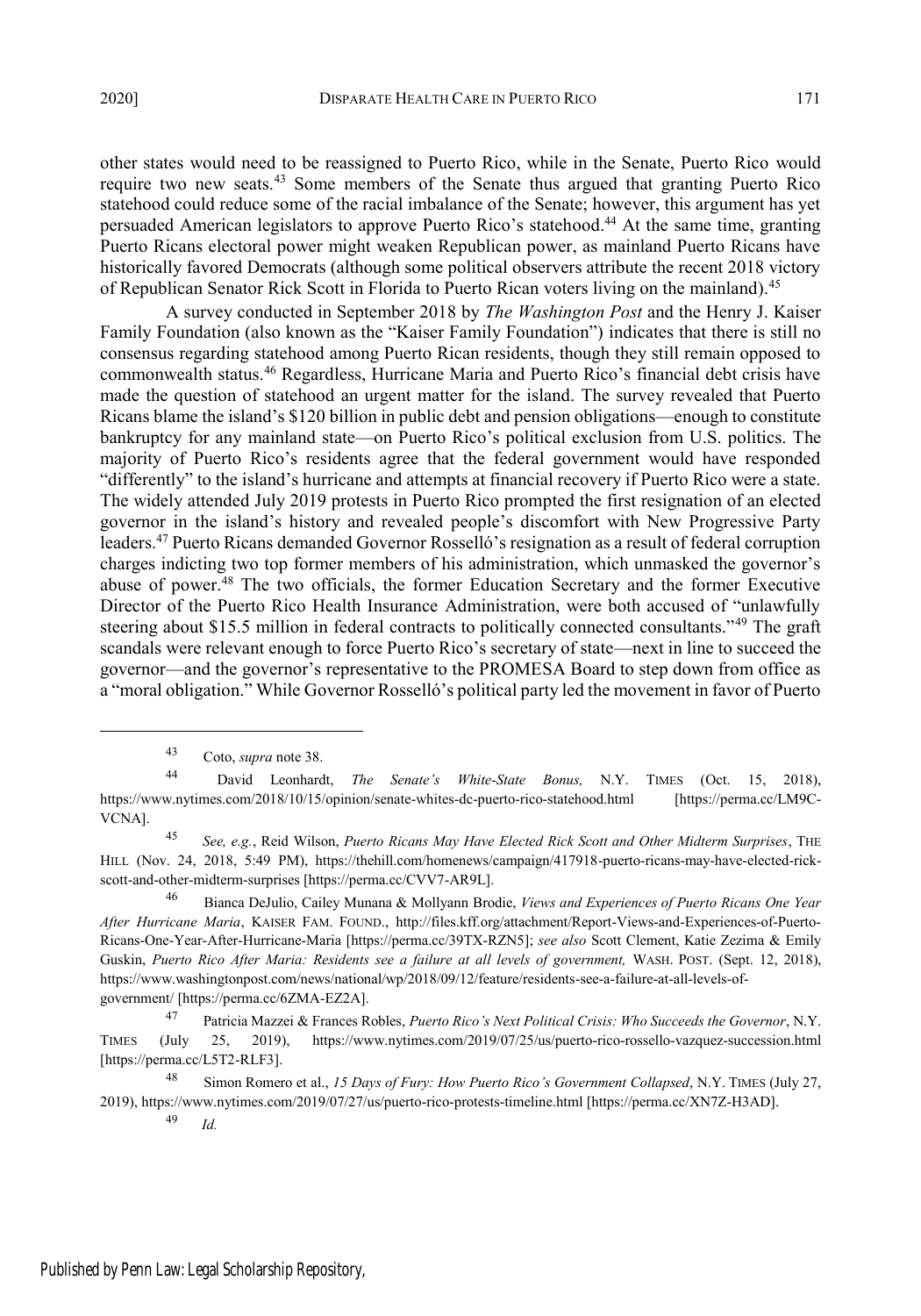Rico's statehood, the popular demands for Rosselló's resignation did not affect people's preference for statehood. Protests were not about statehood or independence from the United States, but against Governor Rosselló directly.<sup>50</sup>

Hurricane Maria exposed a structural economic catastrophe equivalent to a failed state along with a political crisis of both major political parties.<sup>51</sup> By unseating the governor, "people's assemblies" demanded "another Puerto Rico"—one of "self-management."<sup>52</sup> The continuous struggles for federal relief, particularly after Maria, have boosted the growing disillusion of Puerto Ricans with their territorial status. In November 2020, a new referendum will take place to decide whether Puerto Rico should become a U.S. state "immediately", amidst a difficult gubernatorial election for the ruling New Progressive Party.<sup>53</sup>

#### *C. Economy*

By some accounts, Puerto Rico's economy has been in a state of depression since 2006.<sup>54</sup> According to the Government Development Bank's Economic Activity Index, the Puerto Rican economy began to shrink in  $2006 (-2.1\%)$  and has remained in recession since, with a severe decline in 2009  $(-6.4\%)$  and further contraction in 2010  $(-3.7\%)$ .<sup>55</sup> Almost half of the Puerto Rican population live in poverty (that is, at or below the federal poverty level – FPL), with a poverty rate three times higher than that of the rest of the U.S. The population poverty level has remained steady since 2006. Further, "poverty is greater among female heads of household, people under 18 years old, and those living in rural areas."<sup>56</sup>

<sup>52</sup> *Id*.

<sup>50</sup> *Id*. *See also*, Patricia Mazzei & Frances Robles, *Puerto Rico Governor Misread Anger Brewing Against Him* N.Y. TIMES (July 25, 2019), https://www.nytimes.com/2019/07/25/us/puerto-rico-rossello-profile.html [https://perma.cc/827T-SXUK] (explaining that the Governor lost support from the public, his political party's leaders and many of his own aides. He was left almost completely isolated and alone).

<sup>51</sup> Patricia Mazzei & Alejandra Rosa, *Hurricane Maria, 2 Years Later: "We Want Another Puerto Rico"*, N.Y. TIMES (Sept. 20, 2019), https://www.nytimes.com/2019/09/20/us/puerto-rico-hurricane-maria.html [https://perma.cc/J3SY-62G5].

<sup>53</sup> Coto, *supra* note 38. *See also* Jim Wyss, *Puerto Rico Will Hold Non-Binding Statehood Vote on Nov. 3*, BLOOMBERG (May 16, 2020), https://www.bloomberg.com/news/articles/2020-05-16/puerto-rico-will-hold-non-bindingstatehood-vote-on-nov-3 [https://perma.cc/3NQA-JDY8].

<sup>54</sup> *Health in the Americas, Puerto Rico,* PAN AMERICAN HEALTH ORGANIZATION 213 (2017) [hereinafter 2017 PAHO REPORT], https://www.paho.org/salud-en-las-americas-2017/wp-content/uploads/2017/09/Print-Version-English.pdf [https://perma.cc/QZA8-6PRB]*. See also* 2012 PAHO REPORT, *supra* note 15, at 537 (citing Alameda Lozada, ESTAMOS EN EL UMBRAL DE UNA RECUPERACIÓN ECONÓMICA? (University of Puerto Rico, 2011) (explaining that even though the term "recession" was used to describe Puerto Rico's fiscal situation between 2006 and 2008, the prolonged downturn through the 2010s has led to relabeling this period as a depression)); Laura Sullivan, *How Puerto Rico's Debt Created a Perfect Storm Before the Storm*, National Public Radio (May 2, 2018, 7:10 AM), https://www.npr.org/2018/05/02/607032585/how-puerto-ricos-debt-created-a-perfect-storm-before-the-storm [https://perma.cc/UYS7-WWZW].

<sup>55</sup> INTERNATIONAL BUSINESS PUBLICATIONS, CARIBBEAN COUNTRIES HEALTH CARE SYSTEM PROFILES HANDBOOK: STRATEGIC INFORMATION, DEVELOPMENT AND OPPORTUNITIES 212 (2015).

<sup>56</sup> *Id*.; 2012 PAHO REPORT, *supra* note 15, at 538 ("According to 2010 data, poverty is greater among female heads of household (57.7%) and people under age 18 (56.3%). Similarly, people who live in rural areas experience a higher level of poverty (56%) than those who live in urban settings (44%)"). 2017 PAHO REPORT does not include data on poverty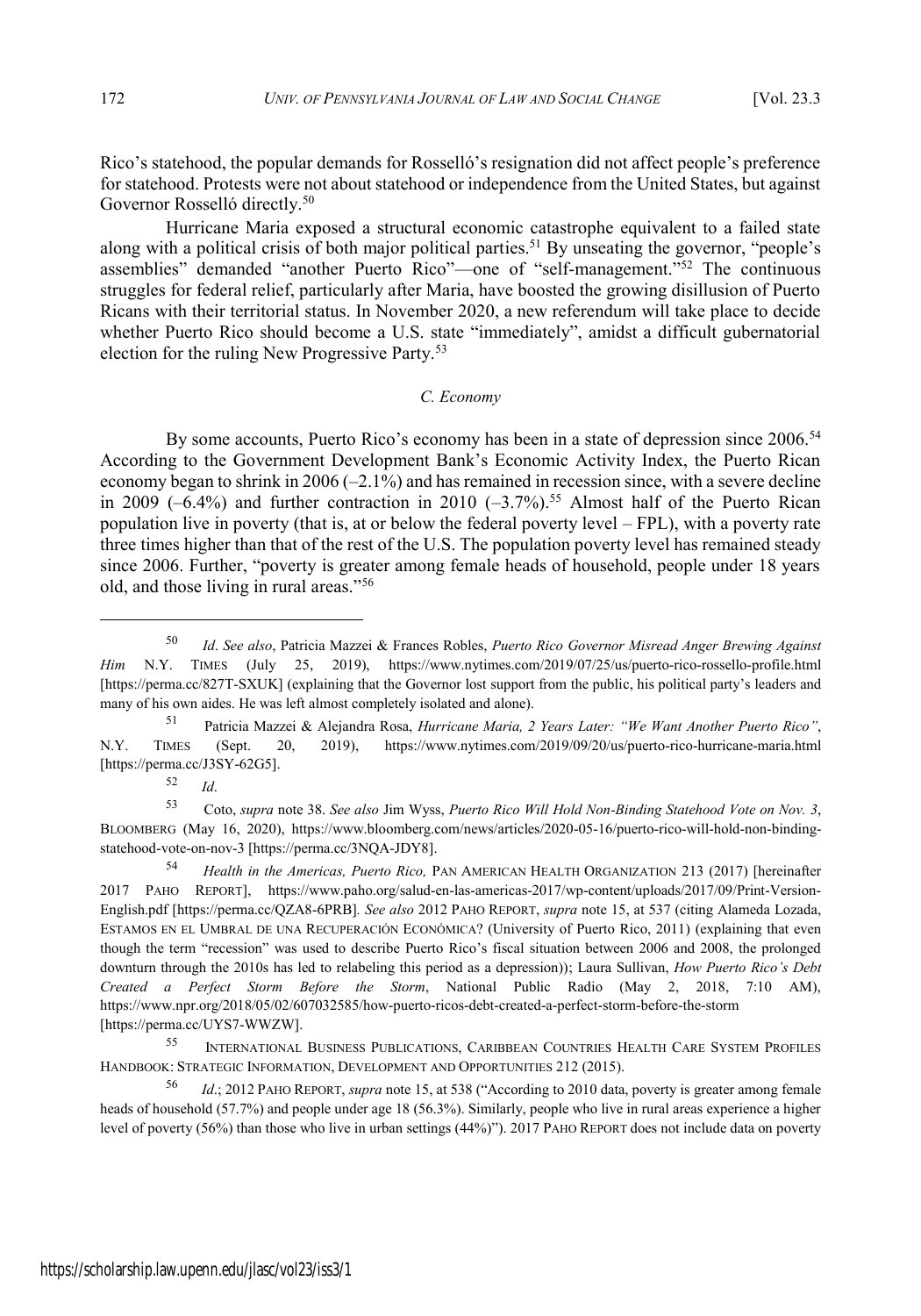The unemployment rate in Puerto Rico is more than twice as high as that in the mainland, with a substantial share of its labor force in the service industry (government-employment based). Dependence on government-run employment greatly determines the size of public health care coverage that the island's population needs. Puerto Rico has a low rate of uninsured residents; however, this is mainly because the majority of the total population rely on government-funded health care insurance in the form of Medicaid/CHIP and Medicare (though being "insured" does not necessarily furnish actual access to health care).<sup>57</sup> One in two Puerto Ricans are enrolled in Medicaid—the public program that provides health coverage to eligible low-income adults, children, pregnant women, elderly adults and people with disabilities—a rate almost twice as high as that of the mainland U.S.<sup>58</sup> High enrollment in Medicaid is not surprising in light of Puerto Rico's poverty rate.<sup>59</sup> In addition, the unemployment rate is high, and the private labor force population considerably small, which also prevents Puerto Ricans from enjoying employer-sponsored coverage as many on the mainland do. The median household income in Puerto Rico is only a third of the national average—yet enough to classify Puerto Rico's economy as "high-income" according to the World Bank.<sup>60</sup>

Puerto Ricans living on the island do not pay federal income taxes. Similarly, U.S. companies operating there have benefitted from an income tax exemption since 1983. Specifically, Section 936 of the Tax Reform Act of 1976 treated Puerto Rico as a foreign jurisdiction for purposes of the U.S. Tax Code until 1996, when President Clinton phased it out. The tax exemption helped stateside corporate investors gain considerable tax advantages over ten years, with the promise of considerable investment in the island's economy looming overhead.<sup>61</sup> Manufacturing accounted for 50% of Puerto Rico's GDP in 2017, with over 25% corresponding to the pharmaceutical industry (including mostly U.S. companies).<sup>62</sup> However, only 19% of the Puerto Rican labor force was

by gender, age, or urban and rural areas.

<sup>57</sup> *Puerto Rico: Fast Facts,* KAISER FAM. FOUND. (Oct. 2, 2017), https://www.kff.org/ disparities-policy/fact-sheet/puerto-rico-fast-facts/#footnote-238005-15 [https://perma.cc/J4B4-ZM6S].

<sup>58</sup> *Id*.

<sup>59</sup> *See* MEDICAID AND CHIP PAYMENT AND ACCESS COMMISSION, MANDATED REPORT – MEDICAID IN PUERTO RICO, 79 (2019), https://www.macpac.gov/wp-content/uploads/2019/06/Mandated-Report-Medicaid-in-Puerto-Rico.pdf [https://perma.cc/3GYJ-VLLU] (explaining that Puerto Rico provides Medicaid coverage through a wider public health insurance program previously known as "Mi Salud" and now known as "Vital.").

<sup>60</sup> *See World Bank Country and Lending Groups*, WORLD BANK, https://datahelpdesk. worldbank.org/knowledgebase/articles/906519-world-bank-country-and-lending-groups [https://perma.cc/H4TK-9M49].

<sup>61</sup> U. S. GEN. ACCT. OFF., REPORT TO THE CHAIRMAN, COMMITTEE ON FINANCE, U.S. SENATE: TAX POLICY PUERTO RICO AND THE SECTION 936 TAX CREDIT, 2 (1993). According to this report, the tax revenue forgone by the U.S. government as a result of the Section 936 exemption totaled \$3.9 billion in fiscal year 1994.

<sup>62</sup> Department of Economic Development and Commerce of Puerto Rico, Economic Development Plan 2018, Executive Summary, https://www.ddec.pr.gov/wp-content/uploads/2018/12/PDEI.pdf [https://perma.cc/JJ3E-BYET]. *See also* Statement from FDA Commissioner Scott Gottlieb, M.D. on FDA's continued assistance following the natural disaster in Puerto Rico**,** FDA News Release (Oct. 6, 2017), https://www.fda.gov/news-events/pressannouncements/statement-fda-commissioner-scott-gottlieb-md-fdas-continued-assistance-following-natural-disaster;

Marina Pasquali, *Puerto Rico: Manufacturing Sector As Share of GDP 2010-2018*, STATISTA. (Dec. 11, 2019), https://www. statista.com/statistics/1078535/manufacturing-industry-share-gdp-puerto-rico/#statisticContainer [https://perma.cc/U6WR-UW6V]; Puerto Rico Factbook, https://www.cia.gov/library/publications/the-world-factbook/geos/rq.html [https://perma.cc/63TQ-5BQQ]; Prototype Economic Statistics for Puerto Rico, 2012-2017, BEA19-53, (Oct. 15, 2019), https://www.bea.gov/news/2019/prototype-economic-statistics-puerto-rico-2012-2017 [https://perma.cc/N3FM-B49R];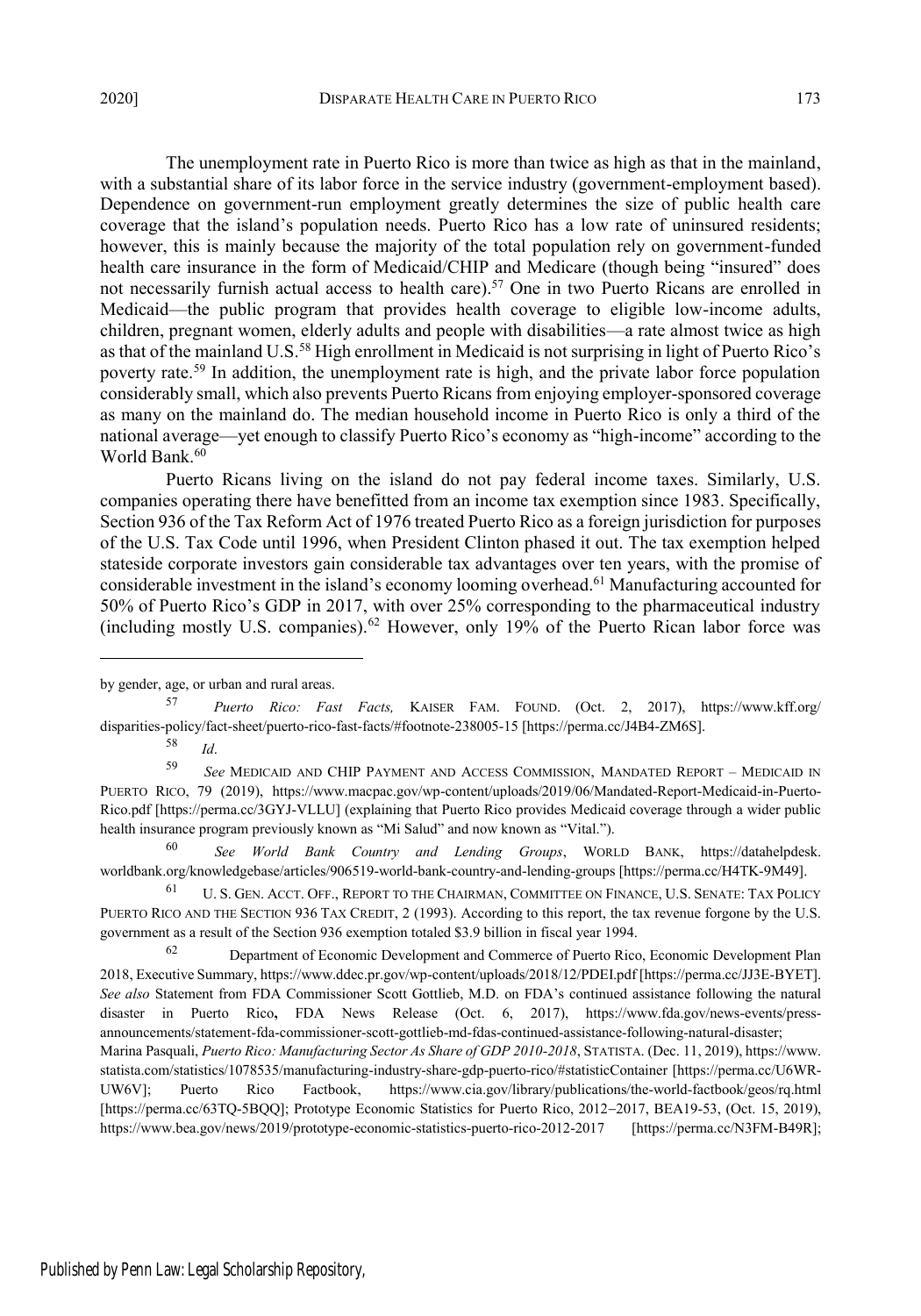employed by the manufacturing sector.<sup>63</sup> Puerto Rico's status as a tax haven has bestowed direct, economic benefits upon stateside companies. Ironically, however, granting similar federal income tax exemptions to individuals living in Puerto Rico has been an argument for denying Puerto Ricans equal treatment under the laws.<sup>64</sup>

Based on the fact that Puerto Ricans living on the island do not pay federal income taxes (although they do pay payroll taxes to fund Social Security and Medicare), the federal government provides them less social benefits than those received by the most impoverished U.S. states (though Puerto Rico is twice as poor). Americans, whether Puerto Rican or not, who choose to relocate or retire in Puerto Rico, or who choose Puerto Rico for purposes of temporarily relocating, could be denied healthcare and receive limited social benefits because of the unequal treatment of Puerto Ricans and the "second-class" citizenship status created over "Americans" residing on the island.<sup>65</sup>

## *D. Health Care*

The majority of the Puerto Rican population relies on government-funded health insurance coverage due to high poverty and unemployment rates. In contrast, with a higher income per capita, 60% of the health care coverage in the mainland is privately funded (employer-sponsored insurance or directly purchased), with only 20% of the population insured by Medicaid. Federal health care policies treat Puerto Rico as if it were a U.S. state when collecting taxes, yet still not when applying federal poverty standards and reimbursement rates or setting tax free zones for U.S. corporate investors residing on the island. Federal policies are significantly, and conveniently, blinded to social and economic differences between the island and the mainland, leading to greater disparities.

In 2014, Puerto Rico's annual health care spending was estimated at 26% of its gross national product. In contrast, the United States then spent about 18%—already the highest share spent by a developed country.<sup>66</sup> Today, neither Puerto Rico nor the U.S. has achieved optimal health

Marina Pasquali, *Puerto Rico: Services Sector Share of GDP 2005-2018*, STATISTA (Dec. 2, 2019), https://www.statista.com/statistics/1073197/puerto-rico-services-sector-share-gdp/ [https://perma.cc/K6U6-SRE7]; Giovanna Garofalo, *COVID-19 Reinforces Need to Boost Pharmaceutical Industry in Puerto Rico*, THE WEEKLY JOURNAL (Mar. 19, 2020), https://www.theweeklyjournal.com/business/covid-19-reinforces-need-to-boost-pharmaceutical-industryin-puerto-rico/article\_f562d1e4-69fa-11ea-a6fd-5bb56b74e8c9.html [https://perma.cc/D7AQ-P3QK] ("According to the Puerto Rico Industrial Development Co. (Pridco), 12 of the world 's top 20 pharmaceutical companies have a presence on the island, whether for manufacturing and product development or distribution. The 14 multinational and international research-based biopharmaceutical companies that comprise the Puerto Rico Pharmaceutical Industry Association (PIA) operate more than 20 facilities on the island . . . . According to the data provided by Lugo Montes [executive director of Industry University Research Center, Inc. (Induniv)], a third of the local tax revenue comes from this industry, which generates about 150,000 jobs on the island. Moreover, this industry represents more than 30 percent of Puerto Rico's gross domestic product (GDP) and 60 percent of all exports."). For information on pharmaceutical companies in Puerto Rico see http://www.pridco.com/industries/Pages/Pharmaceutical.aspx [https://perma.cc/9XC5-8E69].

<sup>63</sup> *See* Puerto Rico Factbook, *supra* note 62.

<sup>64</sup> *See* Section III-C.

<sup>65</sup> *See Puerto Rico and the Federal Income Tax*, PUERTO RICO REPORT (Jan. 4, 2019), https://www.puertoricoreport.com/puerto-rico-and-federal-income-tax/#.Xj8E3jFKi00 [https://perma.cc/FW5Q-KC36] (Americans who travel to Puerto Rico have no special status, and could experience lack of health insurance coverage while in Puerto Rico since the island is treated as a jurisdiction "outside the U.S.").

<sup>66</sup> MULLIGAN, *supra* note 34, at 49.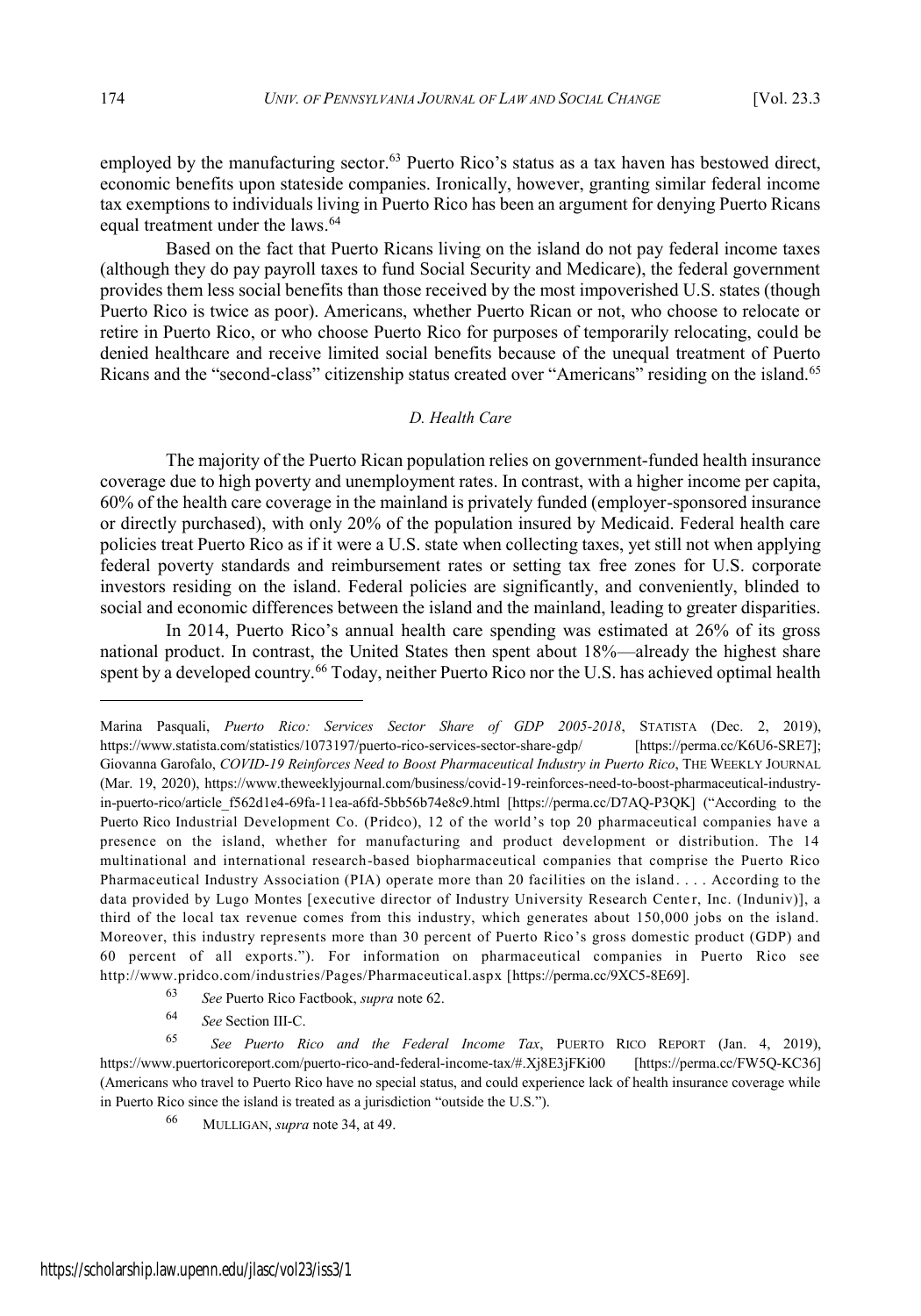care outcomes in spite of the heavy expenditure. Seventy-five percent of Puerto Rico's funding in 2014 came from local taxes, demanding heroic efforts from the Puerto Rican local government following economic shortages stemming from an over ten-year financial crisis, high unemployment and poverty rates, and a massive migration of Puerto Ricans to the mainland.<sup>67</sup> The delivery of health care in Puerto Rico is severely compromised by poor health infrastructure and a rapidly declining health care workforce. In 2014 and 2015, close to a combined nine hundred physicians left the island primarily for the mainland, reducing the number of critical care providers by nearly 36%.<sup>68</sup> The economic deficit conditions on the island made it hard to attract and retain doctors, a trend that began in the 1990s after public hospitals were privatized and doctors had to leave the island to finish their medical training at residency programs abroad.<sup>69</sup> As a result, Puerto Ricans have fewer physicians than ever before and long wait-times when accessing health care.<sup>70</sup> The Health Resources and Services Administration (HRSA) has deemed 72 of Puerto Rico's 78 municipalities as medically underserved areas.<sup>71</sup>

Almost half of Puerto Ricans rely on Medicaid to access to health care. It is funded by the states and the federal government, which pays a percentage (the Federal Medicaid Assistance Percentage, or "FMAP") of the program's expenditures based on actual costs and needs of each U.S. state.<sup>72</sup> Puerto Rico's Medicaid financing, however, differs from that of a U.S. state in two meaningful ways. Firstly, federal funding for the Medicaid program in Puerto Rico is subject to a statutory FMAP cap (Table 1). In contrast to the poorest U.S. states where FMAP might cover up to 83% of the state's costs, Puerto Rico has a much lower FMAP, in spite of showing significantly greater needs.<sup>73</sup> As a result, Puerto Rico is responsible for paying a greater share of Medicaid costs than it would if it were a state.<sup>74</sup> Once each territory's federal funds cap is exhausted, the territory

<sup>67</sup> Meléndez & Hinojosa, *supra* note 19.

<sup>68</sup> *See* Heather Long, *Puerto Rico is Losing a Doctor a Day*, CNN BUSINESS (Apr. 16, 2016), https://money.cnn.com/2016/04/13/investing/puerto-rico-debt-medicare/ [https://perma.cc/JJP4-3ASU]; Robin Respaut, *Why People Wait More Than a Year to See a Doctor in Puerto Rico*, REUTERS (Oct. 11, 2016), https://www.reuters.com/ investigates/special-report/usa-puertorico-healthcare/ [https://perma.cc/M8SV-YT2B].

<sup>69</sup> *See* Shir Lerman, *Que Sistema de Salud? Broken Health Care in Puerto Rico*, 38 MED. ANTHROPOLOGY 210, 211 (2019). Physicians in Puerto Rico are paid a fixed fee of US\$35 per consultation by insurance companies, before copays deductions, and taxes; *see* Author's Interview with Sally Priester, MD, Ashford Presbyterian Hospital, San Juan, Puerto Rico, and Director of the Puerto Rican Medical Association (June 8, 2018) [hereinafter, "Priester Interview"] (on file with the author).

<sup>70</sup> *See* Respaut, *supra* note 68. In 1990, Puerto Rico had 29 medical professionals available for its mentally disabled population (28% of Puerto Rican infants and children are mentally disabled).

<sup>71</sup> *See* Data by Geography Puerto Rico, HEALTH RESOURCES & SERV. ADMIN. (Feb. 7, 2020), https://data.hrsa.gov/hdw/Tools/DataByGeographyResults.aspx?geoTyp=State&geoCd=72 [https://perma.cc/HPJ2-8TK4].

<sup>72</sup> Financial Management, MEDICAID.GOV, https://www.medicaid.gov/medicaid/finance/ [https://perma.cc/ BR4P-XWKX]. *See also* Laura Snyder & Robin Rudowitz, *Medicaid Financing: How Does it Work and What are the Implications?,* KAISER FAM. FOUND. (May 20, 2015), https://www.kff.org/medicaid/issue-brief/medicaid-financing-howdoes-it-work-and-what-are-the-implications/ [https://perma.cc/RY9X-2RGG].

<sup>73</sup> Rudowitz et al., *supra* note 7. Note, the poorest U.S. state is Mississippi, which is reimbursed for 75.7% of its Medicaid costs; *see* Federal Medical Assistance Percentage (FMAP) for Medicaid and Multiplier, KAISER FAM. FOUND., https://www.kff.org/medicaid/state-indicator/federal-matching-rate-and-multiplier/?currentTimeframe= 0&sortModel=%7B%22colId%22:%22Multiplier%22,%22sort%22:%22desc%22%7D. [https://perma.cc/JAA7-4K89].

<sup>74</sup> Anna Maria Barry-Jester, *If Puerto Rico Were a State, Its Health Care System Would Recover Faster from Maria*, FIVETHIRTYEIGHT (Oct. 9, 2017), https://fivethirtyeight.com/features/if-puerto-rico-were-a-state-its-health-care-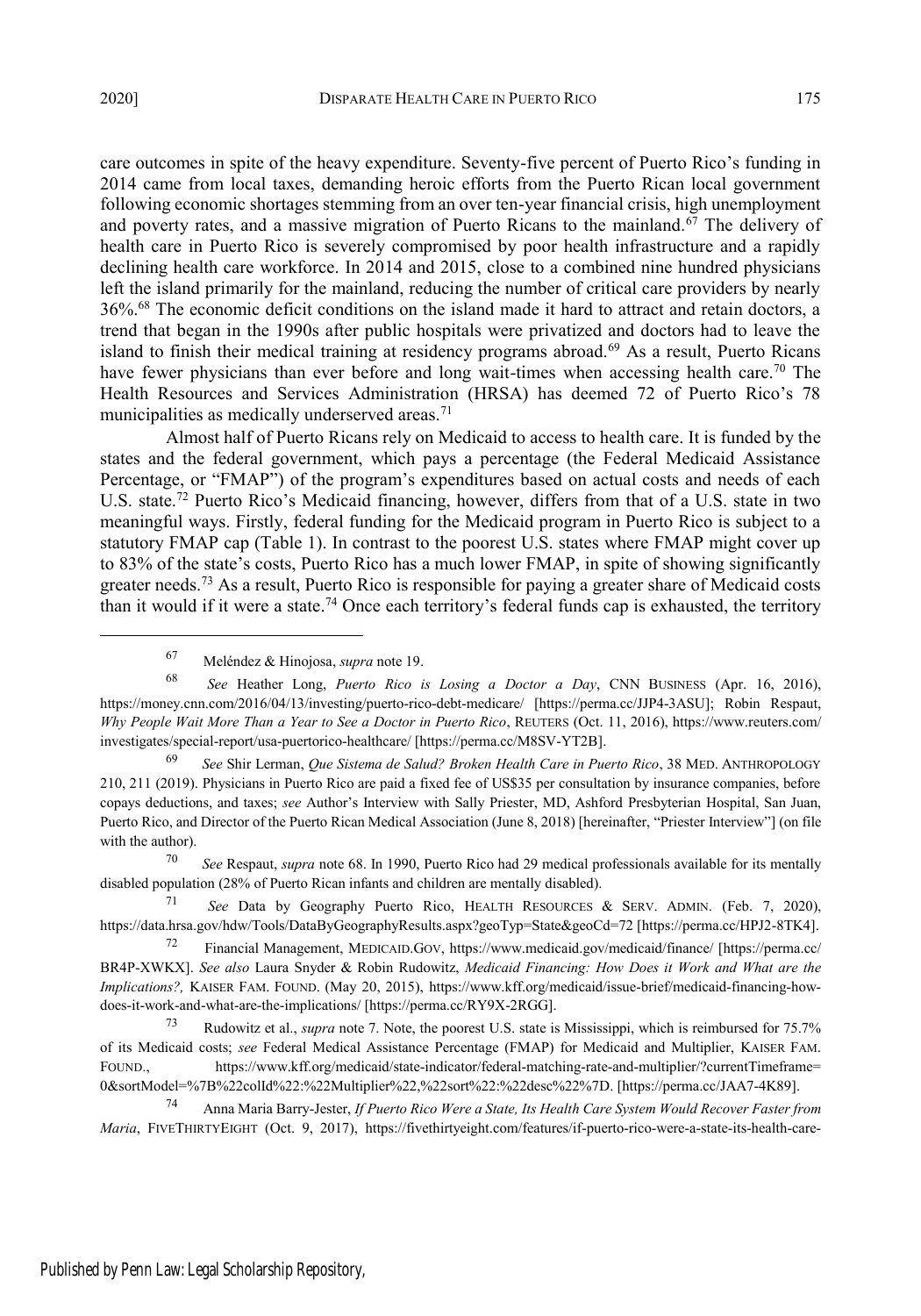no longer receives federal financial support for its Medicaid program during that fiscal year. Secondly, Puerto Rico's federal match rate is fixed, unlike in the U.S., where the statutory formula is adjusted annually, based on the states' relative per capita income.<sup>75</sup> If a U.S. state's poverty formula were applied in Puerto Rico, the island would presumably have 82% of its Medicaid costs covered.<sup>76</sup>

| <b>Federal Medicaid Rules</b><br><b>Puerto Rico</b> |                                      | 50 States and DC                                       |  |
|-----------------------------------------------------|--------------------------------------|--------------------------------------------------------|--|
| Federal Matching Rate                               | Fixed at 55%                         | Ranges from 50-83%, based on state's per capita income |  |
| Federal Funding                                     | Capped at \$357.8 million in FY 2018 | Uncapped                                               |  |

**Table 1 – Medicaid Federal Funding Cap**

Evidently, Medicaid programs operate differently in the territories, where annual funding caps limit coverage levels. Before the passage of the Patient Protection and Affordable Care Act (ACA), the FMAP cap was statutorily set at 50%—the lowest match allowable under Medicaid. The ACA increased the FMAP for territories to 55%. Still, territories' governments today must pay for the remaining 45% of Medicaid expenditures. Yet, the poorest U.S. states, like West Virginia and Mississippi, although only half as poor as Puerto Rico, have an FMAP cap set between 70 and 78%.<sup>77</sup> While the U.S. government uses the Federal Poverty Level to determine which states qualify for Medicaid, with the territories, the government uses different poverty standards, not even uniform across territories. The unique needs of each territory are not weighed to determine the applicable FMAP and, hence, the statutory cap fails to reflect important distinctions with respect to economic conditions and special health needs. Natural disasters, quite common in the U.S. territories, permanently increase the territories' demand for public health care coverage and, along with it, the need to fund the Medicaid federal matching share proportionally increases. The ACA increased Puerto Rico's Medicaid program funding through a \$6.4 billion allotment and its federal match rate from 50% to 55%, yet this was insufficient to meet the health care needs of the population.<sup>78</sup>

Medicaid eligibility rules are another factor contributing to the inequality between the island and the mainland. Federal Medicaid mandatory eligibility norms are generally the same in

system-would-recover-faster-from-maria/ [https://perma.cc/653M-4XAN].

<sup>75</sup> Puerto Rico, CENTERS FOR MEDICARE AND MEDICAID SERVICES (CMS), https://www.medicaid.gov/medicaid/by-state/puerto-rico.html [https://perma.cc/CL2J-D53K].

<sup>76</sup> Estimation according to Medicaid and CHIP Payment and Access Commission, based on 2016 medial annual income for Puerto Ricans was \$20,028 while in Mississippi—the poorest U.S. state—it was \$41,754 and across the U.S. is \$57,617. *See* Barry-Jester, *supra* note 74.

<sup>77</sup> Rosanna Torres, *Shortchanging the territories in Medicaid funding*, THE HILL (May 23, 2019, 12:25 PM), https://thehill.com/blogs/congress-blog/healthcare/445235-shortchanging-the-territories-in-medicaid-funding

<sup>[</sup>https://perma.cc/Y5HG-VCPP]. *See also* Glassman, *supra* note 23 ("The poverty rate in Puerto Rico decreased by 1.3 percentage points, from 44.4% in 2017 to 43.1% in 2018. However, poverty in Puerto Rico is still much higher than the U.S. national rate of 13.1% and is more than double the poverty rate of 19.7% in Mississippi, which had among the highest state poverty rates in 2018.").

<sup>78</sup> *Puerto Rico: Medicaid, Fiscal Issues, and the Zika Challenge*, KAISER FAM. FOUND. (Sept. 27, 2016), https://www.kff.org/medicaid/fact-sheet/puerto-rico-medicaid-fiscal-issues-and-the-zika-challenge/ [https://perma.cc/ 9CNC-S9PZ].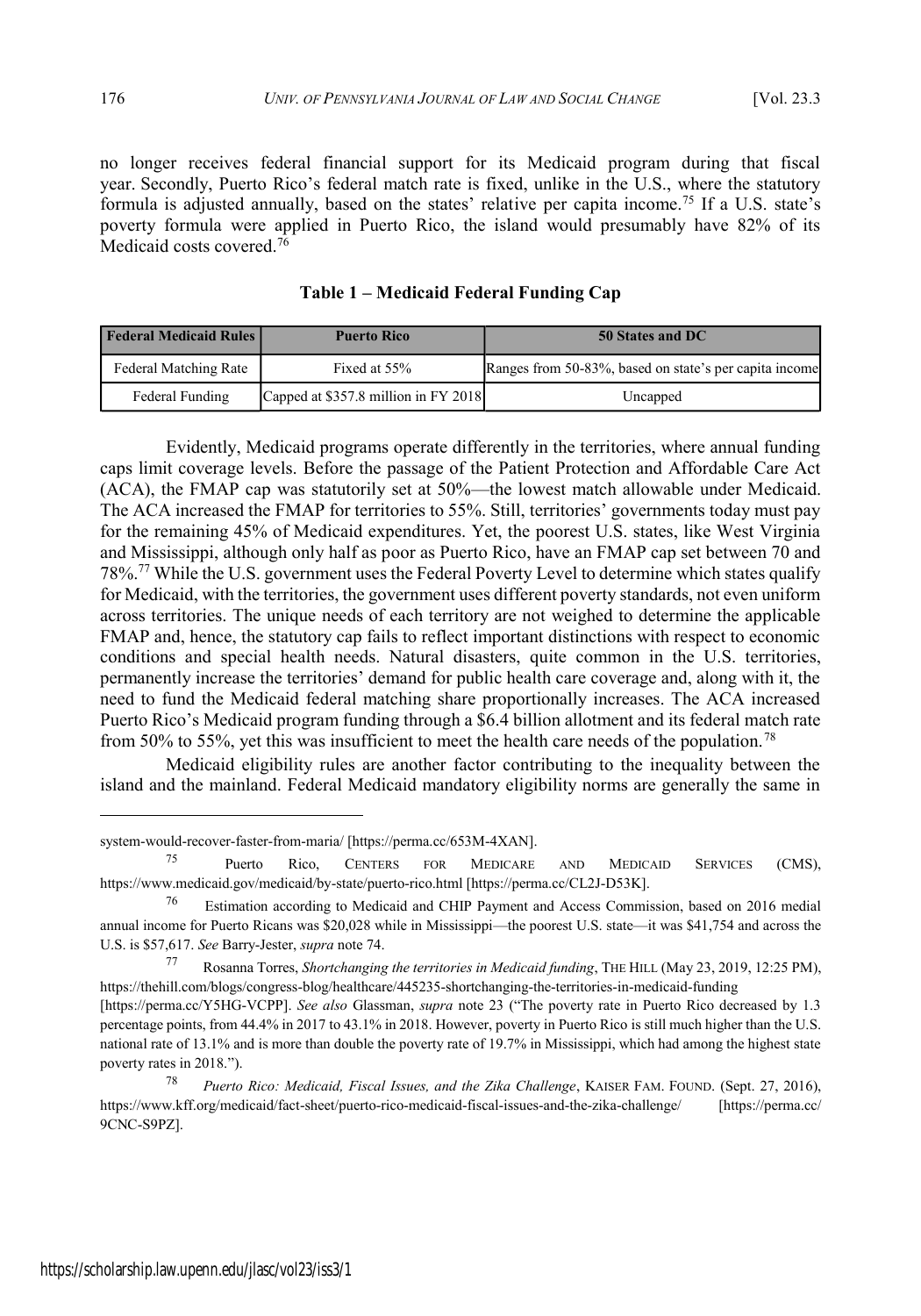Puerto Rico as they are in the U.S. However, the island is not obliged to follow U.S. federal poverty guidelines, which means that the income-eligibility levels for Puerto Rico's Medicaid program are based on a local poverty level that is established by the Commonwealth and approved by the federal Center for Medicare and Medicaid Services (CMS).<sup>79</sup> As a result, the population eligible for Medicaid coverage on the island is larger than it is in the states. Stated differently, federal legislation covers a greater percentage of the Puerto Rican population via Medicaid but does not provide them with additional funding—that crucial FMAP—as it does the poorest states in the mainland.

Likewise, another appalling disparate rule pertains to federal health care reimbursement. Medicare is reimbursed at lower rates in Puerto Rico.<sup>80</sup>Although Puerto Ricans pay the same Medicare tax as other fiscal contributors in the U.S., they receive only half of the Medicare federal reimbursement funds—blatant evidence of their treatment by the law as unequal citizens.

The Medicaid federal funding cap, eligibility requirements, and Medicare reimbursement rules are only some of the many other health care rules having a disparate impact on Puerto Rico.<sup>81</sup>

#### *E. Epidemiology*

Puerto Rico is not as racially diverse as the continental U.S., which, together with other demographic and economic determinants, causes some health conditions to be more prevalent than others and, by extension, the population to be overexposed to specific diseases.<sup>82</sup> Puerto Ricans have higher rates of fair or poor health, diabetes, heart attacks and heart disease, depression, disability, low-birthweight infants, infant mortality and HIV than people in the U.S. overall.<sup>83</sup> As a more specific example, the Zika virus was a national health emergency in Puerto Rico, and was far

81 No Disproportionate Share Hospital (DSH) payments, used in U.S. states to provide hospitals that service a high share of Medicaid and uninsured patients with supplemental payments, Enrollment in Medicare Part B (for out-ofpocket health costs) is not automatic for Puerto Ricans—and, as a result, individuals fail to enroll and remain uncovered or are subject to late-enrollment penalties. In contrast to U.S. states, U.S. territories do not have Medicare Savings Programs (MSP) to assist low-income individuals with a part of their out-of-pocket expenses for Medicare—so many cannot afford Medicare Part B. There are no applicable low-income subsidies for residents in U.S. territories, only a fixed amount of funding for each territory to pay Medicare's beneficiaries for drug prescriptions. *See* Rudowitz & Foutz, *supra* note 29.

82 Over 75% of Puerto Ricans identify themselves as "white" although much of the population is of African descent (the last census race options were "white", "black", "American Indian", multiple options for Asian heritage, and an option to write something in). Many Puerto Ricans associate "black" with African-Americans from the mainland. By choosing "black," they say they would be erasing their unique cultural identity and adhering to the negative image stemmed from the "lack of positive or affirming images of blackness" in the mainland. According to Prof. Loveman, however, the whiteness sentiment unfolds from "a broader societal project to appear whiter to the United States" and a history of people's race reclassification, from black to white, all the way back to the time when Puerto Rico was a Spanish colony (and perpetuated as a U.S. territory). *See* Natasha S. Alford, *Why Some Puerto Ricans Choose "White" on the Census*, N.Y. TIMES (Feb. 9, 2020), https://www.nytimes.com/2020/02/09/us/puerto-rico-census-black-race.html [https://perma.cc/5Q37- Y4GP].

<sup>83</sup> *See* Hall et al., *supra* note 12.

<sup>79</sup> ANNIE L. MACH, CONG. RESEARCH SERV., R44275, PUERTO RICO AND HEALTH CARE FINANCE: FAQ<sup>S</sup> 23 (2016).

<sup>80</sup> *See* Rudowitz et al., *supra* note 7; *see also* Eli Richman, *Medicare Advantage enrollment soared in Puerto Rico. Now it's starving the island's healthcare system*, FIERCE HEALTHCARE (Aug. 8, 2018), https://www.fiercehealthcare.com/payer/puerto-rico-s-medicare-advantage-participation-through-roof-but-program-s-lowreimbursement [https://perma.cc/6B6C-VVAA].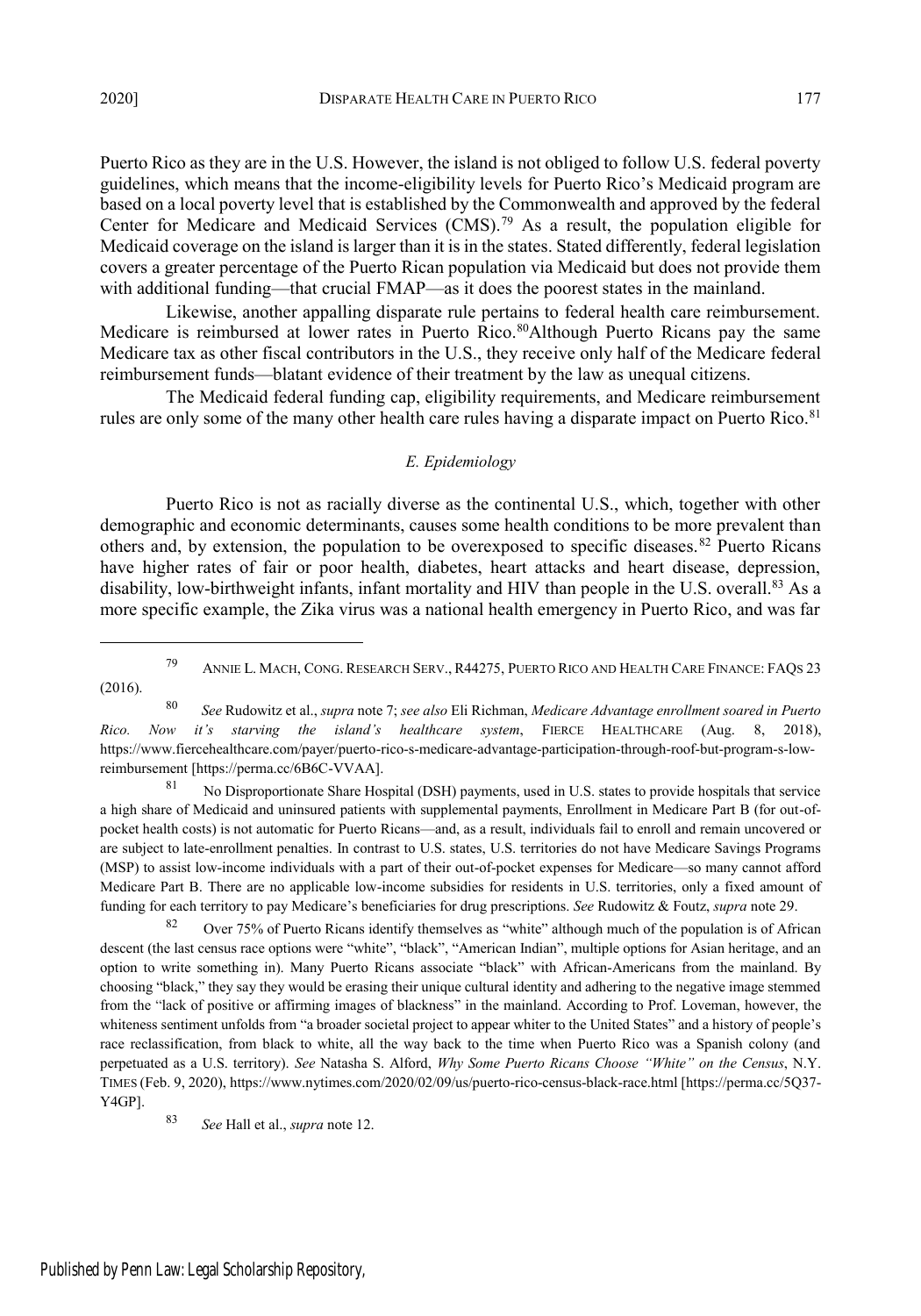less of a crisis in the  $U.S.<sup>84</sup>$ 

The mortality rate for children under 5 years old was 8.7% in 2008, with the most frequent causes of death related to short gestation, low birthweight, congenital malformations, deformations and chromosomal abnormalities, and septicemia. Likewise, Puerto Rican children had the highest prevalence of asthma in the country (more than twice the national average in 2007), $85$  according to the 2009 Asthma Surveillance Report). According to the 2012 PAHO Health in the Americas Report, 2010 data from the AIDS Surveillance Program of the Department of Health showed that 94.5% of the children under the age of 12 acquired AIDS infections by perinatal transmission.<sup>86</sup> The majority of the adolescents and adults living with HIV attributed the infection to intravenous drug use.

Mental health is also a significant factor for many Puerto Ricans, particularly at an early age. Children and adolescents between 10 and 14 years old face the risk of alcohol consumption (recent data showed that the probability of drinking by the age of 14 is 33.11%—a percentage that did not differ significantly by gender or social context). <sup>87</sup> Studies on high-risk behaviors among adolescents enrolled in public high schools and colleges already in 2005-2007 showed that the most significant mental health problems were alcohol (19.4%), attention deficit disorder (13.1%), and major depressive disorder (11.5%).<sup>88</sup> Specially after Hurricane Maria, Puerto Rican public schoolbased adolescents experienced significant disaster exposure and reported significant symptoms of posttraumatic stress disorder.<sup>89</sup> A 2017 study showed that high school students attempted suicide

<sup>88</sup> *See* Puerto Rico, Instituto de Estadísticas. Consulta Juvenil VII 2005–2007.

<sup>89</sup> Rosaura Orengo-Aguayo, Regan W. Stewart, & Michael A. de Arellano, *Disaster Exposure and Mental Health Among Puerto Rican Youths After Hurricane Maria*, JAMA NETWORK OPEN (Apr. 26, 2019), https://jamanetwork.com/journals/jamanetworkopen/fullarticle/2731679 [https://perma.cc/MZ7U-ASLY]. *See also* Maria

<sup>84</sup> On August 12, 2016, the US Department of Health and Human Services declared the Zika outbreak in Puerto Rico to be a public health emergency. Julie Steenhuysen, *U.S. declares a Zika public health emergency in Puerto Rico*, REUTERS (Aug. 12, 2016), https://www.reuters.com/article/us-health-zika-usa-idUSKCN10N2KA [https://perma.cc/ Q6HM-8PED].

<sup>85</sup> HELEN MARGELLOS-ANAST & MELISSA A. GUTIERREZ, PEDIATRIC ASTHMA IN BLACK AND LATINO CHICAGO COMMUNITIES: LOCAL LEVEL DATA DRIVES RESPONSE (Steven Whitman, et al. eds., Oxford University Press, 2011). *See also* Centers for Disease Control and Prevention (CDC), Clinical Growth Charts (2009), http://www.cdc.gov/growthcharts/clinical\_charts.htm/ [https://perma.cc/DNH9-QEQT]; Danica Coto, *Puerto Rico Baffled by High Asthma Rate*, NBC NEWS (Dec. 27, 2010), http://www.nbcnews.com/id/40797298/ns/healthallergies\_and\_asthma/t/puerto-rico-baffled-high-asthma-rate/#.Xssuxi-ZNR0 [https://perma.cc/62ME-VEVZ]; Centers for Disease Control and Prevention (CDC), Asthma - Most Recent Asthma Data (2018), https://www.cdc.gov/ asthma/most\_recent\_data\_states.htm [https://perma.cc/939E-QSN8].

<sup>86</sup> *See* 2012 PAHO REPORT, *supra* note 15.

<sup>87</sup> María A. Ramos-Olazagasti, Héctor R. Bird, Glorisa J. Canino & Cristiane S. Duarte, *Childhood Adversity and Early Initiation of Alcohol Use in Two Representative Samples of Puerto Rican Youth*, 46(1) J. YOUTH ADOLESC. 28, 37 (Jan. 2017), https://www.ncbi.nlm.nih.gov/pmc/articles/PMC5639699/ [https://perma.cc/AKK9-SCQ6]. The study looks into the correlation between exposure to childhood adversity and social disadvantage, and early initiation of alcohol consumption (by the age of 14) among the Puerto Rican youth living in the metropolitan area of Puerto Rico, among other neighborhoods. *See also* Puerto Rico, Instituto de Estadísticas. Consulta Juvenil VII 2005–2007. San Juan: Puerto Rico Statistical Institute; 2007 (The risk of alcohol consumption in children and adolescents remained high in the last decade in 2007, alcohol consumption was a main risk in children and adolescents between 10 and 14 years old—it accounted for 34.6% of all mental health risks); William W. Latimer, Vanessa Cecilia Rojas & Brent Edward Mancha, *Severity of Alcohol Use and Problem Behaviors Among School-Based Youthsin Puerto Rico*, 23(5) REV. PANAM. SALUD PUBLICA 325, 325332 (May 2008), https://www.ncbi.nlm.nih.gov/pmc/articles/PMC2656917/ [https://perma.cc/AMD2-ZBM9].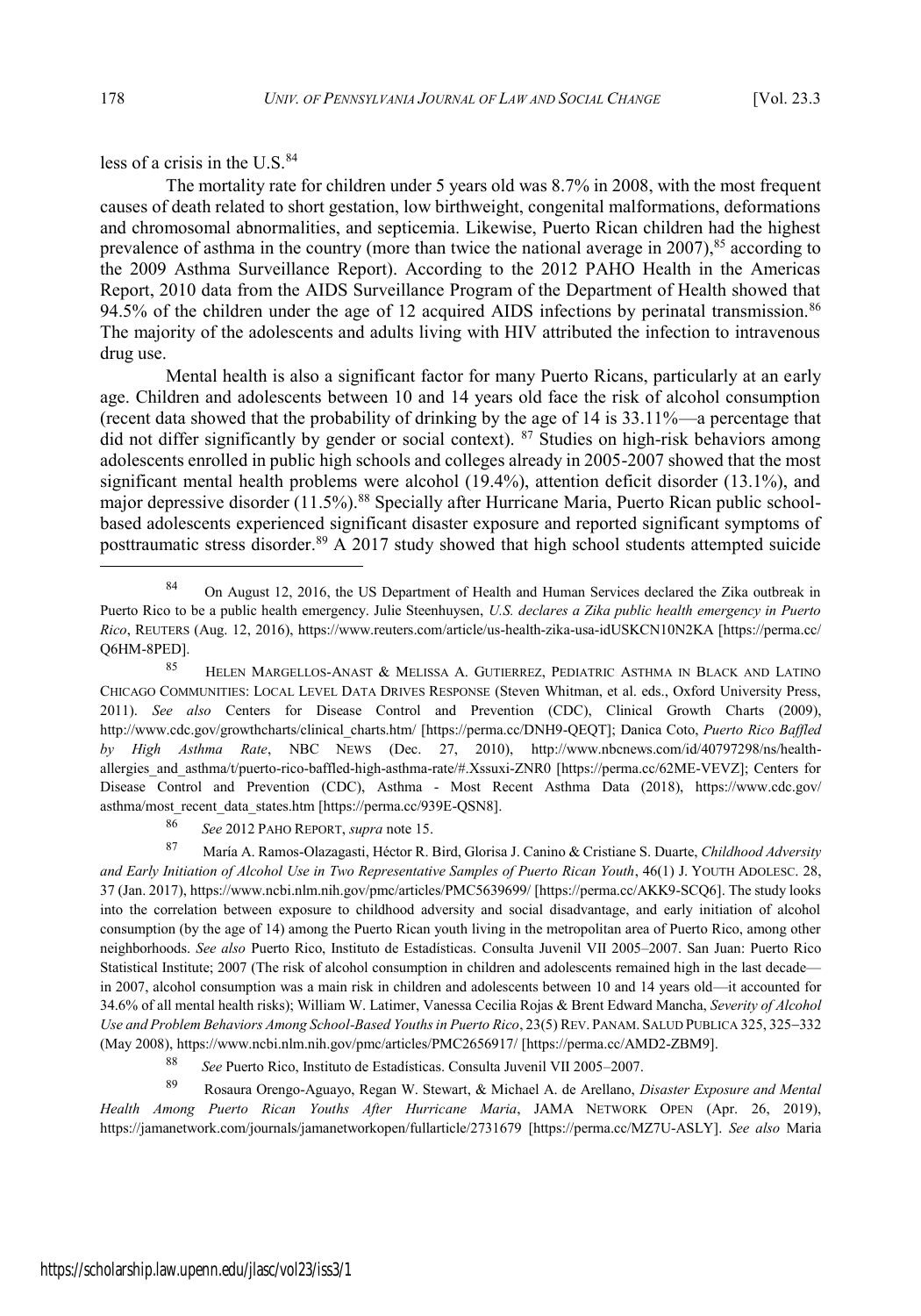twice more in Puerto Rico than in the continental U.S.<sup>90</sup> Teenage pregnancy, a serious public health problem with several adverse effects on physical, mental and emotional health, is also commonplace on the island. According to the abovementioned 2008 data, 17.8% of births were from teenage mothers between 10 and 19 years old, of which  $38.7\%$  were 17 years old and younger.<sup>91</sup> The same study pointed out that the most common, "risky" behavior among teenage mothers was alcohol consumption, with a prevalence of 56.2%, among other risks. According to 2010 census data, 52% of teenage mothers with alcohol disorders had some disability. Although the prevalence of disability increases with age, disability is present all across Puerto Rican population segments.

One of the fastest growing segments of the Puerto Rican population is the elderly or seniors—those aged 65 and older—who represent the 14.5% of the total population according to 2010 census data. According to data from the Behavioral Risk Factor Surveillance System, the three leading causes of death in this segment were heart attacks, cancer (the most popular being prostate, breast and colorectal cancer),<sup>92</sup> and diabetes (basically due to high rates of obesity, with a prevalence increasing in adult population).<sup>93</sup> These are also the most popular chronic diseases accountable for mortality rates, according to the Puerto Rican Statistical Institute.<sup>94</sup>

 $\frac{93}{94}$  *Id.* 

Perez, *253 Puerto Ricans Committed Suicide in 2017*, NEWSWEEK (Feb. 8, 2018), https://www.newsweek.com/puerto-ricomental-health-hurricane-maria-us-798816 [https://perma.cc/KSH6-FN3L] (mental health and suicide rates in Puerto Rico after Maria).

<sup>90</sup> Office of Adolescent Health*, Puerto Rico Adolescent Mental Health Facts,* HEALTH AND HUMAN SERVICES (Nov. 14, 2018), https://www.hhs.gov/ash/oah/facts-and-stats/national-and-state-data-sheets/adolescent-mentalhealth-fact-sheets/puerto-rico/index.html [https://perma.cc/8BC2-8S62].

<sup>91</sup> Puerto Rico, Departamento de Salud, División Madres, Niños y Adolescentes 2010–2011. San Juan: Department of Health 2011.

<sup>92</sup> *See* Puerto Rico Secretariat for Health Promotion, *Puerto Rico Chronic Disease Action Plan 2014-2020*, https://www.iccp-portal.org/sites/default/files/plans/Puerto%20Rico%20Chronic%20Disease%20Action%20Plan% 20English.pdf [https://perma.cc/UK4U-PN3N].

<sup>94</sup> Puerto Rico, Instituto de Estadísticas. Nuevas Estadísticas de Mortalidad. San Juan: Puerto Rico Statistical Institute; 2010.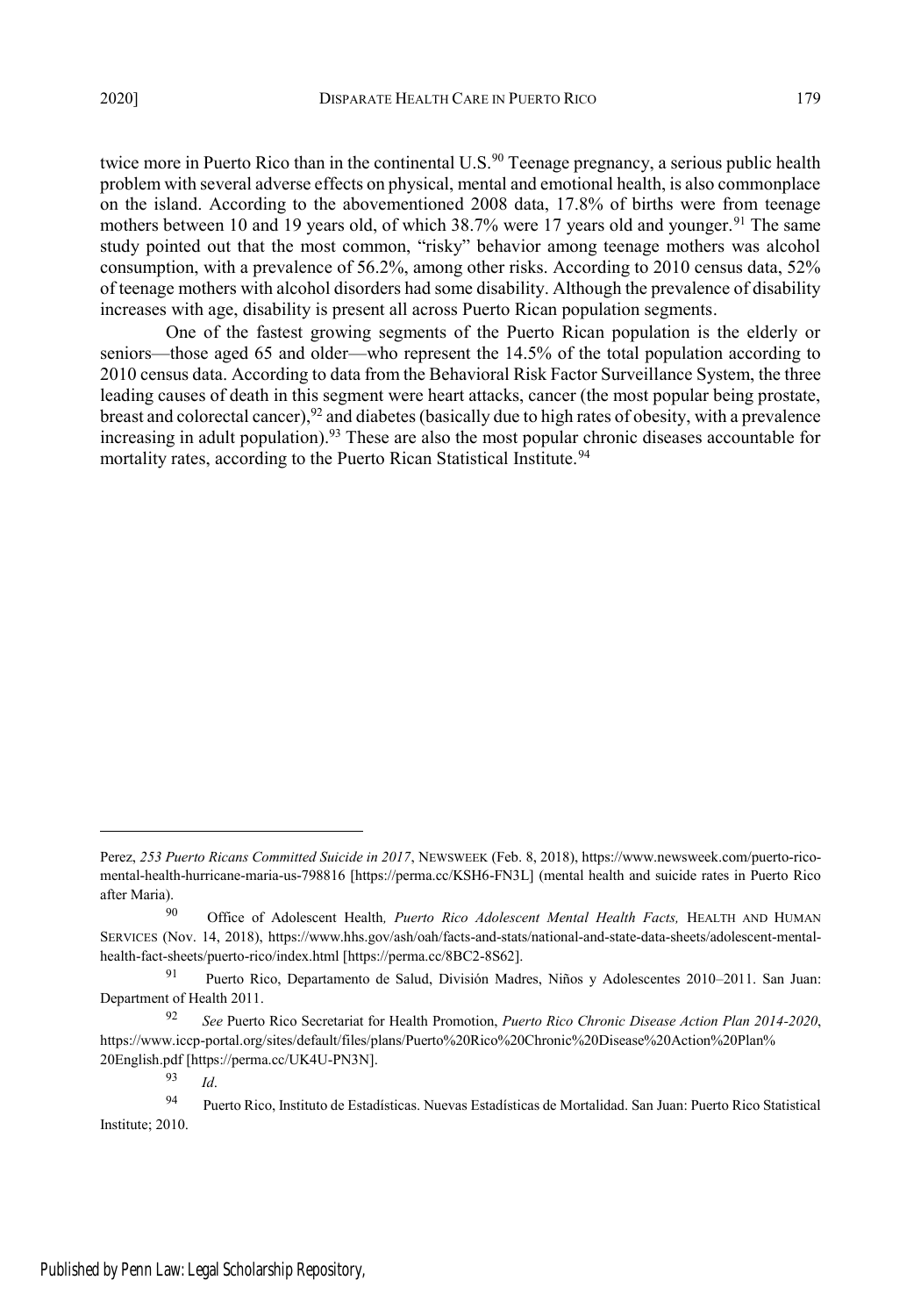|                                                       | <b>Puerto Rico</b> | 50 States and DC |
|-------------------------------------------------------|--------------------|------------------|
| Demographics (2015)                                   |                    |                  |
| Total Population (2015)                               | 3,449,000          | 317,480,000      |
| Percent Change Since 2006                             | $-12%$             | $+8%$            |
| U.S. Born Citizens                                    | 97%                | 86%              |
| Over Age 65                                           | 18%                | 15%              |
| Below Federal Poverty Line (FPL)                      | 46%                | 15%              |
| Unemployment                                          | 14%                | 5%               |
| <b>Health Coverage (2015)</b>                         |                    |                  |
| Medicaid/CHIP                                         | 48%                | 20%              |
| Employer-Sponsored Insurance/Direct Purchase          | 35%                | 60%              |
| Medicare or Military                                  | 11%                | 11%              |
| Uninsured                                             | 6%                 | 9%               |
| <b>Economics Statistics</b>                           |                    |                  |
| Median Household Income (2016)                        | \$20,078           | \$57,617         |
| <b>Health Statistics</b>                              |                    |                  |
| Adults Reporting Fair/Poor General Health (2016)      | 34%                | 18%              |
| Adults Reporting Diabetes (2016)                      | 15%                | 11%              |
| Adults Reporting Heart Attack or Heart Disease (2016) | 11%                | $7\%$            |
| Locally-Acquired Zika Virus Disease Cases (2016)      | 34,963             | 224              |
| HIV Diagnosis Rate per 100,000 People (2015)          | 17.1               | 14.7             |
| Infant Mortality Rate per 1,000 Live Births (2013)    | 7.1                | 6.0              |

**Table 2 - Indicators on Puerto Rico, compared to the 50 States and DC<sup>95</sup>**

## II. HEALTH CARE: A STORY OF LEGAL TRANSPLANTS

The Puerto Rican healthcare system as it exists today is the result of blindly mapping neoliberal, American policies onto an otherwise active and dynamic social institution. The legal transplantation of the mainland model of health care into the island, contrasted with the "voluntary" adoption of certain aspects of that model in Latin American systems, has undoubtedly been shaped by the colonial relationship between the United States and Puerto Rico since the early twentieth century.<sup>96</sup> Since the U.S. annexed Puerto Rico as a territory in 1898, the latter's health care system

<sup>95</sup> *Puerto Rico Fast Facts*, KAISER FAM. FOUND. (Oct. 2, 2017), https://www.kff.org/disparities-policy/factsheet/puerto-rico-fast-facts/#endnote\_link\_238005-3 [https://perma.cc/6NZ2-Q7H8].

<sup>96</sup> Jesse Roman, *The Puerto Rico Healthcare Crisis*, 12 ANN. AM. THORAC. SOC. 1760, 1761.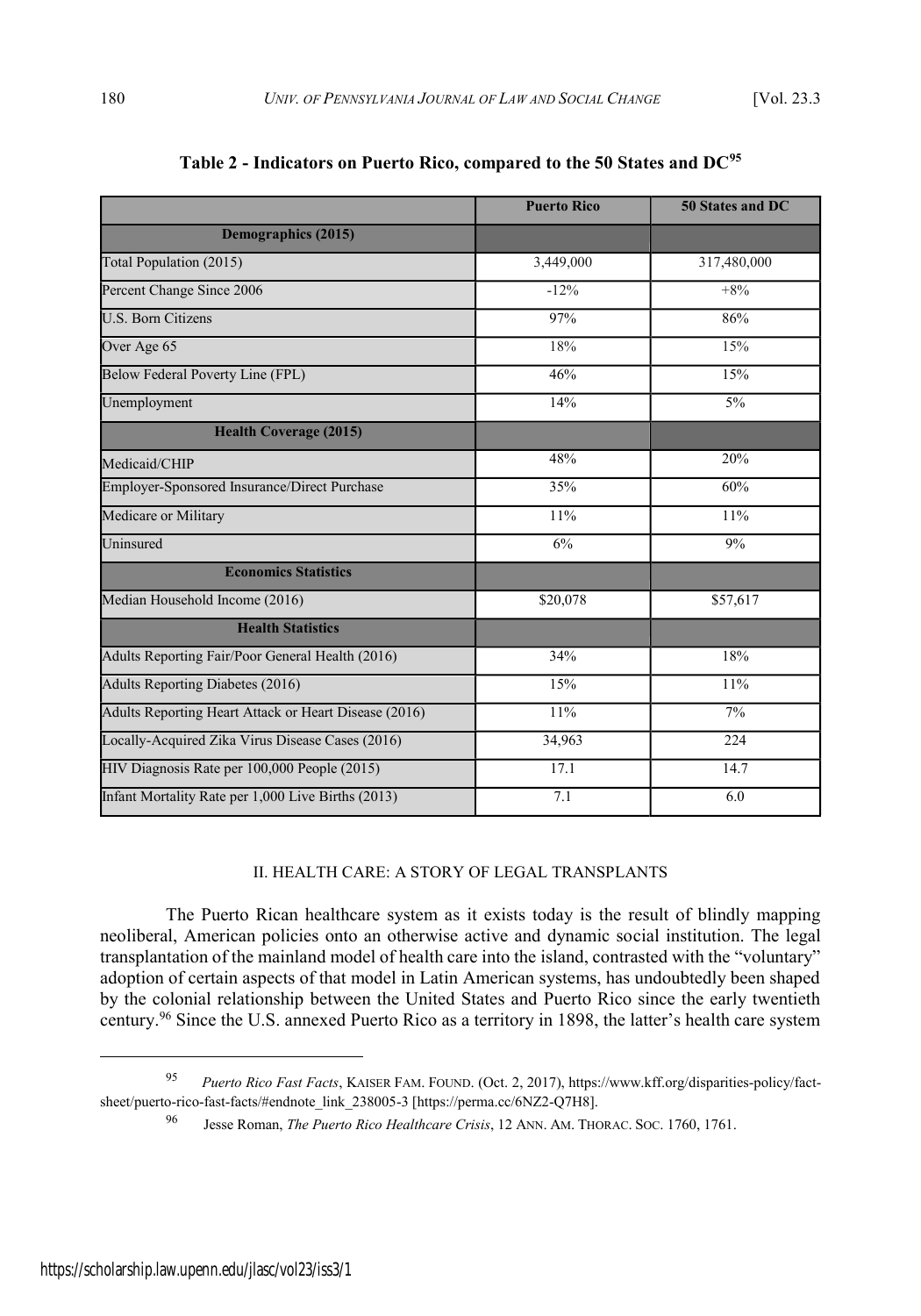has undergone profound, tectonic shifts which have resulted in greater economic disparities between the island and the mainland, underfunded public health care programs, institutional corruption, and a considerable number of medical professionals leaving the island.

The story of Puerto Rico's health care can be divided into three main stages: colonialism, regionalization, and privatization.<sup>97</sup>

During the U.S. *colonial* period, the public health care system was organized by municipal governments responsible for basic health care.<sup>98</sup> Since its days as a Spanish colony from 1493 until 1898, Puerto Rican municipalities wielded significant influence on medical matters, and Spanish regulations controlled the medical profession with rigid credential requirements.<sup>99</sup> Partly because of the Spanish colonial legacy, the island's population expected the U.S. government to provide free health care for the sick and poor in the early years of the colonial period<sup>100</sup> and that population did, at least initially, support American intervention on those grounds.<sup>101</sup> But soon after the U.S. invasion, the era of the "Americanization" of the Puerto Rican health care system bred some opposition. The municipal system incorporated the Superior Board of Health, aimed at enforcing U.S. hygiene standards. American administrators misunderstood local conditions, and patients and medical practitioners resisted colonial intervention in health care.<sup>102</sup> The U.S. colonial government considered Puerto Rican physicians and residents alike "unable to administer their own affairs."<sup>103</sup> In turn, the U.S. intervention created many dire health conditions, food shortages, and starvation for Puerto Ricans. Over the next three decades, federal legislation modified the health care system, supplementing the inherited municipal system financed and run by the colonial government with public clinics and insular facilities.<sup>104</sup>

By the end of the 1940s, the U.S. allowed Puerto Ricans to elect their governor, ushering in the space for a new health care era to emerge. A more autonomous Puerto Rican government created a *regional* health care system. Primary and preventive care were delivered at local health care centers in municipalities, whereas secondary and tertiary care were provided at regional hospitals. In turn, the U.S. central government created a regional office within the Department of Health to oversee the regional program and enforce policies and standards for medical procedures.<sup>105</sup>

The regional health care system was developed by the time a new Constitution in Puerto

<sup>103</sup> MULLIGAN, *supra* note 34, at 35.

<sup>104</sup> In 1911, federal legislation created the Public Health Service. In 1912, the creation of the Institute of Tropical Medicine. In 1917, the Jones Act created a Department of Health. In 1933, the Public Health unit was created, and by 1938 similar units were established in every municipality. *Id.* at 36.

 $105$  *Id.* at 38–39.

<sup>&</sup>lt;sup>97</sup> This Article will refer to three stages in the history of the Puerto Rican health care system, based on Jessica Mulligan's description of Puerto Rico's health care reform. *See* MULLIGAN, *supra* note 34, at 31–59.

<sup>98</sup> *Id*.

<sup>99</sup> SALVADOR ARANA SOTO, HISTORIA DE LA MEDICINA PUERTORRIQUEÑA HASTA EL 1898 xix-xx (Instituto Puertorriqueño de la Cultura, 1974).

<sup>100</sup> Roman, *supra* note 96, at 1761–62.

<sup>101</sup> MULLIGAN, *supra* note 34, at 32.

<sup>102</sup> Nicole E. Trujillo-Pagán, *Health Beyond Prescription: A Post-Colonial History of Puerto Rican Medicine at the Turn of the Twentieth Century*, 128, 139 (U. of Michigan, Dep't of Soc., 2004). This dissertation explores the effects of the agency of Puerto Ricans during the late-nineteenth and early-twentieth century colonialism on shaping medical institutions in Puerto Rico.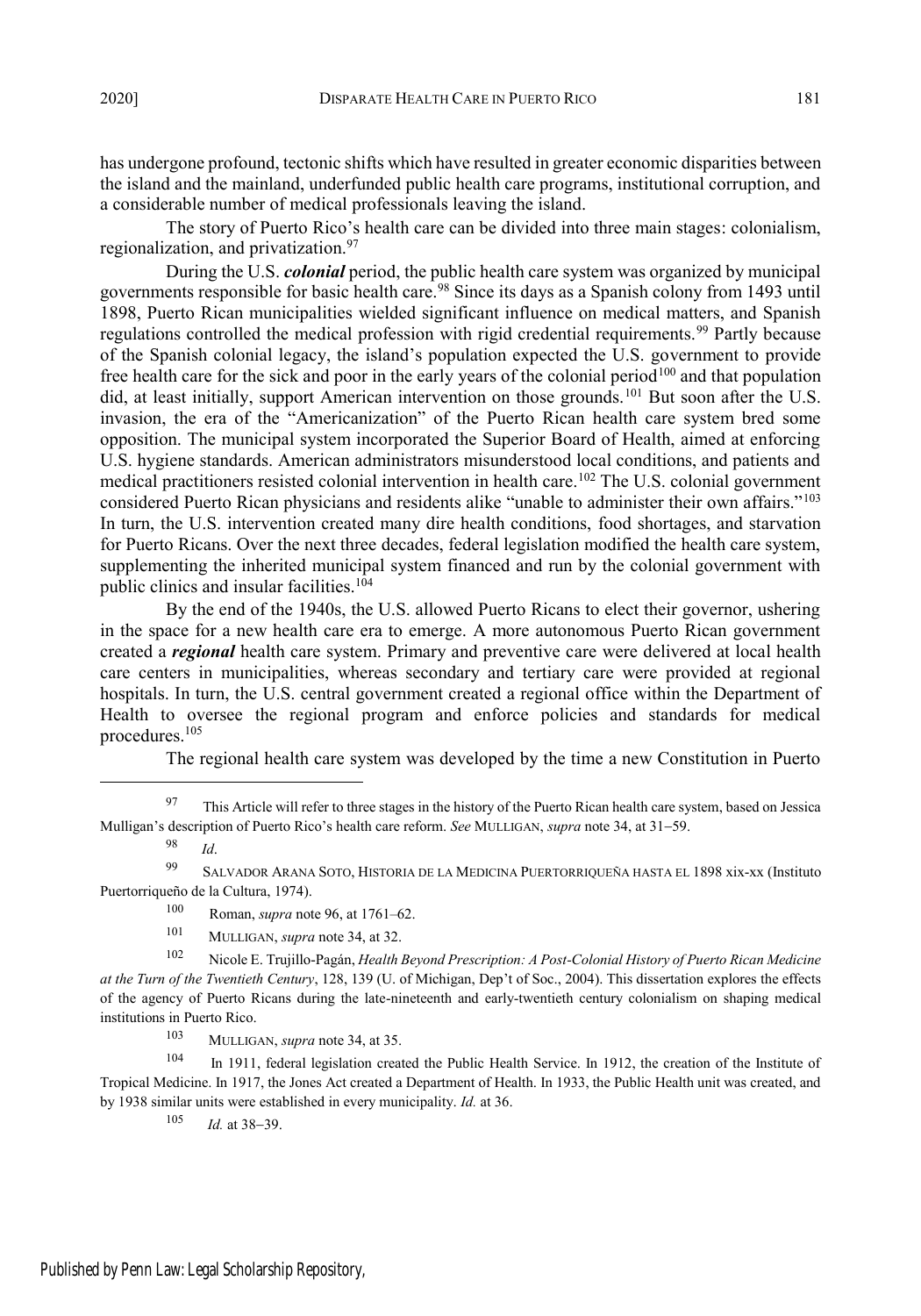Rico went into effect in July 1952. The Constitution formally changed the island's political status into an Estado Libre Asociado (the "Commonwealth"), and removed Puerto Rico from the United Nation's list of non-sovereign territories. During this era, the political agenda, directed by the local party *Partido Popular Demócrata* (Popular Democratic Party), centered on an export-based economy, limited restrictions on foreign capital, and an extensive welfare state that provided health care. Nevertheless, since the political conditions fell short of decolonization, the Puerto Rican government was prevented from designing a health care system of its own. Federal law superseded Puerto Rican law, Puerto Rico had no vote in the U.S. Congress, and Puerto Ricans could not vote to elect a U.S. President.

During the 1960s, U.S. Medicaid and Medicare public health care programs created even greater disparities between Puerto Rico and U.S. states. Disparities between Puerto Rico's public and private sector arose as the federal government contributed to the chronic underfunding of the public system by implementing federal funding caps. During the 1970s and 80s, the growth of a parallel private insurance market and private health care infrastructure for wealthy and middle-class people increased disparities between the private and public sectors, while doubling health care costs for both publicly and privately insured people.<sup>106</sup>

The international community<sup>107</sup> and the Puerto Rican government considered the regional system a hallmark of progress and development—even though it received some initial opposition from the Puerto Rican Medical Association, which dubbed the system a "socialist" program.<sup>108</sup> By the 1990s, the regional system was seen by most as an outdated and inefficient model for health care. Although sympathetic to the regional system and in agreement with the ideal of universal coverage, many academics called for health to be managed in a more business-like fashion. They proposed the disintegration of the public and private health care system by enrolling the entire population in private health insurance plans that would better manage the risk created by the increasing health care costs outpacing inflation.<sup>109</sup> This discourse inspired the marketization of the health care system in the 1990s.<sup>110</sup>

In 1993, the underfunded public portion of the health care system was *privatized* by Law 72 and replaced by a managed care-based system (HMO) for the medically indigent, called "*La Reforma*" (The Reform), administered by private health insurance companies. *La Reforma* was aimed at eliminating the two-tier public-private system, controlling health costs, downsizing the health care bureaucracy and ensuring the delivery of high-quality health care regardless of ability to pay. However, it failed to control costs. The program turned out to be much more expensive than the regional health system, which placed a growing burden on the federal budget. Since 1968, Medicaid spending in Puerto Rico was capped by the federal government. As a result, since the creation of the Medicare and Medicaid health programs, the Puerto Rican government relied heavily on local taxes to cover health care costs—in spite of high unemployment rates, a labor force

<sup>108</sup> MULLIGAN, *supra* note 34, at 40.

<sup>109</sup> In 1972, the Dean of the School of Public Health of the University of Puerto Rico, Dr. José Nine Curt, advocated in favor of reforming the regional system in order to maximize scarce resources. *Id.* at 41–42.

<sup>110</sup> *Id*. at 43.

<sup>106</sup> JOSÉ NINE CURT, L<sup>A</sup> SALUD EN PUERTO RICO 81 (1972).

<sup>107</sup> By some accounts, the rest of the world saw the Puerto Rico system as "a 'symbolic showcase' of U.S. developmental policies," and a model to be emulated in the developing world. *See* RAMÓN GROSFOGUEL, COLONIAL SUBJECTS: PUERTO RICANS IN A GLOBAL PERSPECTIVE 2 (Berkeley: University of California Press, 2003); MULLIGAN, *supra* note 34, at 38.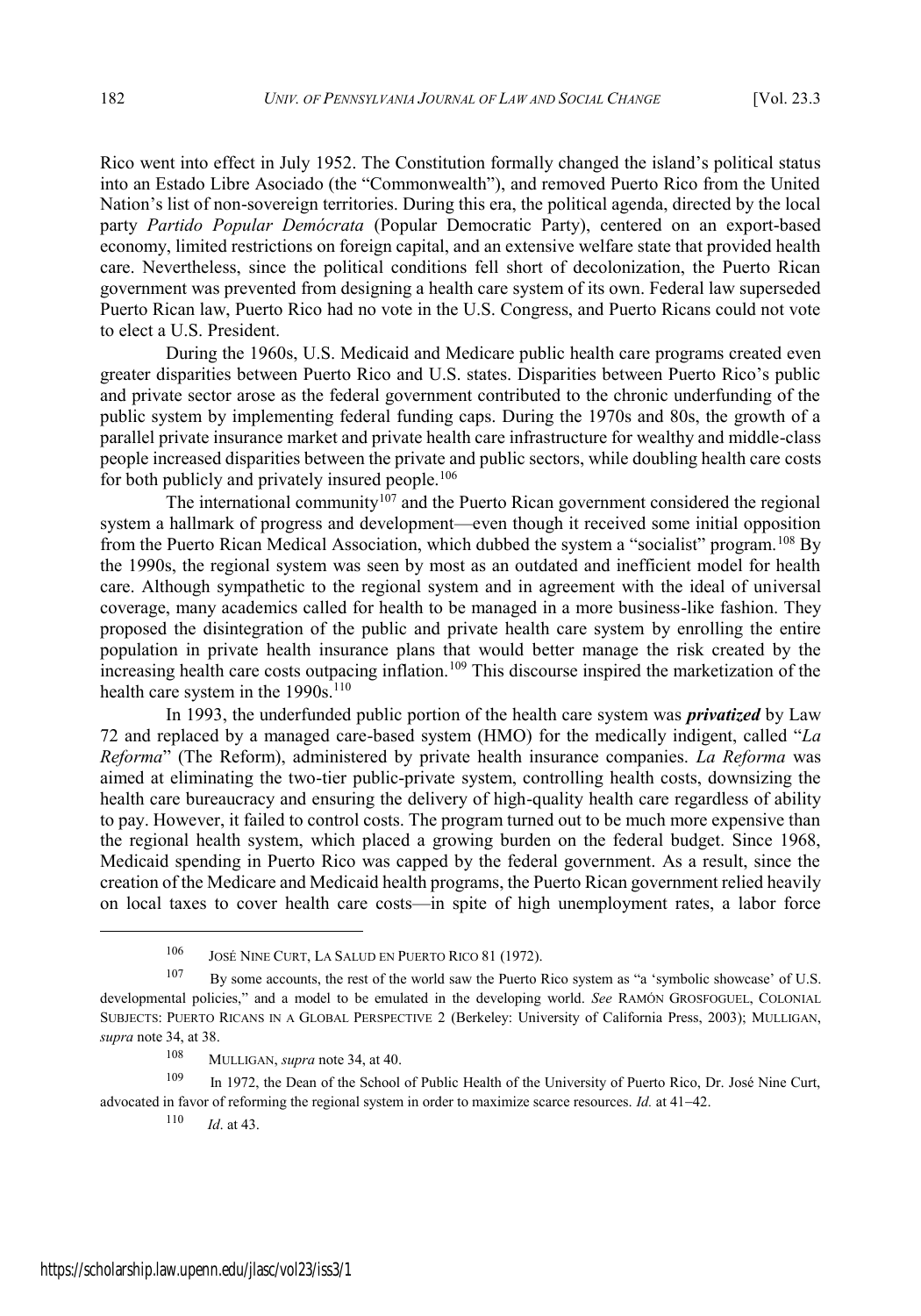migration to the continental U.S., and a staggering debt crisis. The imbalance between Puerto Rico and U.S. states with a high proportion of Medicaid beneficiaries was (and still is) enormous. Puerto Rico's health care budget is funded 15% by the federal government, 75% by local taxes, 10% by municipalities.<sup>111</sup> In 2005, Puerto Rico spent 26% of its gross national product on health care, compared to the 13% spent in the continental U.S.

With *La Reforma*'s "*tarjeta de Gobierno*" or "*tarjeta de Rosselló,*" the poor no longer had to use a health system separate from the middle class and wealthy since they were incorporated into the private health care system. The newly insured, under *La Reforma*, ultimately sensed that they were being integrated into a system which they knew had formerly excluded them.<sup>112</sup> The positive sentiment brought about by this newfound inclusion made them believe that the quality of care was somehow better in the private market, with private insurance coming from a private company. However, the reform sewed enormous economic class division into the fabric of Puerto Rico, and contributed to greater disparities between the professional classes and the poor.<sup>113</sup> The elimination of the regional system's two-tiered framework generated some prejudice against *La Reforma* patients. Health care providers, as well as middle class-patients—, reacted negatively to the presence of *La Reforma* patients as they overcrowded the private system. An unfulfilled increased service demand forced many people to switch over to a new primary care physician outside *La Reforma.*<sup>114</sup> Furthermore, medical professionals and health facilities (which included sold off public facilities) were not obligated to take in *La Reforma* patients. Finally, *La Reforma* introduced stricter eligibility criteria that not all the poor population were able to meet. As a result, *La Reforma* failed to make health care universal in the island. Although a well-intentioned program, *La Reforma* unpredictably became a marker of relative privilege and created an uninsured population for the first time in Puerto Rico's history.<sup>115</sup>

Finally, medical education was transformed with the privatization of the health care system and public hospitals. Such privatization eliminated many medical training opportunities, since the priority no longer was education but service delivery. As a result, privatization disarticulated the connection and balance between training, treatment, and research. With the implementation of *La Reforma*, the number of residents and interns decreased by 68%.<sup>116</sup> Many medical students left the island to find residency programs, while doctors left the island in search of a higher quality of life.

*La Reforma*—named *Mi Salud* in 2010—seemsto be an irreversible phenomenon. Because political choices highly impact long-run policy outcomes, the government could not dismantle the *Mi Salud* program and take away insurance cards from the poor. The privatization of the health care system was an initiative of the statehood-supporting New Progressive Party to contest the regional health care system advanced by the Popular Democratic Party, and a strategy tied to the political status of the island. However, *Mi Salud* failed by creating further disparities among Puerto Ricans (and with it, the political promise of the New Progressive Party).<sup>117</sup>

The colonial, regional, and privatized health care models followed the U.S. continental

- $115$  *Id.* at 46-48.
- 116 According to reports in the major daily newspaper *El Nuevo Dia*; see MULLIGAN, *supra* note 34, at 56–57.
- <sup>117</sup> *See supra* note 115 for disparities between Puerto Ricans.

<sup>111</sup> *Id.* at 49.

<sup>112</sup> MULLIGAN, *supra* note 34, at 51.

<sup>113</sup> *Id*. at 53.

<sup>114</sup> *Id*. at 54.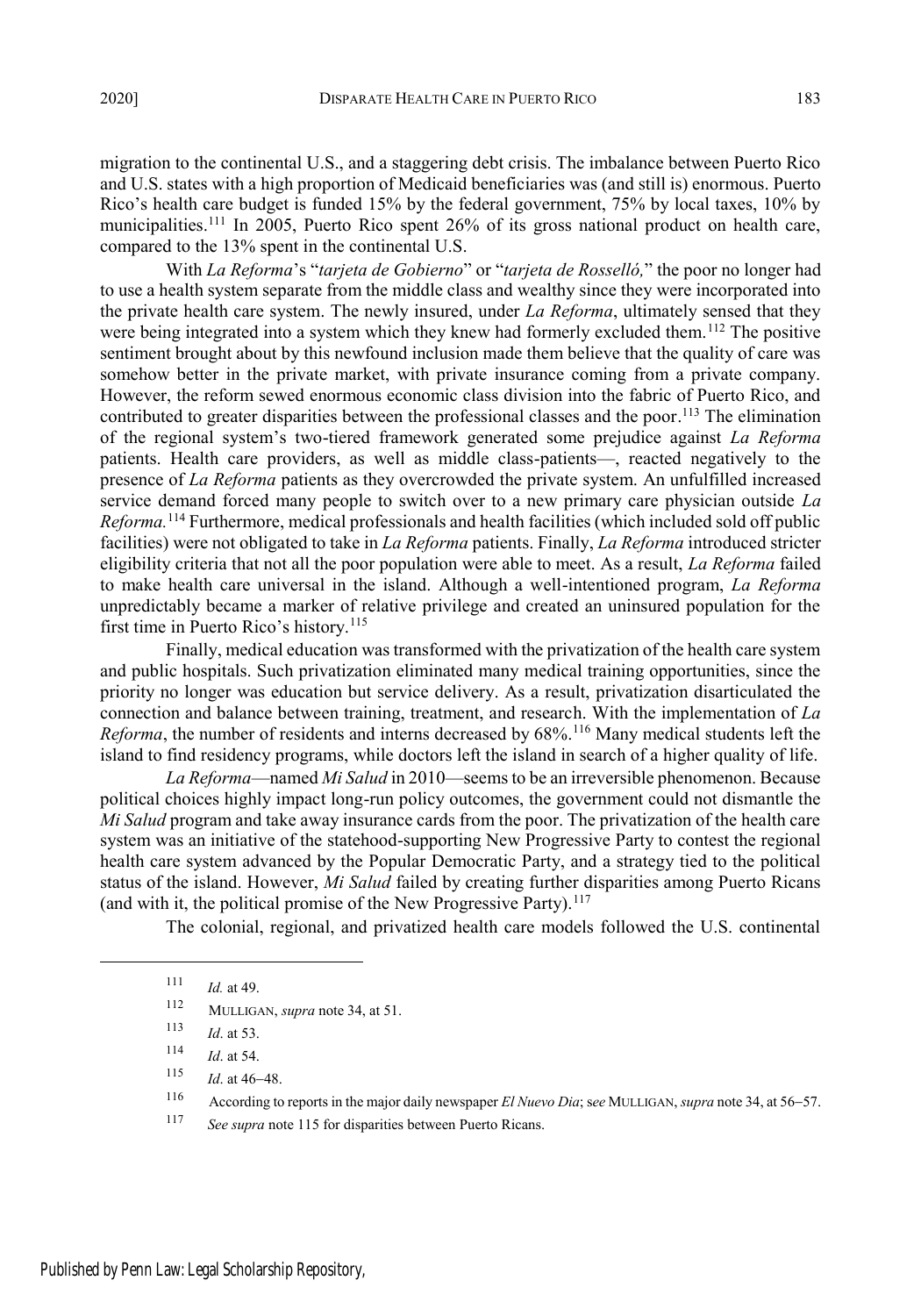healthcare institutional arrangements. The problem is that such transplanting has ignored the socioeconomic, geographic, and health conditions of the people of Puerto Rico. Therefore, the provision of care is not organized to satisfy the particular needs of Puerto Rico's population. As a result, the current Puerto Rican health care system notoriously reveals the disparate access of Puerto Ricans to health care. Moreover, the transplanting of the U.S. health care model to Puerto Rico may have the long-term effect of locking Puerto Rico into a market model that shares the same problems as that of the mainland (growing inequality, health disparities, institutional corruption, and rising health care spending), while differing in terms of poverty and the economic capability to access. The regular struggles of the continental U.S. health care system are clearly exacerbated by Puerto Rico's social and financial distresses: higher poverty rates, debt crisis, underfunding, and a crisis in medical resources, including education, physicians and infrastructure.<sup>118</sup>

One of the mainland's especially controversial health care features is the way patients pay for health care. The U.S. health care system is based on a fee-for-service payment model, where doctors have an incentive to maximize activity to maximize their profits. Because the fee-forservice-based payment model is organized to pay medical providers for what they do, and not for what they accomplish, the model confers doctors little or no incentive to improve the *quality* of their medical services or to prevent errors. This continental medical payment model has been transferred and embedded onto the Puerto Rican health care system. As in many states, Medicaid health care services—acute, primary, specialty, and behavioral—are delivered in Puerto Rico by managed care organizations (MCOs), through a managed care delivery system. However, in contrast to U.S. states, Medicaid beneficiaries in Puerto Rico do not have the option to get medical services other than through managed care plans—Medicaid in Puerto Rico is 100% managed care, and has been like that for more than twenty five years now.<sup>119</sup> Medicaid beneficiaries represent 45% of the Puerto Rican population—the largest Medicaid beneficiary population in the U.S. Therefore, service payment plans are significantly relevant to guarantee continuity in the delivery of care, particularly when it affects the low-income population.<sup>120</sup>

MCOs are reimbursed for primary care with capitated payments, whereas specialty care with fees-for-service payments.<sup>121</sup> Both reimbursement plan payment rates are significantly lower than those in the states, a condition that likely contributes to creating disparities in the provision of

<sup>118</sup> MULLIGAN, *supra* note 34, at 58–9.

<sup>119</sup> *See* Puerto Rico–Medicaid Overview, https://www.medicaid.gov/state-overviews/puerto-rico.html [https://perma.cc/3SJL-EL9M]. *See also* Judith Solomon, *Puerto Rico's Medicaid Program Needs an Ongoing Commitment of Federal Funds*, CENTER ON BUDGET AND POLICY PRIORITIES (Apr. 22, 2019), https://www.cbpp.org/ research/health/puerto-ricos-medicaid-program-needs-an-ongoing-commitment-of-federal-funds [https://perma.cc/7ZZ7- 9LVT] ("Five managed care companies provide all Medicaid services in Puerto Rico, and they do so throughout the island, a significant change from before 2018 when each managed care plan was assigned a specific region"); Puerto Rico's Medicaid Managed Care Profile, https://www.medicaid.gov/medicaid-chip-program-information/by-topics/deliverysystems/managed-care/downloads/puerto-rico-mcp.pdf [https://perma.cc/8MS6-3GMC] ("Since 1994, Puerto Rico has mandated enrollment of most Medicaid beneficiaries, other income-eligible populations, and some government employees in managed care.").

<sup>120</sup> *See supra* note 56. *See also* Table 2.

<sup>121</sup> *See* Puerto Rico's Medicaid Managed Care Profile, *supra* note 119. Just like other U.S. states, Puerto Rico needs to report Healthcare Effectiveness Data and Information Set (HEDIS) measures, and provider and beneficiary satisfaction measures. In addition, Puerto Rico has a quality incentive program or "retention fund" to withhold 5% of the medical contractor's fee until certain performance indicators are satisfied.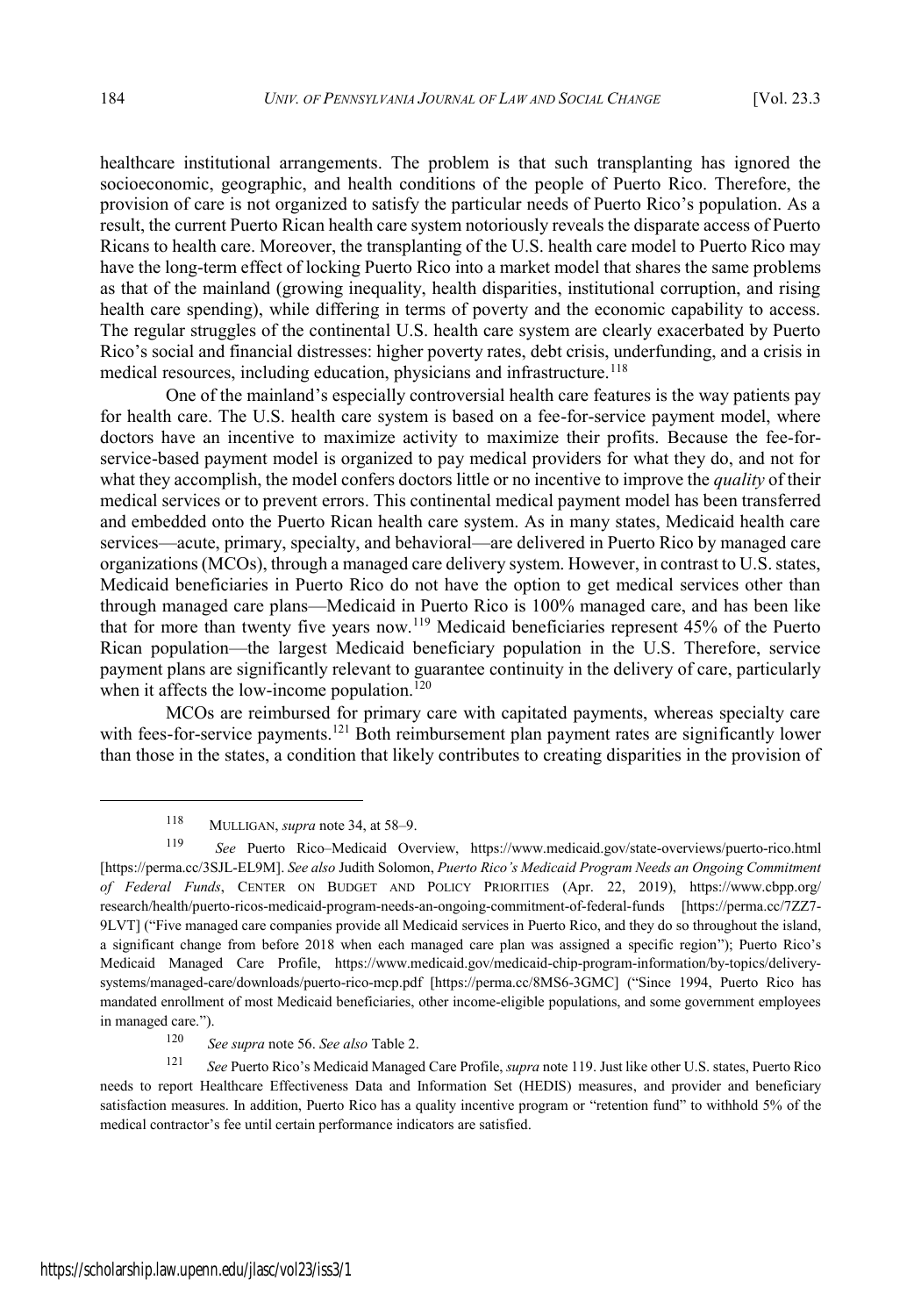health care, not to mention a marked shortage of health care providers.<sup>122</sup> As low reimbursement rates have pushed insurers to keep providers' payments low, *Mi Salud* beneficiaries speculate that physician groups refuse to serve them, potentially by reducing the size of the physician network or increasing long wait times for specialized care.<sup>123</sup> Payment rates to physicians are extremely low as low as \$10 per visit—while prescription drugs, medical equipment, and other medical non-labor costs are fixed.<sup>124</sup> The average annual earnings of family medicine physicians in Puerto Rico is \$91,810, compared to the national average estimate of  $$213,270$ .<sup>125</sup> Low payment rates and disparities in earnings has contributed to "an ongoing exodus of younger doctors" leaving the island "an older, shrinking physician workforce" that will eventually retire.<sup>126</sup> Ironically, even though a fee-for-service payment model is prone to a high volume of care (as well as profit maximization), when the model is replicated in low-income populations, it is accountable for multiplying disparities in and limiting access to health care. With an increasing number of physicians leaving the island for better compensation, the fee-for-service model poses unnoticed, additional threats to Puerto Rico's health care as the model risks a large migration of young and specialized doctors to the mainland.<sup>127</sup> The fee-for-service model in Puerto Rico has strangled the medical profession, draining the island of young, talented health care providers, and proved yet again that medical "heroism  $(\ldots)$  has nothing to do with remuneration."<sup>128</sup>

<sup>124</sup> *See* Solomon, *supra* note 119.

<sup>125</sup> Bureau of Labor Statistics, Occupational Employment Statistics (data for May 2019), https://www.bls.gov/oes/current/oes\_nat.htm#29-0000 [https://perma.cc/2YGA-KD5D].

<sup>126</sup> *See* Solomon, *supra* note 119 ("Only 4 percent of doctors in Puerto Rico are 35 years old or younger, compared to 24 percent in the states, according to data presented to MACPAC, which leaves the island at risk of further loss of physicians as older doctors retire."). Referring to the MACPAC December 2018 Meeting Transcript, at 268. *See supra* note 119.

<sup>127</sup> Associated Press, *Patients Left in Limbo as More Doctors Flee Puerto Rico*, MOD. HEALTHCARE (Oct. 27, 2016), https://www.modernhealthcare.com/article/20161027/NEWS/310279995/patients-left-in-limbo-as-more-doctors -flee-puerto-rico [https://perma.cc/YPD8-K32K]. *See also* Greg Allen, *SOS: Puerto Rico is Losing Doctors, Leaving Patients Stranded*, NPR (Mar. 12, 2016), https://www.npr.org/sections/health-shots/2016/03/12/469974138/sos-puerto-ricois-losing-doctors-leaving-patients-stranded [https://perma.cc/Z6KQ-URJC].

<sup>128</sup> *Id*. *See also* Daniel Horn, *The Pandemic Could Put Your Doctor Out of Business,* WASH. POST (Apr. 24, 2020), https://www.washingtonpost.com/outlook/2020/04/24/pandemic-could-put-your-doctor-out-business/?arc404=true [https://perma.cc/TDL7-BKXT]. The article criticizes the fee-for-service payment model amidst the Covid-19 pandemic. It addresses the labor risk the model poses on health professionals, specialists, and family medicine physicians who have seen their high volume of services plummet, experienced layoffs, or witnessed how many specialties are rapidly shrinking. The fee-for-service model might likely result in another unintended medical exodus unless the payment model changes or services are soon restored to pre-pandemic times. Or, until medical professionals in the mainland resist a failed payment model as Puerto Rican doctors do.

<sup>122</sup> *See* Solomon, *supra* note 119.

<sup>123</sup> Krista Perreira, Rebeca Peters, Nicole Lallemand & Stephen Zuckerman, *Puerto Rico Health Care Infrastructure Assessment*, *Site Visit Report*, URBAN INSTITUTE 9 (Jan. 2017), https://www.urban.org/sites/default/ files/publication/87011/2001050-puerto-rico-health-care-infratructure-assessment-site-visit-report\_1.pdf [https://perma.cc/ HF6T-KWNY].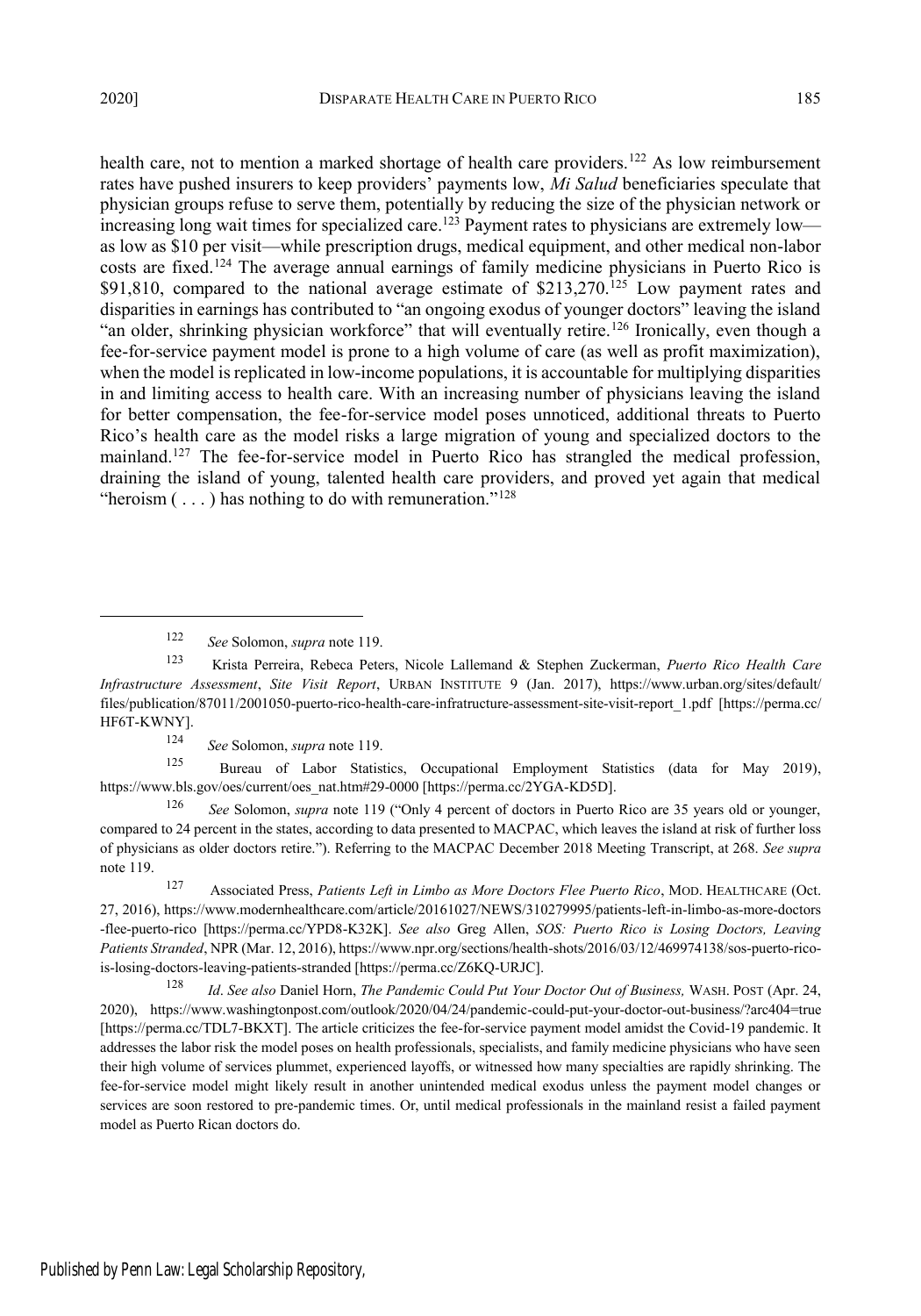## III. THE BATTLE FOR EQUAL HEALTH CARE

#### *A. Painful Legal Transplants and Rationing Policies*

The U.S. is one of the few developed countries where the right to health care<sup>129</sup> is not recognized in the Constitution or at the statutory level, nor have U.S. courts promoted its development through litigation.<sup>130</sup> For decades, the constitutional recognition of the right to health and health care in the U.S. has been a partisan battle between those in favor of and those against a universal health care system.<sup>131</sup> Meanwhile, the U.S. has the highest health care expenditure per capita in the world. But in spite of spending 18% of its GDP on health care each year—with costs projected to increase at a rate of 5.5% annually until 2026<sup>132</sup>—the country has failed to make health care more accessible to those who need it most.<sup>133</sup> In 2016, the U.S. spent \$3.3 trillion in health care<sup>134</sup>—a 17.9% of the country's gross domestic product (GDP)<sup>135</sup>—but 9% of the population remained uninsured (although the mere possession of health insurance itself does not necessarily

<sup>131</sup> Anja Rudiger & Benjamin Mason Meier, *A Rights-Based Approach to Health Care Reform*, *in* RIGHTS-BASED APPROACHES TO PUBLIC HEALTH 69 (Elvira Beracochea, Corey Weinstein & Dabney Evans eds., 2010).

<sup>132</sup> Projections from the Centers for Medicare and Medicaid Services (Dec. 2018), https://www.cms.gov/ research-statistics-data-and-systems/statistics-trends-and-reports/nationalhealthexpenddata/nhe-fact-sheet.html [https://perma.cc/SMM7-2AVG] (projections based on statistics from 2017).

<sup>135</sup> Hartman, *supra* note 134.

 $129$  For the purpose of this Article, the right to health care is referred to through the core principals of the human rights-based approach, yet narrowly as equitable access to affordable medical care. This approach, however, does not intend to disregard the already rich debate among scholars and international human rights advocates regarding its definition. *See* David Orentlicher, *Right to Health Care in the United States: Inherently Unstable*, 38 AM. J. L. & MED. 326, 336–337 (2012) (who recognizes that the right to health care is a critical component of a right to health); NORMAN DANIELS, JUST HEALTH: MEETING HEALTH NEEDS FAIRLY (Cambridge University Press., 2007);

Stanev, R., *Allen Buchanan: Justice and Health Care: Selected Essays,* 32 THEOR. MED. BIOETH. 137–142 (2011); Tom L. Beauchamp & Ruth R. Faden, *The Right to Health and the Right to Health Care,* 4 J. MED. & PHIL. 118 (1979).

<sup>130</sup> Allison K. Hoffman, *A Vision of an Emerging Right to Health Care in the United Stated: Expanding Health Care Equity Through Legislative Reform*, *in* THE RIGHT TO HEALTH AT THE PUBLIC/PRIVATE DIVIDE: A GLOBAL COMPARATIVE STUDY 345, 346-347 (Colleen Flood & Aeyal Gross eds., 2014). Hoffman argues that "the U.S. Supreme Court has limited access to the courts and remedies for individual claims arising from statute and contract. . . . Yet, past experience with incremental health reform in the United States offers some evidence that [the Patient Protection and Affordable Care Act—] PPACA could provide the vision and foundation for an evolving American conception of a right to health care." *See also* University of California – Los Angeles, *A constitutional right to health care: Many countries have it, but not the U.S.*, SCIENCEDAILY (July 19, 2013), https://www.sciencedaily.com/releases/2013/07/130719104927.htm [https://perma.cc/YCX5-75GB].

<sup>133</sup> ELIZABETH H. BRADLEY & LAUREN TAYLOR, THE AMERICAN HEALTH CARE PARADOX: WHY SPENDING MORE IS GETTING US LESS 14 Public Affairs: New York (2015). The social determinants of health are not prioritized in the health care agenda.

<sup>134</sup> Micah Hartman et al., *National Health Care Spending in 2016: Spending and Enrollment Growth Slow after Initial Coverage Expectations*, 37 HEALTH AFFS. 150 (2018) [hereinafter *National Health Care Spending*], https://search-proquest-com.proxy.library.upenn.edu/docview/1991567110?https://hdl.library.upenn.edu/1017/6798 %20%20%20%20%20%20[Uploaded%20footnote%20-%20KD]&pq-origsite=summon [https://perma.cc/JZN2-32XN]; *see also* WORLD INDUSTRY OUTLOOK: HEALTHCARE AND PHARMACEUTICALS 5 (The Economist Intelligence Unit, 2014) (projecting U.S. healthcare expenditures to rise by an annual average of  $4.9\%$  from  $2014-2018$ ).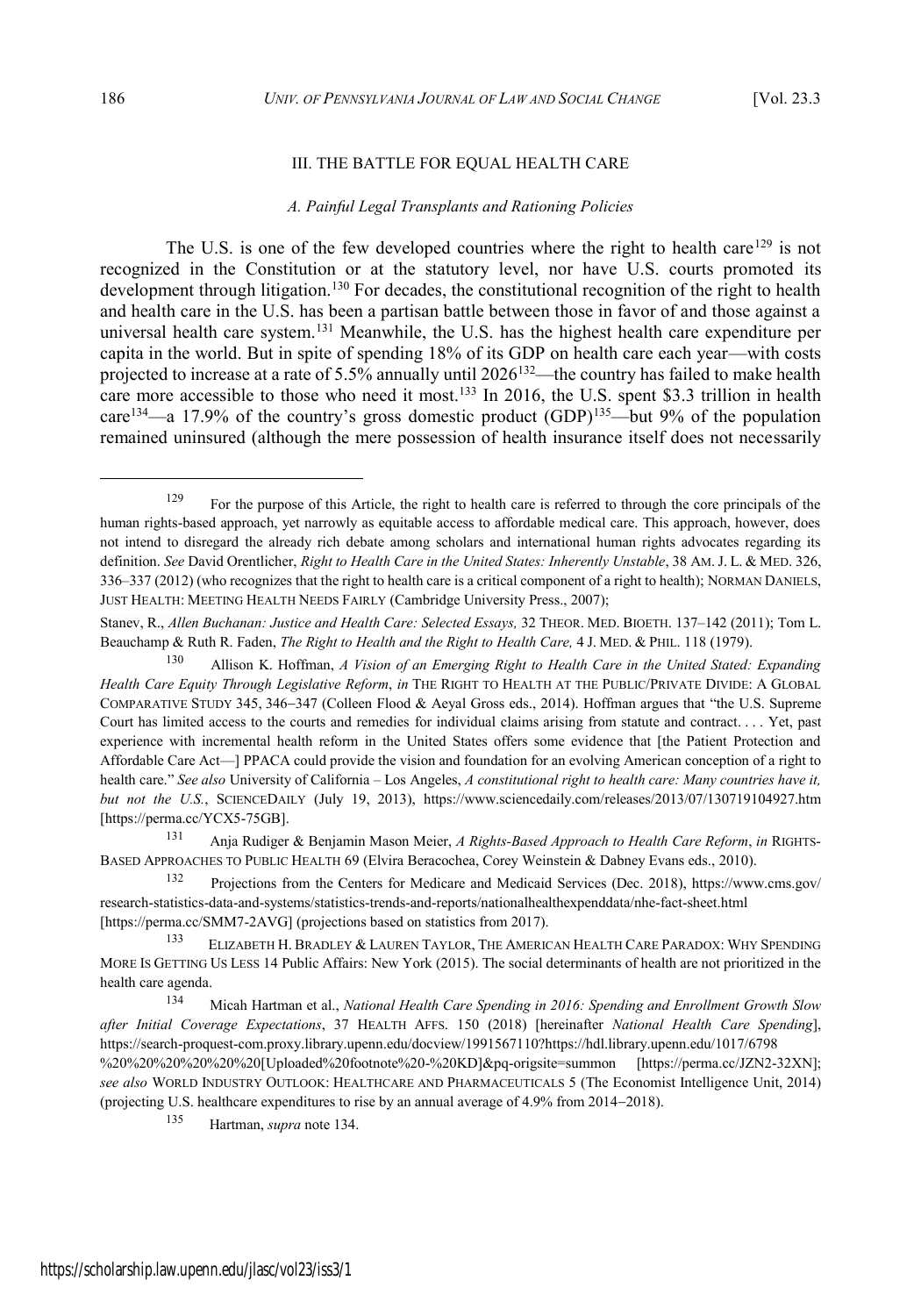guarantee access to health care).<sup>136</sup> Health care is a privilege, not a right, available to those who overcome economic inequalities and significant asymmetrical information.

Despite it being the highest health care expenditure per capita in the world, still people claim health care costs are out of proportion with respect to the quality of service and treatment they receive.<sup>137</sup> The U.S. government's goal is to expand medical care access, but also control its costs.<sup>138</sup> A study carried out by affiliates of the RAND Corporation in 2011 estimated that potential sources of wasteful health care spending totaled between 21% and 47% of total health expenditures that year—startling numbers in light of the annual health care expenditures mentioned above.<sup>139</sup> The potential sources of wasteful health care spending included pricing failure, misguided or inefficient government rules, health care delivery failures, over-treatment, and health care coordination failures.<sup>140</sup> The study showed that the U.S. government consistently overlooks wasteful health care spending when it could otherwise be designing structural changes to offset costs and lower its own expenditures.<sup>141</sup>

The most expensive health care system in the world has shaped Puerto Rico's health care institutions and resisted to adapt to Puerto Rico's context. The blind legal transplant magnified the pernicious aspects of the mainland's health care model, condemning the island's population to inaccessible health care, thus endangering the health and lives of Puerto Ricans.<sup>142</sup> To begin with, anyone who would venture that the United States could simply superimpose its general health care model upon the island must first consider its recent natural disasters. After Hurricane Maria in 2017, Puerto Rican hospitals experienced medicine shortages amid unsustainable numbers of patients.<sup>143</sup> For almost eleven months, the island could not fully restore the electricity service and some business and homes had to rely upon generators.<sup>144</sup> Six months after the hurricane, the Kaiser Family Foundation published a report detailing the extraordinary challenges that Puerto Ricans were still facing. Given slow and insufficient recovery efforts, the report prognosticated that the island would not recover for many years.<sup>145</sup> According to the report, 31% of the Puerto Rican population still

<sup>140</sup> *Id*.

<sup>142</sup> *See* Introduction for reference to the term "blind legal transplant."

<sup>143</sup> Josh Michaud & Jennifer Kates, *Public Health in Puerto Rico After Hurricane Maria*, KAISER FAM. FOUND. (Nov. 17, 2017), https://www.kff.org/other/issue-brief/public-health-in-puerto-rico-after-hurricane-maria/ [https://perma.cc/VZ5D-HG84].

<sup>136</sup> *Health Insurance Coverage of the Total Population in 2016*, KAISER FAM. FOUND. (2020), https://www.kff.org/other/state-indicator/total-population/?currentTimeframe=2&sortModel=%7B%22colId%22:%22 Location%22,%22sort%22:%22asc%22%7D [https://perma.cc/A74F-U35Y].

<sup>137</sup> *See* BRADLEY & TAYLOR,s*upra* note 133. The "American health care paradox" refers to the idea that U.S. citizens spend more and still get less when it comes to health care.

<sup>138</sup> HHS strategic goals, available at https://www.hhs.gov/about/strategic-plan/strategic-goal-1/index.html.

<sup>139</sup> Donald M. Berwick & Andrew D. Hackbarth, *Eliminating Waste in US Health Care*, 307 JAMA 1513, 1514 (2012).

<sup>141</sup> *Id*. at 1515–1516.

<sup>144</sup> Frances Robles, *Puerto Rico Spent 11 Months Turning the Power Back On. They Finally Got To Her*, N.Y. TIMES (Aug. 14, 2018), https://www.nytimes.com/2018/08/14/us/puerto-rico-electricity-power.html [https://perma.cc/8ZGY-9997]. *See also* Congressional Research Service, *CRS Report R45263. Puerto Rico: Status of Electric Power Recovery* (July 10, 2018), https://crsreports.congress.gov/product/pdf/R/R45263 [https://perma.cc/8VQR-YCMA].

<sup>145</sup> Bianca DiJulio, Cailey Munana, & Mollyann Brodie*, Views and Experiences of Puerto Ricans. One Year*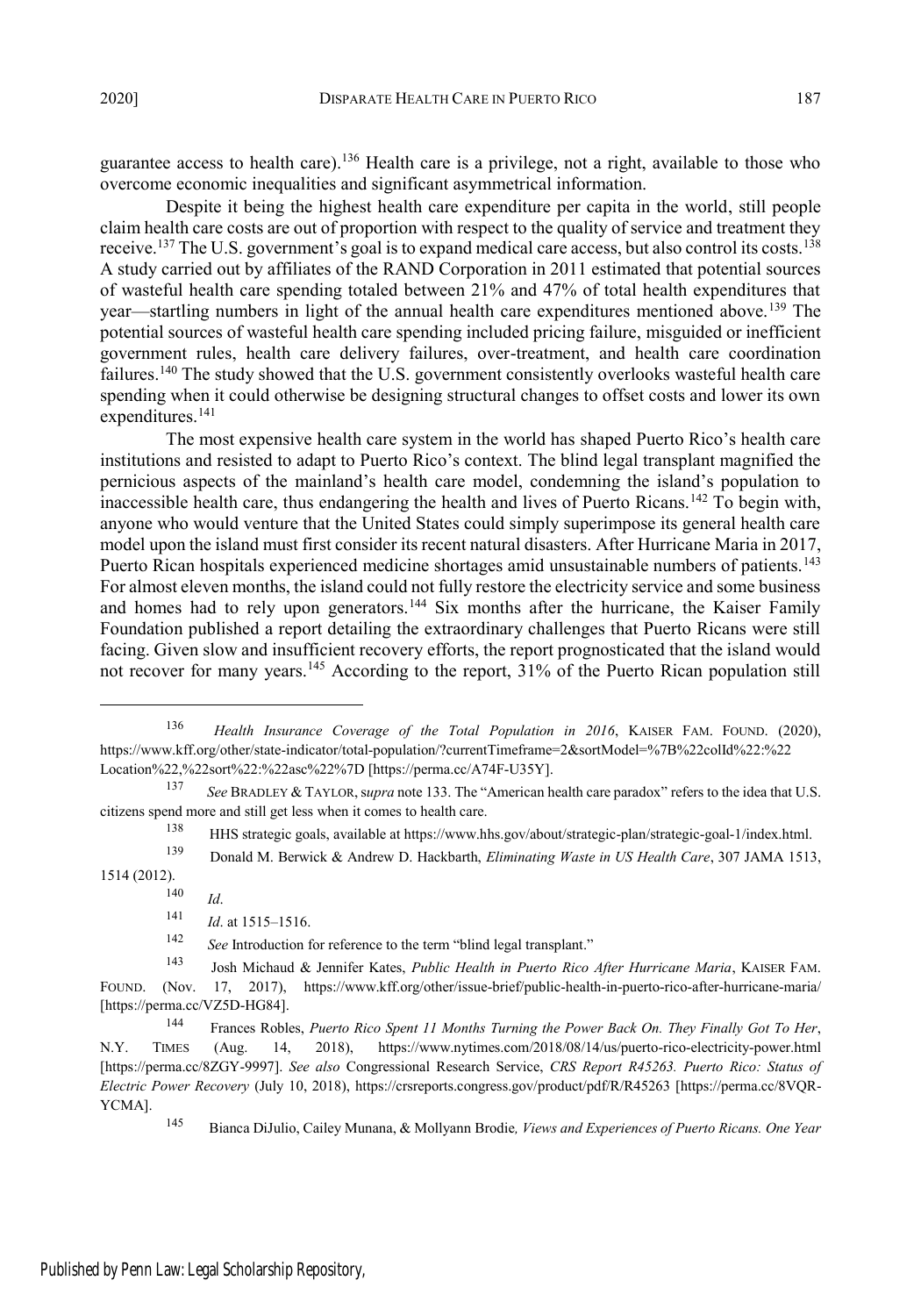needed help with repairing damages to their homes.<sup>146</sup> The impacts of the hurricanes were ubiquitous, with over 83% of the Puerto Rican population affected by prolonged power outages, employment loss, property destruction, insanitary conditions, and health problems.<sup>147</sup> Likewise, the unprecedented challenges impacted the mental health of Puerto Ricans—at least 22% of Puerto Ricans reported that they needed mental health services after the hurricane.<sup>148</sup>

After Hurricane Maria, there were serious concerns about how health care providers would spearhead recovery in places where diesel fuel was scarce and communication almost nonexistent.<sup>149</sup> Yet concerns went beyond merely restoring power and communication channels in the wake of "the largest blackout in American history."<sup>150</sup> Nonetheless, the fact that Puerto Rico was already facing several financial challenges *before* the hurricane struck made rebuilding even more difficult. With an already outflow of labor force and lowered tax contributions, the natural disasters also halted medical manufacturing (vital drugs, medical devices, and medical supplies) in the island—which represents over 25% of the island's GDP.<sup>151</sup> Many medical factories ran at minimal levels of production.<sup>152</sup> The production shortage in the island impacted supply in the mainland as about 80% of medical drugs made in the island are consumed in the U.S.—a production that accounts for nearly 10% of all pharmaceuticals consumed in the U.S.<sup>153</sup> Certainly, medical production in the island illustrates how "Puerto Rico is vital to the health and wellbeing of all Americans."<sup>154</sup> While medical providers in the mainland were forced to look elsewhere for drug alternatives and educate medical professionals on new procedures, pharmacists assured the shortage did not affect or postpone patient care—leastwise in the mainland.<sup>155</sup>

Although at first sight Puerto Rico's health care crisis would appear to draw from financial distress, the painful legal transplants ongoing for over a century and rationing policies implemented to respond to Puerto Rico's debt crisis suggest having played a critical role. Because Puerto Rico is not a U.S. state, it receives much less help from the federal government, while its political status as a U.S. territory inhibits the local government's flexibility in responding to crises.<sup>156</sup> Because Puerto

<sup>150</sup> Peter Marsters & Trevor Houser, *America's Biggest Blackout*, RHODIUM GROUP (Oct. 26, 2017), http://rhg.com/notes/americas-biggest-blackout [https://perma.cc/G3TE-H9WP].

<sup>151</sup> Katie Thomas, *U.S. Hospitals Wrestle with Shortages of Drug Supplies Made in Puerto Rico*, N.Y. TIMES (Oct. 23, 2017), https://www.nytimes.com/2017/10/23/health/puerto-rico-hurricane-maria-drug-shortage.html [https://perma.cc/RK44-96H2]. *See also* Statement from FDA Commissioner Scott Gottlieb, M.D., *supra* note 62.

<sup>152</sup> *Id*.

<sup>153</sup> *See* Statement from FDA Commissioner Scott Gottlieb, M.D., *supra* note 62.

- <sup>154</sup> *Id*.
- <sup>155</sup> Thomas, *supra* note 151.

<sup>156</sup> Stewart W. Fisher, *The Supreme Court Says No to Equal Treatment of Puerto Rico: A Comment on* Harris v. Rosario, 6 N.C. J. INT'L L. & COM. REG. 127, 129–134 (1980) (discussing how U.S. officials do not perceive Puerto Rico as a state and consequently allocate less resources for health-related public programs for the island); *see also* Harris v. Rosario, 100 S. Ct. 1929 (1980); *but see* Arnold H. Leibowitz, *The Applicability of Federal Law to the Commonwealth of Puerto Rico*, 37 REV. JUR. U.P.R. 615, 618 (1967) (arguing that Puerto Rico is essentially a "free associated state" that is no

*After Hurricane Maria*, KAISER FAM. FOUND. 21 (2018) (documenting Puerto Rican views that more resources are necessary for Hurricane Maria recovery efforts).

<sup>146</sup> *Id*.

<sup>147</sup> *See* Clement et al., *supra* note 46.

<sup>148</sup> *See* DiJulio et al., *supra* note 145, at 15.

<sup>149</sup> *See* Barry-Jester, *supra* note 74.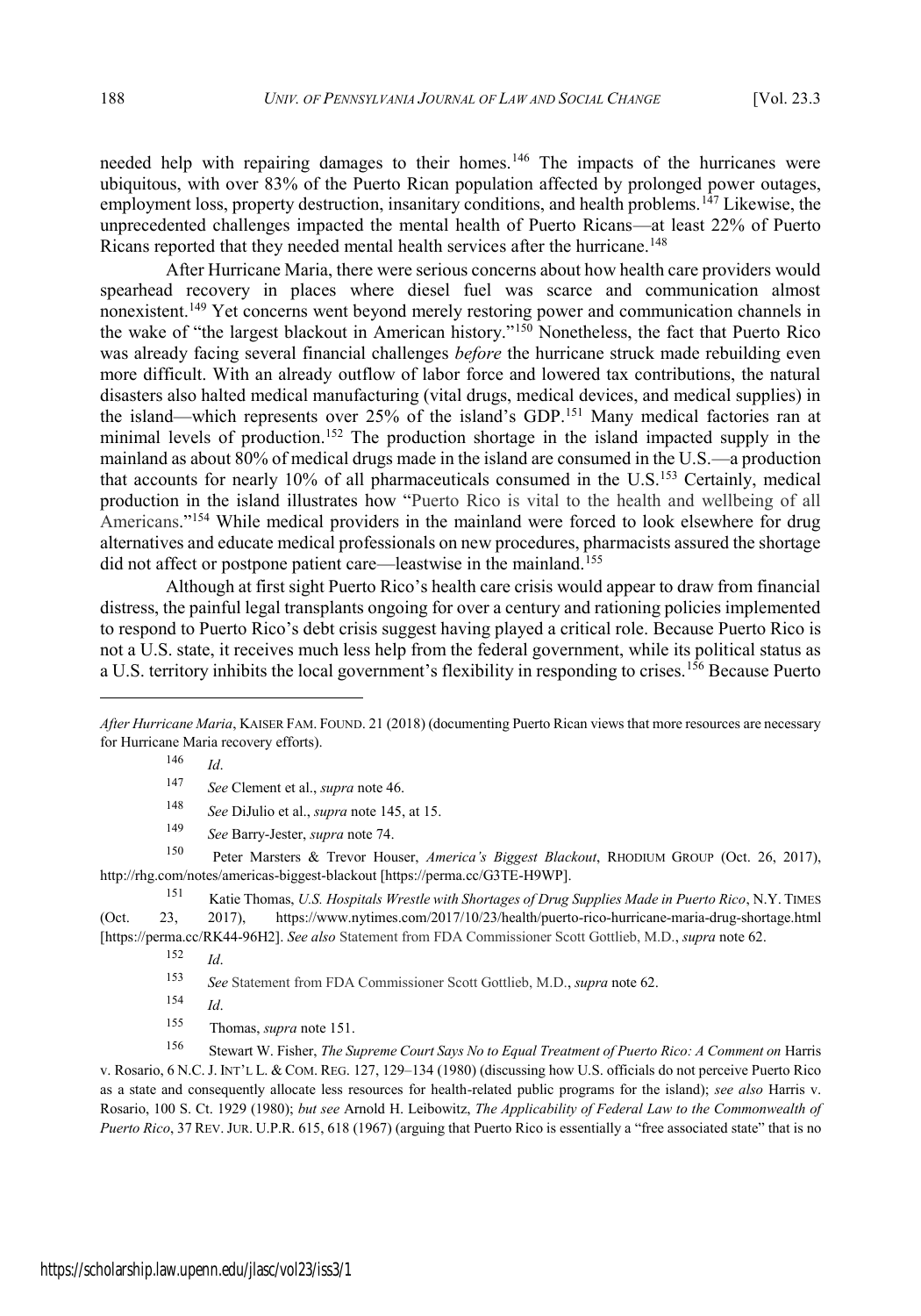Rico's finances are controlled by "a congressionally appointed oversight board," it has not been easy to allocate more money toward public health care programs.<sup>157</sup> In June 2017, before the hurricanes, the federal PROMESA Board proposed to increase the funding for Puerto Rico's Department of Health, although PROMESA was regarded as a proposal to reduce Puerto Rico's healthcare spending overall by implementing austerity measures and large cuts in public spending.<sup>158</sup> Trimming an already slashed health care budget was a frightening concern for Puerto Ricans.<sup>159</sup> Limiting fiscal budgets while Puerto Rico increases its debt (as it has, over the past ten years) to fulfill health care needs, among other operating costs, will not fix the health care structural problems. To the contrary, it will profoundly worsen the health care crisis.<sup>160</sup>

In October 2017, after the hurricanes, the House of Representatives proposed directing one billion Medicaid dollars to Puerto Rico as part of a five-year plan to fund the federal health insurance program for children (CHIP).<sup>161</sup> That policy would fund CHIP for 18 months at the then-average spending rates, but would not resolve the issue of a long-term shortage problem, likely to recur when the money ran out or another natural disaster struck.<sup>162</sup> Just before Hurricane Maria, Puerto Rico was already facing a Medicaid funding cliff, where the extra dollars provided to it through the ACA were estimated to expire at the end of 2017.<sup>163</sup> It is a fact that U.S. territories—not only Puerto

longer subject to the Territory Clause and in fact commands more decisional power vis-à-vis the federal government than one might expect). *See generally* CESAR J. AYALA & RAFAEL BERNABE, PUERTO RICO IN THE AMERICAN CENTURY: A HISTORY SINCE 1898, 162–178 (University of North Carolina Press, 2007) (ebook) (detailing the adoption of Puerto Rico's constitution). *See* David A. Rezvani, *The Basis of Puerto Rico's Constitutional Status: Colony, Compact, or "Federacy"?* 122 POL. SCI. Q. 117–118, 115–140 (Spring 2017). Rezvani expressly refuses the analogy of Puerto Rico with a colony or some other governmental form. Rather, Rezvani prefers to describe Puerto Rico as a "federacy," although he asserts that " . . . the United States does control a great deal of the powers that Puerto Rico would otherwise control were it fully independent. . . . [a] federacy is a territory within the international legal boundaries of a state that has been allocated some entrenched (very difficult to take away) final decision-making powers without being a member unit of a federation."

<sup>157</sup> *See* Barry-Jester, *supra* note 74.

<sup>158</sup> Fiscal Oversight Board, *First Budget Under Promesa*, https://centropr.hunter.cuny.edu/eventsnews/puerto-rico-news/fiscal-oversight-board/first-budget-under-promesa [https://perma.cc/57P8-H5YA] (increase of healthcare funds for the 2018 fiscal year in more than \$70 million). *See also* Andy Uhler, *Puerto Rico debt plan calls for austerity, public spending cut,* MARKETPLACE (Mar. 14, 2017), https://www.marketplace.org/2017/03/14/puerto-rico-debtplan-now-goes-creditors/ [https://perma.cc/BZ6N-VX7B].

<sup>159</sup> *Health Care Services Is a Big Concern For Puerto Ricans In Current Economy*, NPR, (May 7, 2017), https://www.npr.org/2017/05/07/527303700/health-care-services-is-a-big-concern-for-puerto-ricans-in-current-economy [https://perma.cc/PY8W-K4WM].

<sup>160</sup> Marc D. Joffe & Jesse Martinez, *Origins of the Puerto Rico Fiscal Crisis*, MERCATUS RESEARCH, Mercatus Center, George Mason University (2016), https://www.mercatus.org/system/files/Joffe-Puerto-Rico-Fiscal-Crisisv1.pdf [https://perma.cc/YP8N-PYCY].

<sup>161</sup> Paige Winfield Cunningham, *House Republicans propose Puerto Rico funding as part of CHIP bill,* WASH. POST. (Oct. 2, 2017), https://www.washingtonpost.com/news/powerpost/wp/2017/10/02/house-republicanspropose-puerto-rico-funding-as-part-of-chip-bill/?utm\_term=.e85681704bdc [https://perma.cc/3FF2-XEL2].

<sup>162</sup> *See* Barry-Jester, *supra* note 74 (noting that an influx of funding " . . . would help tide the system over for a period of time – 18 months or so at going spending rates – but the same problem is likely to recur when the money runs out").

<sup>163</sup> *Id*. (explaining that, in recent years, Puerto Rico has used additional funds made available by the Affordable Care Act (ACA). For example, in 2015 \$1.52 billion federal dollars went to Puerto Rico's Medicaid program, to cover almost 55% of Puerto Rico's Medicaid spending).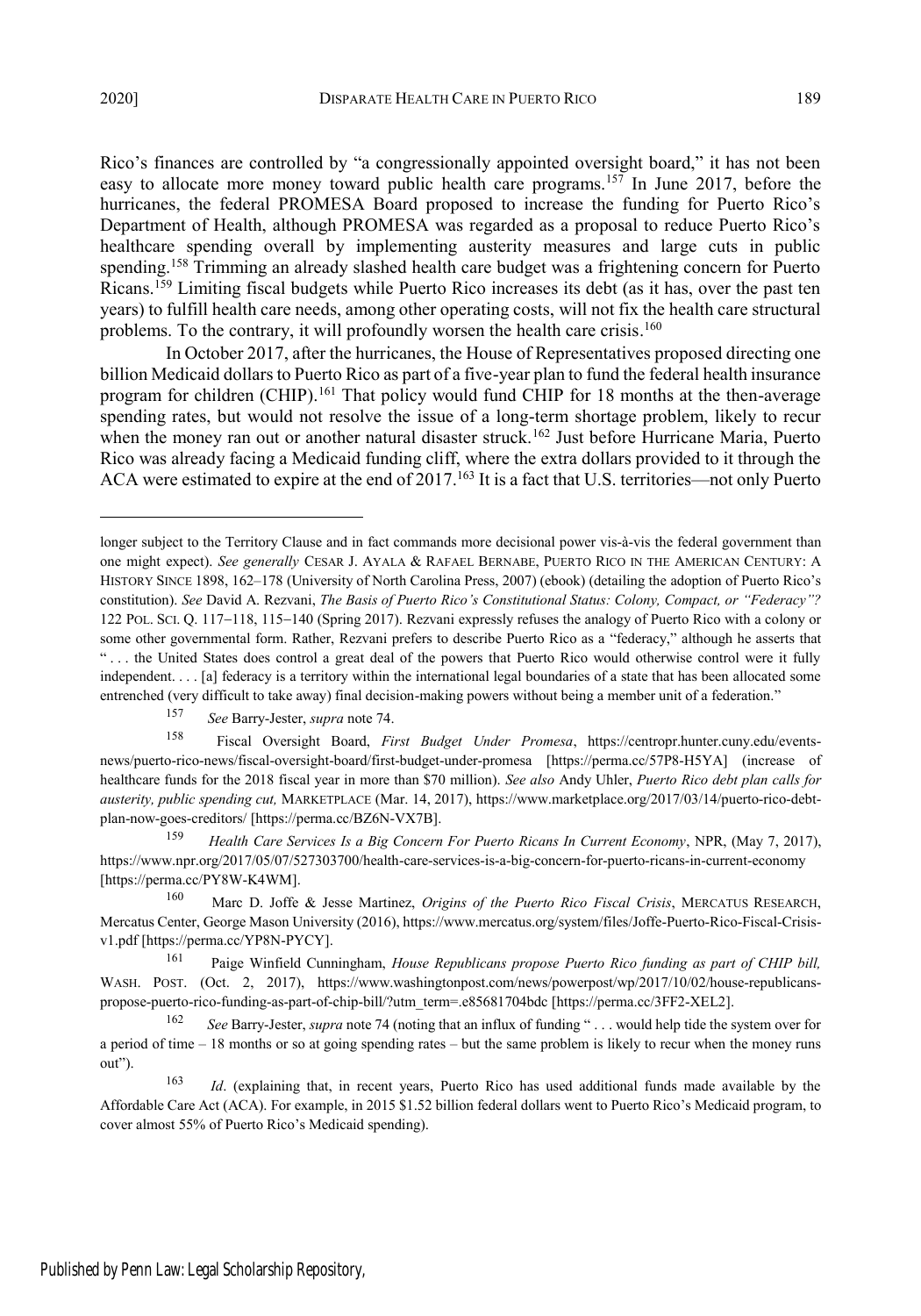Rico—receive a lower Medicaid Federal Funding Cap (FMAP) than U.S. states.<sup>164</sup> Hence, technically, this policy is not a provision of "extra dollars" but placing dollars "in a different pocket." On the other hand, it is also a fact that expanding the Medicaid budget is common when disasters occur.<sup>165</sup> After 9/11, Hurricane Katrina, the Flint water crisis, and the Zika outbreak, Medicaid provided care to people without insurance, who wouldn't normally have qualified for the public program.<sup>166</sup> Therefore, the fund plan is a temporary recovery plan that will not restore disparities.

When it comes to health care, rationing appears to be inevitable.<sup>167</sup> The U.S. has traditionally rationed health care through the market.<sup>168</sup> Having a non-universal health care system, as the United States does, is a way of rationing medicine: only those who pay for health care either directly by purchasing private health insurance or indirectly by having employment health insurance—have it. The U.S. health care system is, therefore, "(in)famous for rationing by price."<sup>169</sup> Even if medical services are affordable, public health insurance programs like Medicaid cut eligibility, limit the number of patient visits to a doctor, or cap reimbursements for the costs of medical services. Health insurance coverage is overall limited to expenses. Robert Blank asserts, however, that rationing through the market brings "inequitable, haphazard" results, instead of a "comprehensive and fair [health care] system."<sup>170</sup> In already unequal systems—where not everyone has access to health care and having access to it is a privilege for those who can financially afford it—it is possible that any additional rationing will bring more inequality. However, if health allocation policies had equity as their objective, then rationing through market allocation should not necessarily draw additional disparities.<sup>171</sup>

In the case of Puerto Rico, rationing amounts to unequal treatment based on nationality and/or healthcare coverage.<sup>172</sup> Treatment of breast cancer in the U.S. territories and the continental U.S. is an example of differential treatment between equal Americans.<sup>173</sup> A study conducted by a team of scholars at Yale School of Medicine compared female Medicare beneficiaries, who were residents of U.S. territories and had surgical treatment for breast cancer between 2008 and 2014, to those in the continental U.S., and compared the groups' recommended breast cancer care and its

<sup>167</sup> ROBERT H. BLANK, RATIONING MEDICINE 2 (1988).

<sup>168</sup> *Id*. at 78.

<sup>169</sup> Lawrence D. Brown, *The National Politics of Oregon's Rationing Plan*, 10 HEALTH AFFAIRS 28, 30 (1991).

<sup>170</sup> BLANK, *supra* note 167, at 80.

<sup>171</sup> Michael D. Reagan, *Health Care Rationing: What Does It Mean?,* NEW ENG. J. OF MED. (1988) (Deliberate choices about the sharing of health care resources among individuals are made on grounds not only of individual, but also social needs). *See also* LARRY R. CHURCHILL, RATIONING HEALTH CARE IN AMERICA: PERCEPTIONS AND PRINCIPLES OF JUSTICE (Notre Dame, IN: University of Notre Dame Press, 1987) (Rationing care by need rations health care by age, disease, region, and equity, among others. This rationing represents a positive distribution of care in response to diverse eligibility criteria.).

<sup>172</sup> Kevin Fiscella, Peter Franks, Marthe R. Gold et al., *Inequality in Quality. Addressing Socioeconomic, Racial, and Ethnic Disparities in Health Care,* 283(19) JAMA 25792584 (2000), https://jamanetwork.com/ journals/jama/article-abstract/192714 [https://perma.cc/EX8P-L4B8].

<sup>173</sup> *Id*.

<sup>164</sup> Rudowitz et al., *supra* note 7, at 4.

<sup>165</sup> Barry-Jester, *supra* note 74.

<sup>166</sup> *Id*.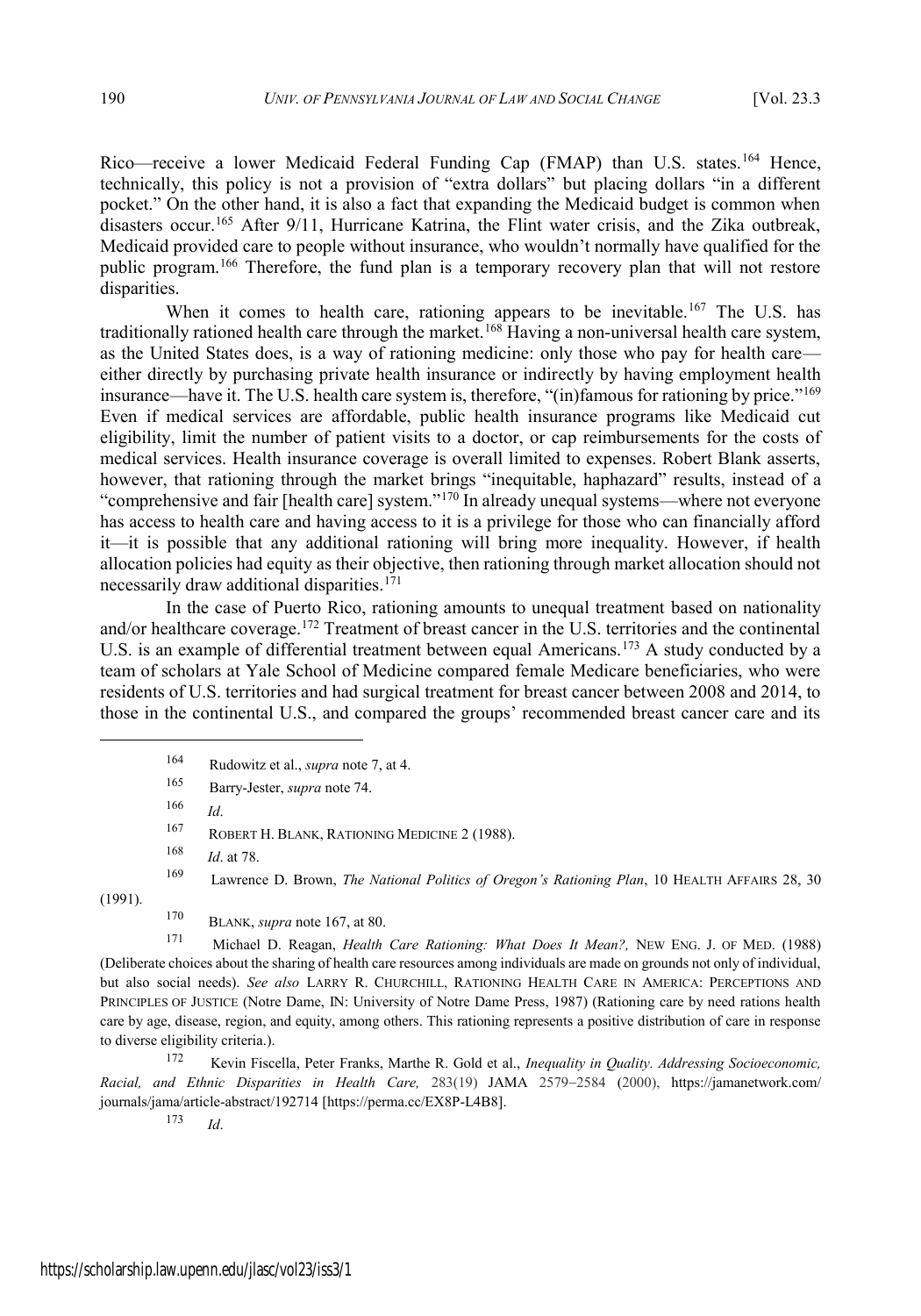timeliness.<sup>174</sup> The study found that territory residents were less likely to receive both a diagnostic biopsy and adjuvant radiation therapy following breast-conserving surgery, and experienced significant delays in both surgical and radiation treatments.<sup>175</sup> The study concluded that these findings support other research studies also showing an association between residency in a territory and worse, overall health care quality.<sup>176</sup> The study compares Hawaiian and Puerto Rican residents, and finds--although living in a similar geographical territory--the latter have less health care services.<sup>177</sup> In contrast, Hawaiian residents do not show significant disparities with those residents of the continental United States.<sup>178</sup> The drivers of the disparities in breast cancer care were not solely geographic isolation, but the unequal treatment of citizens.

## *B. Territorial Federalism Policies*

The ACA is considered "the most important health care statute" in the U.S. after the enactment of the Medicare and Medicaid public health care programs in 1965.<sup>179</sup> Certainly, it took almost 55 years to pass a law to reform the public health care programs.<sup>180</sup> Although the ACA includes a few territorial policies, it was not drafted with the focus on the U.S. Territories but on the 50 states and the District of Columbia.<sup>181</sup>

One important policy drawn from the ACA is increased funding for the Medicaid program. ACA funds have comprised an important share of Puerto Rico's funding since 2011,<sup>182</sup> while the Bipartisan Budget Act of 2018 (BBA) provided post-hurricane additional financial support.<sup>183</sup> Each of these temporary funding policies has expanded coverage, boosted facilities' capacity, and has helped to enhance reimbursement rates for providers. And yet, "... the Puerto Rican ... health care system [remains] fragile",<sup>184</sup> perhaps because it has not fully recovered from the September 2017 hurricanes.<sup>185</sup> At the same time, Puerto Rico has been engaged in health care delivery reforms that have challenged the managed care organizations (MCO) incorporated during the privatization

<sup>174</sup> Tracy M. Layne et al., *Quality of Cancer Care in the US Territories: Insights From Medicare*, 37 HEALTH AFFAIRS 421 (2018).

|         | 175 | Id.                                                                                                                           |
|---------|-----|-------------------------------------------------------------------------------------------------------------------------------|
|         | 176 | <i>Id.</i> at 425.                                                                                                            |
|         | 177 | <i>Id.</i> at 426.                                                                                                            |
|         | 178 | Id.                                                                                                                           |
|         | 179 | Barack Obama, United States Health Care Reform Progress to Date and Next Steps, 316 JAMA 525                                  |
| (2016). |     |                                                                                                                               |
|         | 180 | See Rudiger et al., supra note 131.                                                                                           |
|         | 181 | Rudowitz et al., <i>supra</i> note 7, at 3.                                                                                   |
|         | 182 | The ACA increased the territory FMAP from 50% to 55% and provided territories with a higher matching                          |
|         |     | rate for non-disabled adults without children (87% in 2017). The federal government made a total of \$6.3 billion allotment   |
|         |     | available between July 2011 and September 2019. Part of the funds were provided in lieu of the territories creating their own |

health insurance exchanges, which expire at the end of December 2019. *See* Cornelia Hall, Robin Rudowitz & Kathleen Gifford, *Medicaid in the Territories: Program Features, Challenges, and Changes*, KAISER FAM. FOUND. 3–4 (Jan. 2019), https://www.kff.org/medicaid/issue-brief/medicaid-in-the-territories-program-features-challenges-and-changes/ [https://perma.cc/A4X7-R6UL].

<sup>183</sup> *Id.* at 4 (explaining that the U.S. Congress included \$4.8 billion for Puerto Rico in the BBA).

<sup>184</sup> Rudowitz et al., *supra* note 7, at 1.

<sup>185</sup> *Id*. at 2.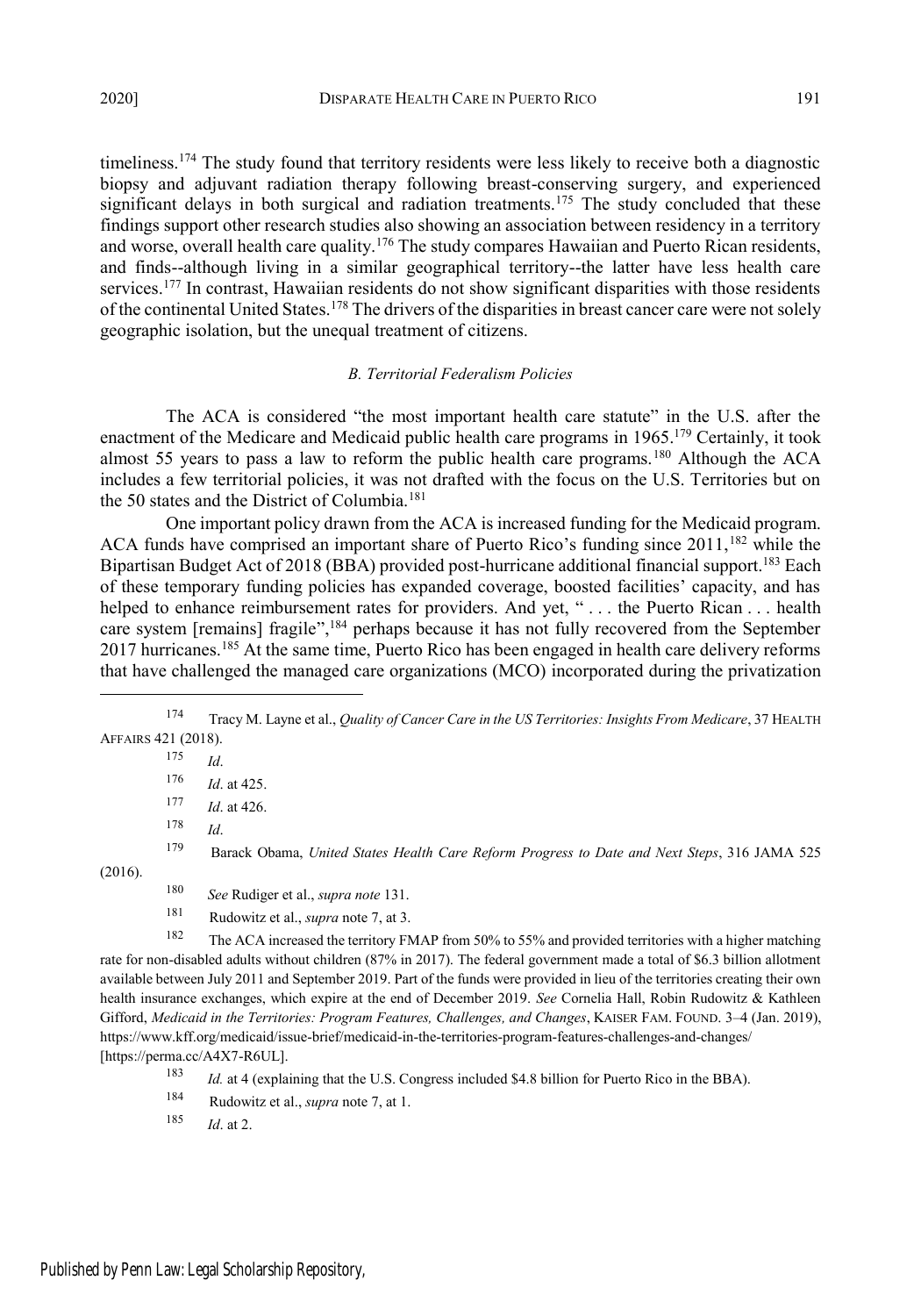era.<sup>186</sup> The majority of the temporary funds expired at the end of September 2019, with no legislation yet in place to provide additional funds.<sup>187</sup> Although this would not be the first time that temporary funds are exhausted, some officials have characterized this particular funding expiration as "devastating" to the health care system.<sup>188</sup> The Medicaid and CHIP Payment and Access Commission (MACPAC) has estimated funding shortfalls of over 1 billion dollars of the 2020 projected annual total spending of over 2.75 billion dollars.<sup>189</sup> This means that over one-third of current enrolled Puerto Ricans in Medicaid and CHIP could lose coverage.<sup>190</sup> These shortfalls would also exacerbate the outmigration of medical providers—most prominent for specialty care and mental health care<sup>191</sup>—and cancel any of the ongoing health care delivery reforms.

The Kaiser Family Foundation analysis in this regard shows that additional federal funding of \$2.8 billion, an increase to 83% of the FMAP and per member per month (PMPM) rates by 50% in 2021, "could help address the projected shortfall".<sup>192</sup> Increasing the FMAP "could reduce the share required by [Puerto Rico] to Access federal funds, while increasing the cap . . . could help address gaps in benefits and increase provider reimbursement rates."<sup>193</sup> Increasing the FMAP calculated based on per capita income and eliminating the statutory cap,  $^{194}$  or either, would finally represent treating Puerto Rico as any other state, responding to their particular financial and health care needs.

After the resignation of Governor Rosselló, and in light of the corruption scandals that fueled internal political crisis, it was unclear how, if at all, the U.S. Congress would respond to Rosselló's request for additional federal funds and an increased FMAP.<sup>195</sup> On December 3, 2019, the U.S. Health and Human Services Department announced that, for the period beginning on October 1, 2020 and ending on September 30, 2021, the FMAP rate applicable to Puerto Rico would increase from 55% to 68.5%.<sup>196</sup> Later, on December 6, the U.S. Senate Finance Committee released legislation to provide \$12 billion to Puerto Rico's Medicaid program over the course of the next four years at a 76% FMAP coverage.<sup>197</sup> Still, adopting additional temporary funding instead of a

<sup>187</sup> Rudowitz et al., *supra* note 7, at 1.

<sup>188</sup> *Id*. at 2.

<sup>189</sup> Medicaid and CHIP Payment and Access Commission (MACPAC), *When Will the U.S. Territories Exhaust Federal Medicaid Funding?* 11 (July 2019), https://www.macpac.gov/wp-content/uploads/2019/05/When-will-theterritories-exhaust-federal-Medicaid-funding.pdf [https://perma.cc/5L8X-D7PG].

<sup>190</sup> *Id*.

- <sup>192</sup> Rudowitz et al., *supra* note 7, at 3.
- <sup>193</sup> *Id.*
- <sup>194</sup> *See supra* Table 1.
- <sup>195</sup> Mazzei & Robles, *supra* note 47.

<sup>196</sup> Health and Human Services Department (HHS) Notice on December 3, 2019, https://www.federalregister.gov/documents/2019/12/03/2019-26207/federal-financial-participation-in-state-assistanceexpenditures-federal-matching-shares-for [https://perma.cc/RZ3G-M6DQ].

<sup>197</sup> *US Senate Releases Legislation to Provide Puerto Rico With \$12B in Medicaid Funding Over 4 years at 76% FMAP*, REORG (Dec. 6, 2019), https://reorg.com/us-senate-releases-legislation-to-provide-puerto-rico-with-12b-inmedicaid-funding-over-4-years-at-76-fmap/ [https://perma.cc/6663-ELAS]. *See also supra* note 12; U.S. Congresswoman Jenniffer González-Colón, Press Release Dec. 16, 2019, https://gonzalez-colon.house.gov/media/press-releases/jenniffer-

<sup>186</sup> *Id.*; *see also* Hall et al., *supra* note 12, at 1 (noting Puerto Rico is the only territory to operate a managed care delivery system).

<sup>191</sup> Hall et al., *supra* note 12, at 1.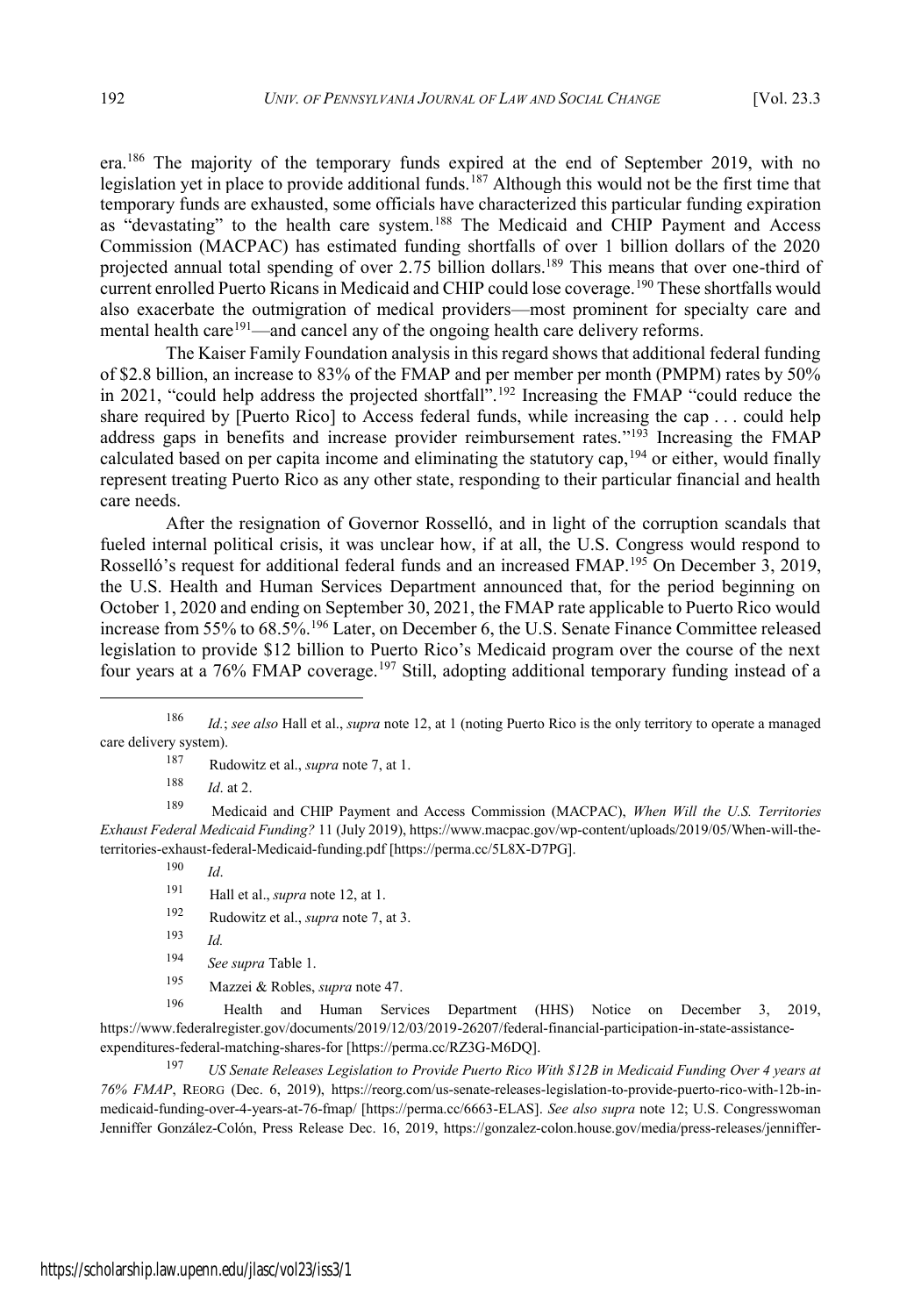long-term guarantee of equal treatment—universal rules applicable to any other U.S. citizen—might stave off a steep funding cliff for two more years.<sup>198</sup>

From the many reforms that the ACA has introduced, the Department of Health and Human Services(HHS) determined that only the health market reforms were applicable to insurance coverage sold in the territories. The ACA's individual and employer mandates do not apply to the territories.<sup>199</sup> Two health market reforms are of particular interest to territories due to the large population of the territories that rely on Medicaid: Medicaid expansions and the implementation of health insurance exchanges.<sup>200</sup>

The original text of the ACA mandated all states to expand their Medicaid program to include a newly eligible population: low-income adults.<sup>201</sup> Twenty-seven states observed the ACA call for Medicaid expansion and challenged its constitutionality together with other ACA provisions. The U.S. Supreme Court ruled that the Medicaid expansion mandate was unconstitutional and declared that it was therefore optional for states to abide by it.<sup>202</sup> The Court's decision led to dynamic state-federal negotiations.<sup>203</sup> Since the U.S. Department of Health and Human Services (HHS) wanted as many states as possible to expand their Medicaid programs, it granted various concessions to the states, such as the ability to funnel the Medicaid expanded population into the ACA health insurance exchanges.

After the midterm elections of 2018, thirty-six states and the District of Columbia had adopted the ACA's Medicaid expansion.<sup>204</sup> Although ACA's Medicaid expansion was unpopular

gonz-lez-details-congressional-agreement-finance-medicaid [https://perma.cc/Z5N5-25P7].

<sup>198</sup> Rudowitz et al., *supra* note 7, at 2. *See also* MMAPA, *Congress Averts "Medicaid Cliff" With Year-End Spending Bill, Funds Puerto Rico's Medicaid Program for Two Years* (Dec. 20, 2019), https://mmapapr.org/congress-avertsmedicaid-cliff-with-year-end-spending-bill-funds-puerto-ricos-medicaid-program-for-two-years/ [https://perma.cc/YQS8- ZX69].

<sup>&</sup>lt;sup>199</sup> For example, the ACA mandate about mandatory health insurance does not apply to the residents of the territories. *See* The Patient Protection and Affordable Care Act, 26 U.S.C. § 500A(4) (2010).

<sup>&</sup>lt;sup>200</sup> Puerto Rico is the second territory with the largest population enrolled in Medicaid and CHIP, as of July 2016. The ranking is inaccurate, however, considering that territories use different methods to set Medicaid eligibility levels. *See* The Patient Protection and Affordable Care Act, 26 U.S.C. § 1204(b)(1) (2010).

<sup>201</sup> Includes everyone with household incomes up to 138% of the federal poverty line (FPL). *See* Facts About PPACA Individual Mandate (2012), https://www.nfib.com/cribsheets/individual-mandate/ [https://perma.cc/S63L-QNG2].

<sup>&</sup>lt;sup>202</sup> National Federation of Independent Business et al v. Sebelius, Secretary of Health and Human Services, et al. 567 U.S. 519 (2012).

<sup>203</sup> Abbe R. Gluck & Nicole Huberfeld, *What is Federalism in Healthcare For?,* 70 STAN. L. REV. 1689 (2018) ("The federal-territory relationship has more or less gradually progressed toward functionally mimicking the federalstate structural relationship."). *See also* Juan R. Torruella, *Developments in the Law—The U.S. Territories. Chapter One: Territorial Federalism*, 130 HARV. L. REV. 1632 (2017); Torruella, *supra* note 5, at 1632; David M. Helfeld, *How Much of the United States Constitution and Statues Are Applicable to the Commonwealth of Puerto Rico?*, in APPLICABILITY OF THE UNITED STATES CONSTITUTION AND FEDERAL LAWS TO THE COMMONWEALTH OF PUERTO RICO (First Circuit Judicial Conference Proceedings), 110 F.R.D. 449, 453, 468-73 (1986).

<sup>204</sup> In November 2018, Virginia began its enrollment to expand Medicaid in January 2019. Maine approved Medicaid expansion with a November 2017 ballot initiative, although implementation isn't expected until January 2019. Utah, Nebraska, and Idaho passed Medicaid expansion ballot initiatives in 2018. *See* Louise Norris, *What is the Medicaid 'Coverage Gap' and Who Does it Affect?,* HEALTHINSURANCE.ORG (Nov. 13, 2018), https://www.healthinsurance.org/ faqs/what-is-the-medicaid-coverage-gap-and-who-does-it-affect/ [https://perma.cc/E6YW-5P9T]. *See also* Robin Rudowitz et al., *Medicaid: What to Watch in 2019 from the Administration, Congress and the States,* KAISER FAM. FOUND. (Jan. 8,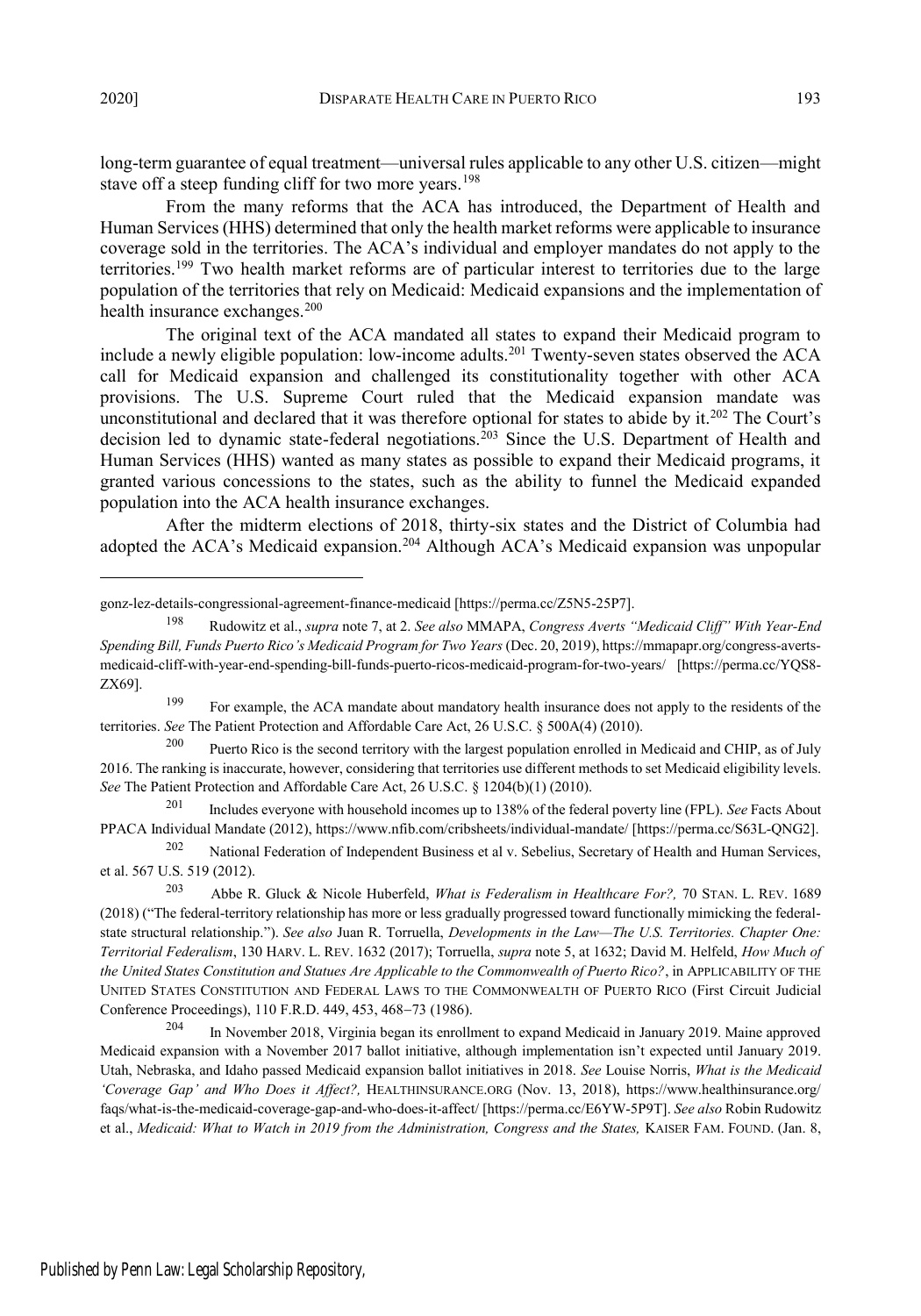when it was initially passed in 2010, the majority of states have opted for ACA's Medicaid expansion and studies point to positive effects on coverage, access to care, service utilization, affordability, health outcomes, and state economy.<sup>205</sup>

As a result of a non-mandatory expansion program, Medicaid coverage varies considerably across states. For those states that have opted not to expand Medicaid, the program is only available to people with disabilities, low-income children and pregnant women, and extremely low-income parents.<sup>206</sup> By contrast, in those states that did expand, all legal residents with household income up to 138% of the FPL are eligible for Medicaid. The different Medicaid beneficiaries' eligibility criteria across the states, as a result of the fact that expansion under the ACA was merely optional, has created a "coverage gap."<sup>207</sup> During the first three years of the Medicaid expansion era, the federal government paid for all the Medicaid expansion costs. After 2016, states that opted for expansion had to pay a portion—10%—of the costs associated therewith. Those states not expanding Medicaid did not receive the additional federal funding.

In January 2018, CMS issued new guidance for state Medicaid waiver proposals that would impose work requirements as a condition of eligibility to receive Medicaid coverage.<sup>208</sup> Until January 2019, 7 states had waivers approved and another eight states had waivers pending decision.<sup>209</sup>

For U.S. territories, Medicaid expansion was always a matter of prerogative and not a mandate. Puerto Rico determines Medicaid eligibility according to local poverty levels and is

<sup>206</sup> *See* Norris, *supra* note 204 ("In Alabama, for example, Medicaid is available for parents with a household income of up to 13 percent of FPL. For a family of three, that's \$2,701 in annual income in 2018. If the family's income exceeds that amount, the parents would not qualify for Medicaid.").

<sup>2019),</sup> https://www.kff.org/medicaid/issue-brief/medicaid-what-to-watch-in-2019-from-the-administration-congress-andthe-states/ [https://perma.cc/DA6U-RGAU].

<sup>205</sup> Larisa Antonisse et al., *The Effects of Medicaid Expansion under the ACA: Updated Findings from A Literature Review,* KKR (Aug. 15, 2019), https://www.kff.org/medicaid/issue-brief/the-effects-of-medicaid-expansionunder-the-aca-updated-findings-from-a-literature-review-march-2018/ [https://perma.cc/53HQ-9EUA]. Still, fourteen states resist. In the 2018 elections, Wisconsin and Kansas elected Democrats governors, who are supportive of Medicaid expansion. Therefore, it is expected that these two states will join the list of states expanding Medicaid. *See* Norris *supra* note 204; *see also Status of State Medicaid Expansion Decision: Interactive Map* (Jan. 10, 2020), https://www.kff.org/ medicaid/issue-brief/status-of-state-medicaid-expansion-decisions-interactive-map/ [https://perma.cc/78M7-KA7N] [hereinafter, the "Kaiser Interactive Map"]. On December 14, 2018, a federal district court in *Texas v. U.S.* ruled the ACA is unconstitutional. Still this is not final as appeals have been filed. However, litigation could have implications for states considering expansion.

<sup>&</sup>lt;sup>207</sup> Because the ACA Medicaid premium subsidies are available only for people with a household income over 100% of the FPL, now there is a population with household income below 100% of the FPL that is not eligible for Medicaid. Premium subsidies were created by the time Medicaid expansion provision was mandatory for all states, and the ACA assumed subsidies would not be needed below 100% of the FPL. In other words, in states not expanding Medicaid, if the household income is over the very-low income benchmark but below 100% of the FPL, such people is uninsured and cannot receive any form of financial assistance for health care expenses, unless they were disabled or low-income pregnant and children. *See* Norris, *supra* note 204.

<sup>208</sup> Elizabeth Hinton, MaryBeth Musumeci, Robin Rudowitz, Larisa Antonisse & Cornelia Hall, *Section 1115 Medicaid Demonstration Waivers: The Current Landscape of Approved and Pending Waivers*, KAISER FAM. FOUND. (Feb. 12, 2019), https://www.kff.org/medicaid/issue-brief/section-1115-medicaid-demonstration-waivers-the-current-landscapeof-approved-and-pending-waivers/ [https://perma.cc/R5SS-ZCE2].

<sup>209</sup> *See* Rudowitz, et al., *supra* note 208.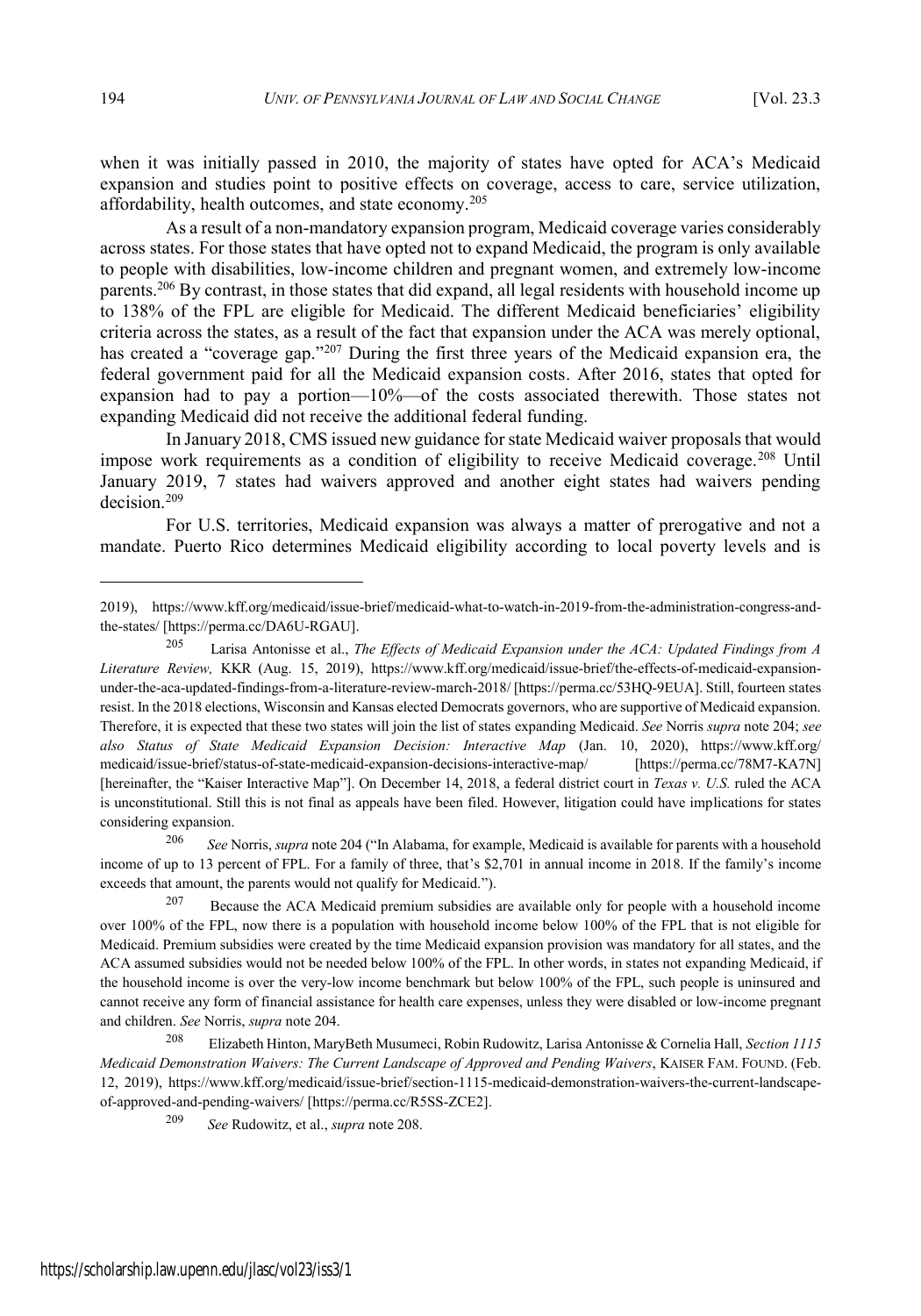exempted from covering certain mandatory Medicaid coverage groups, like low-income children and pregnant women. Notwithstanding, Puerto Rico decided to cover the ACA's new Medicaid eligible population with income up to 133% of territories' poverty level.<sup>210</sup> Medicaid coverage also varies across territories. Puerto Rico is required to cover all mandatory Medicaid benefits and, additionally and voluntarily, it might cover prescription drugs and dental services.<sup>211</sup>

The ACA also expanded to territories the state's prerogative of health insurance exchanges.<sup>212</sup> Health insurance exchanges gave states and territories the opportunity to create their own health insurance marketplace. At the beginning of 2020, there were 13 state-based health insurance exchanges, 6 federally supported exchanges, and 32 federally facilitated exchanges.<sup>213</sup> Territories were allowed to establish their own marketplace either in cooperation with the federal government or independently and be treated as any other state. If territories elected to implement health insurance exchanges no later than October 1, 2013, they would have received from the federal government a subsidy to cover a limited fraction of the needed funds.<sup>214</sup> The unfunded fraction posed the threat of high out-of-pocket health insurance premiums, higher than in the states.<sup>215</sup>

None of the territories adopted the health insurance exchange option.<sup>216</sup> By October 2013, Puerto Rico had accumulated about \$87 billion of debt (including pension debt), had been shut out of the bond market (with bonds widely held by mutual funds), and was financing its operations with short-term additional debt.<sup>217</sup> Therefore, creating its own health insurance marketplace, as if it were a state, was not only politically impossible but also financially unattainable for Puerto Rico.

The Medicaid expansion and health insurance exchangesillustrate stories ofstates exerting power and exercising autonomy, precisely the opposite of what territories can do.<sup>218</sup> The states' negotiations with the federal government produced significant policy and legal diversity across states, although not always with favorable outcomes. The ACA offered an opportunity to reflect on the purpose of federalism in health care, whether that purpose was to maintain a balance of power between states and the federal government in the health care policy arena, or to advance health

types/?currentTimeframe=0&sortModel=%7B%22colId%22:%22Location%22,%22sort%22:%22asc%22%7D.

<sup>210</sup> *See* Hall, Rudowitz & Gifford, *supra* note 182. The HHS poverty guidelines are not defined for Puerto Rico. The Federal office that administers the program is generally responsible for deciding whether to use the contiguousstates-and-DC guidelines for those jurisdictions with no poverty guidelines or to follow some other procedure. *See Annual Update of the HHS Poverty Guidelines,* FEDERAL REGISTER (Feb. 1, 2019), https://www.federalregister.gov/ documents/2019/02/01/2019-00621/annual-update-of-the-hhs-poverty-guidelines [https://perma.cc/Z7SP-7QN9].

<sup>211</sup> Hall, Rudowitz & Gifford, *supra* note 182.

<sup>212 26</sup> U.S.C. §§ 1204 (a), 1323 (b) (1).

<sup>213</sup> State Health Insurance Marketplace Types, KAISER FAM. FOUND. (2020), https://www.kff.org/healthreform/state-indicator/state-health-insurance-marketplace-

<sup>214</sup> Implementation of the Affordable Care Act in the U.S. Territories, May 1, 2014, https://www.naic.org/documents/index\_health\_reform\_comments\_140501\_naic\_letter\_us\_territories\_paper\_final.pdf [https://perma.cc/8MEC-YS3R].

<sup>215</sup> Vann R. Newkirk II, *What Health Reform Means to the American Territories*, THE ATLANTIC (Aug. 26, 2017), https://www.theatlantic.com/politics/archive/2017/08/what-health-reform-means-to-the-american-territories/ 538056/ [https://perma.cc/C73Q-GND8].

<sup>216</sup> *See supra* note 214.

<sup>217</sup> Mary Williams Walsh, *Worsening Debt Crisis Threatens Puerto Rico*, N.Y. TIMES, (Oct. 7, 2013), https://dealbook.nytimes.com/2013/10/07/worsening-debt-crisis-threatens-puerto-rico/ [https://perma.cc/ZJF4-GRS3].

<sup>218</sup> Gluck & Huberfeld, *supra* note 203.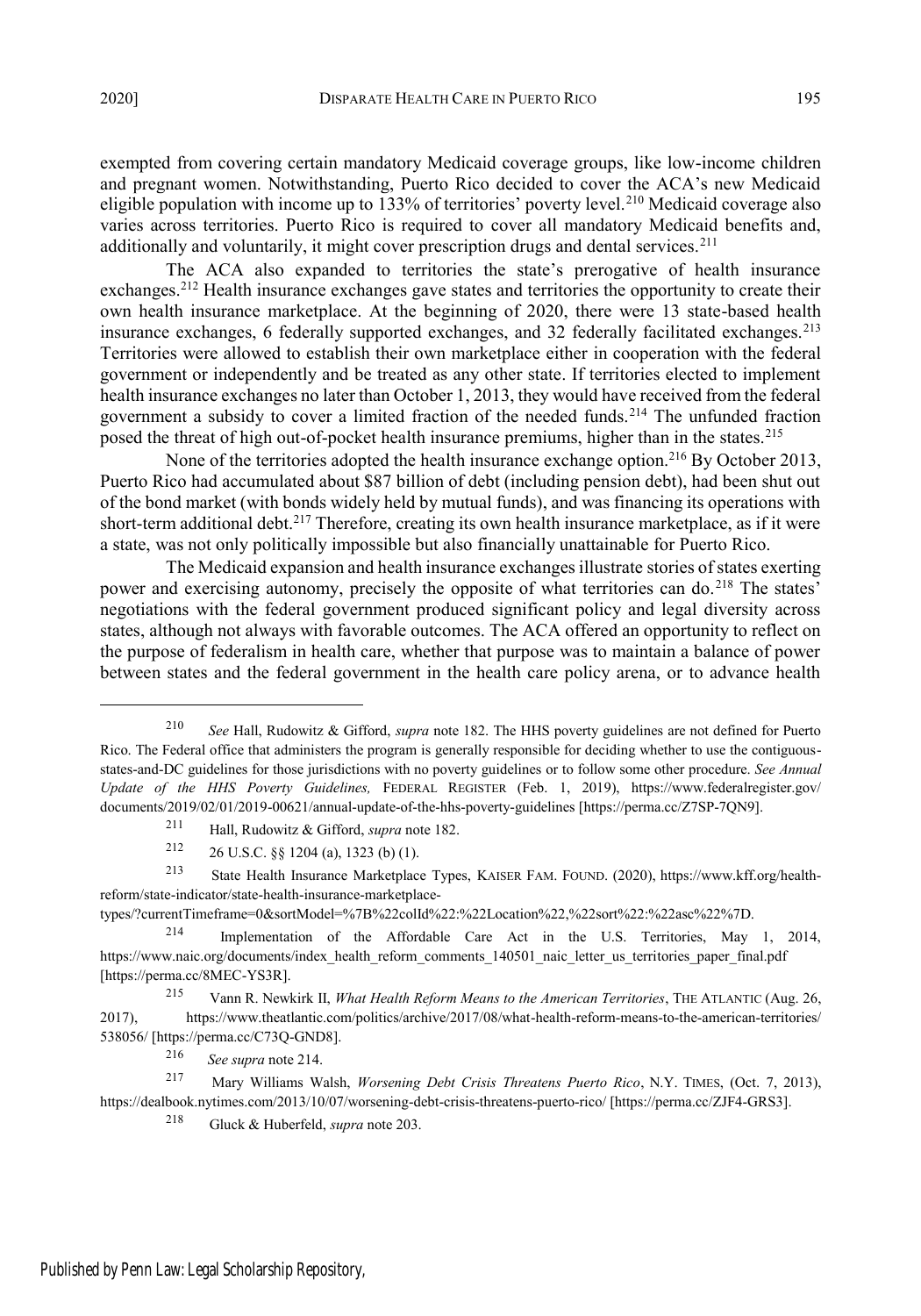policy, such as access to health with high quality and low costs.<sup>219</sup> But territories still were left excluded from this narrative, for none of these so-called "empowering" opportunities materialized there.

#### *C. Equal Protection of the Laws*

Compared to the other U.S. territories—the U.S. Virgin Islands, Guam, American Samoa, and the Commonwealth of the Mariana Islands—Puerto Rico is the "privileged" U.S. territory. Only those who were born and live on the island of Puerto Rico have U.S. citizenship. However, Puerto Ricans' U.S. citizenship is materially distinct from the citizenship that "traditional" Americans (that is, those born on the mainland or naturalized there) enjoy. As described in Section I above, Puerto Ricans are U.S. citizens who cannot vote in presidential elections, exercise limited voting power as representatives in Congress, do not pay federal income tax, and receive much less by way of health care and social service federal funding than the States do, in spite of the fact that the Puerto Rican people pay the same Medicare and Social Security taxes as other Americans.

The differential treatment between the U.S. states and territories can be traced back to the Insular Cases regarding the status of the U.S. territories acquired in the Spanish-American War, which cases the United States Supreme Court decided over a century ago.<sup>220</sup> The segregationist "separate but equal" doctrine present in *Plessy v. Ferguson* was pervasive in the Insular Cases.<sup>221</sup> Indeed, it purportedly justified the exclusion Puerto Ricans from benefits given to all Americans, while poorly masking the intent to produce racial and ethnic segregation under the umbrella of "residency in the U.S. territories."<sup>222</sup> One particular Insular Case, *Downes v. Bridwell*, is critical to understanding the citizen status of Puerto Ricans. <sup>223</sup> Justice White stated that even though Puerto Rico was "not a foreign country  $\dots$  it was foreign to the United States in a domestic sense."<sup>224</sup> The Court thus resolved that Puerto Rico (like all other territories) was, at once, foreign and domestic, since it was " . . . inhabited by alien races . . . "; therefore, governing it "according to Anglo-Saxon principles, [might] for a time be impossible."<sup>225</sup> The *Downes* decision considered Puerto Ricans "equal" only in the sense that they, too, must live in accordance with American rule of law and

<sup>219</sup> Jessica Lind Mantel, *Rethinking Federalism: ACA as a Case Study*, JOTWELL (Feb. 4, 2019) (reviewing Abbe R. Gluck & Nicole Huberfeld, *What is Federalism in Healthcare For?* 70 STAN. L. REV. 1689 (2018)), https://health.jotwell.com/rethinking-federalism-aca-as-a-case-study/ [https://perma.cc/VZL7-PXTS].

<sup>220</sup> JUAN R. TORRUELLA, THE SUPREME COURT AND PUERTO RICO: THE DOCTRINE OF SEPARATE AND UNEQUAL (1985). *See also* Torruella, *Developments in the Law*, *supra* note 203.

<sup>221</sup> Pelet del Toro, *supra* note 34, at 811 (reflecting that the first of the Insular Cases, *Downes v. Bidwell*, was decided almost by the same Justices who decided *Plessy v. Ferguson*: "Only one Justice was replaced between the two decisions.").

<sup>222</sup> *See* PEDRO A. MALAVET, AMERICA'SCOLONY: THE POLITICAL AND CULTURAL CONFLICT BETWEEN THE UNITED STATES AND PUERTO RICO 22 (2004). Malavet contends that Puerto Ricans have been constructed as "foreigners" despite their legal U.S. citizenship, and suggests that the United States has legally racialized Puerto Ricans as nonwhite to further marginalize them.

 $223$  182 U.S. 244 (1901).

<sup>224</sup> *Id*. at 341; *see also id*. at 339 (White, J., concurring) ("[I]ncorporation does not arise until in the wisdom of Congress it is deemed that the acquired territory has reached that state where it is proper that it should enter into and form a part of the American family.").

<sup>225</sup> *Id*. at 287.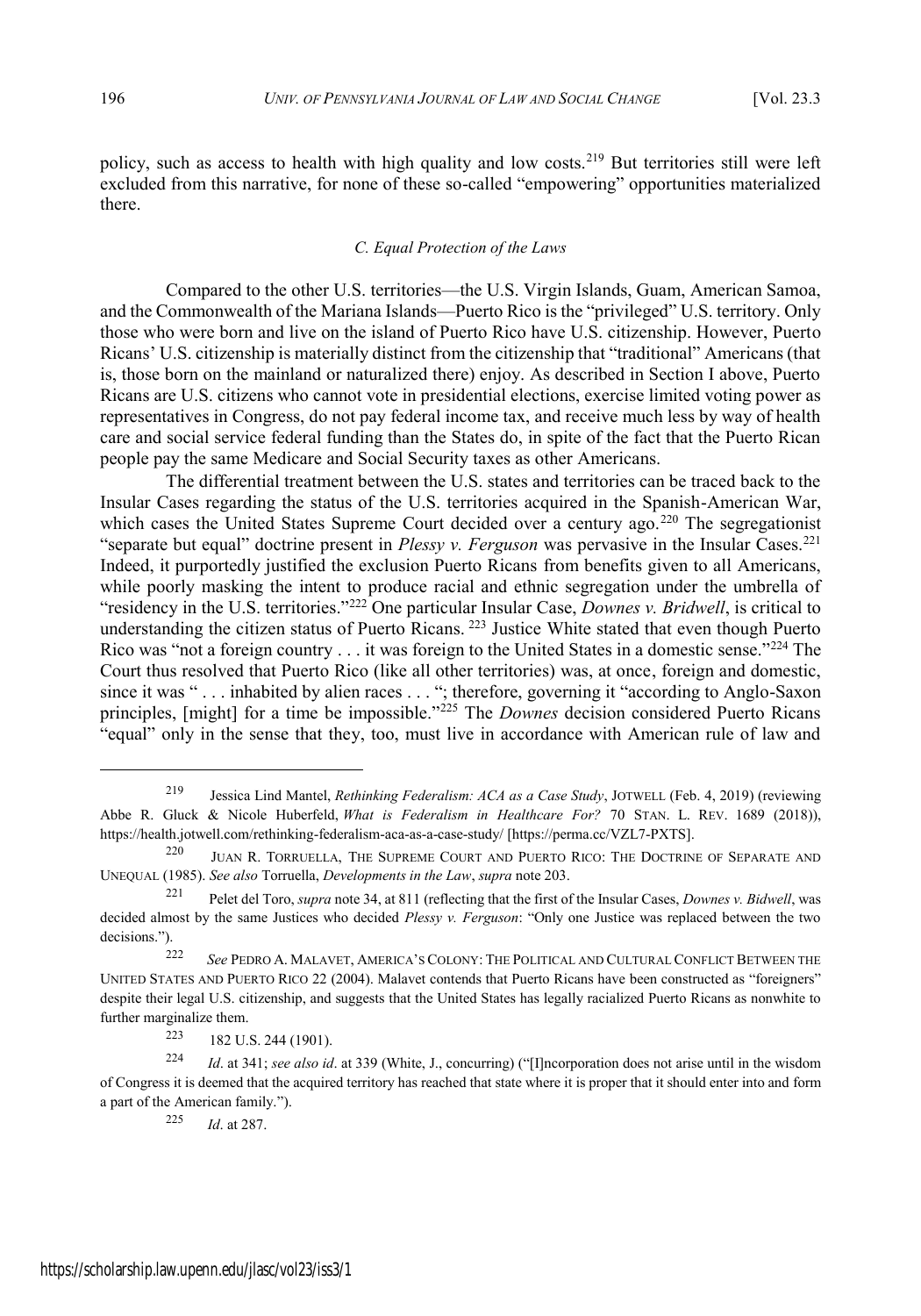America's Constitution; still, they remained "separate" insofar as they were "aliens" to whom the protections of those same laws might not extend.<sup>226</sup>

The *Downes* reasoning influenced the Jones Act that granted American citizenship to Puerto Ricans in 1917.<sup>227</sup> U.S. Representative Joseph Cannon's blunt statement during the congressional debate on the Jones Act dispelled doubts about the racial discrimination behind anti-Puerto Rico sentiment.<sup>228</sup> The "racial question" undergirded the discussion on whether "alien," "mixed race," or "African" Puerto Ricans were "competent for self-government."<sup>229</sup> Puerto Rican citizenship thus arose from a U.S. Congressman's repulsive, racist sentiment about the formerly colonized island. It makes sense, then, that the thought of Puerto Ricans becoming Americans was, for many, undesirable. $230$ 

The *Downes* case was also "[t]he earliest indication that the right to equal protection applies in Puerto Rico."<sup>231</sup> Although the decision did not rule directly on the matter, Justice Brown's lead opinion suggested that the right "to an equal protection of the laws" was sufficiently fundamental as to apply in Puerto Rico.<sup>232</sup> The U.S. Supreme Court turned Justice Brown's indication into a holding when in 1976 the Court decided, in *Examining Board v. Flores de Otero*, to recognize that the guarantees of the Due Process Clauses of the Fifth and Fourteenth Amendments, and the Equal Protection Clauses of the Fourteenth Amendment, all apply to residents of Puerto Rico.<sup>233</sup> Since *Examining Board*, the U.S. Supreme Court has reiterated that the constitutional right of equal protection is "fundamental" and applies with full force in Puerto Rico.<sup>234</sup> According to the Territory Clause of the Constitution, Congress has the express power to legislate with respect to territories.<sup>235</sup> Therefore, Congress "can legislate as to Puerto Rico in a

<sup>229</sup> "Porto Rico is populated by a mixed race . . . [which is a]bout 30 per cent pure African. . . . [And] 75 to 80 percent of the population . . . was pure African or had an African strain in their blood." FOREIGN IN A DOMESTIC SENSE: PUERTO RICO, AMERICAN EXPANSION, AND THE CONSTITUTION (Christina Duffy Burnett & Burke Marshall eds., 2001).

<sup>231</sup> Complaint at 135, 23, Peña Martinez et al. v. US Department of Health and Human Services, 3:18-cv-01206 (D.P.R. 2018); *see also Downes*, 182 U.S. at 278.

<sup>232</sup> Complaint at 2334, *Peña Martinez*, 3:18-cv-01206*; see also Downes,* 182 at 282.

 $233$  426 U.S. 572 (1976).

<sup>234</sup> *See* Posadas de Puerto Rico Associates v. Tourism Co. of Puerto Rico, 478 U.S. 328, 331 n.1 (1986) ("We have held that Puerto Rico is subject to . . . the equal protection guarantee of either the Fifth or the Fourteenth Amendment" (citing Balzac v. Porto Rico 258 U.S. 298, 314 (1922))); Rodriguez v. Popular Democratic Party, 457 U.S. 1, 7 (1982) ("It is not disputed that the fundamental protections of the United States Constitution extend to the inhabitants of Puerto Rico. In particular, we have held that Puerto Rico is subject to the constitutional guarantees of due process and equal protection of the laws.") (citations omitted); Torres v. Puerto Rico, 442 U.S. 465, 469 (1979) ("Puerto Rico is subject to . . . the equal protection guarantee of either the Fifth or the Fourteenth Amendment."). The U.S. Supreme Court adopted the "doctrine of territorial incorporation." *See* Boumediene v. Bush, 553 U.S. 723, 757 (2008) ("[T]he Constitution applies in full in incorporated Territories surely destined for statehood but only in part in unincorporated Territories."). In unincorporated Territories—i.e., Territories that will not necessarily become States, such as Puerto Rico—"only 'fundamental' constitutional rights" apply of their own force. *See* United States v. Verdugo-Urquidez, 494 U.S. 259, 268 (1990).

<sup>235</sup> U.S. CONST. ART. IV, § 3, cl. 2 ("The Congress shall have Power to dispose of and make all needful Rules and Regulations respecting the Territory or other Property belonging to the United States. . . ."). Territory residents cannot

<sup>226</sup> TORRUELLA, *supra* note 220, at 58–59. *See also supra* note 82 in reference to how the people residing in Puerto Rico embrace blackness.

<sup>227</sup> *Id*.

<sup>228</sup> *Id*.

<sup>230</sup> Pelet del Toro, *supra* note 34, at 813.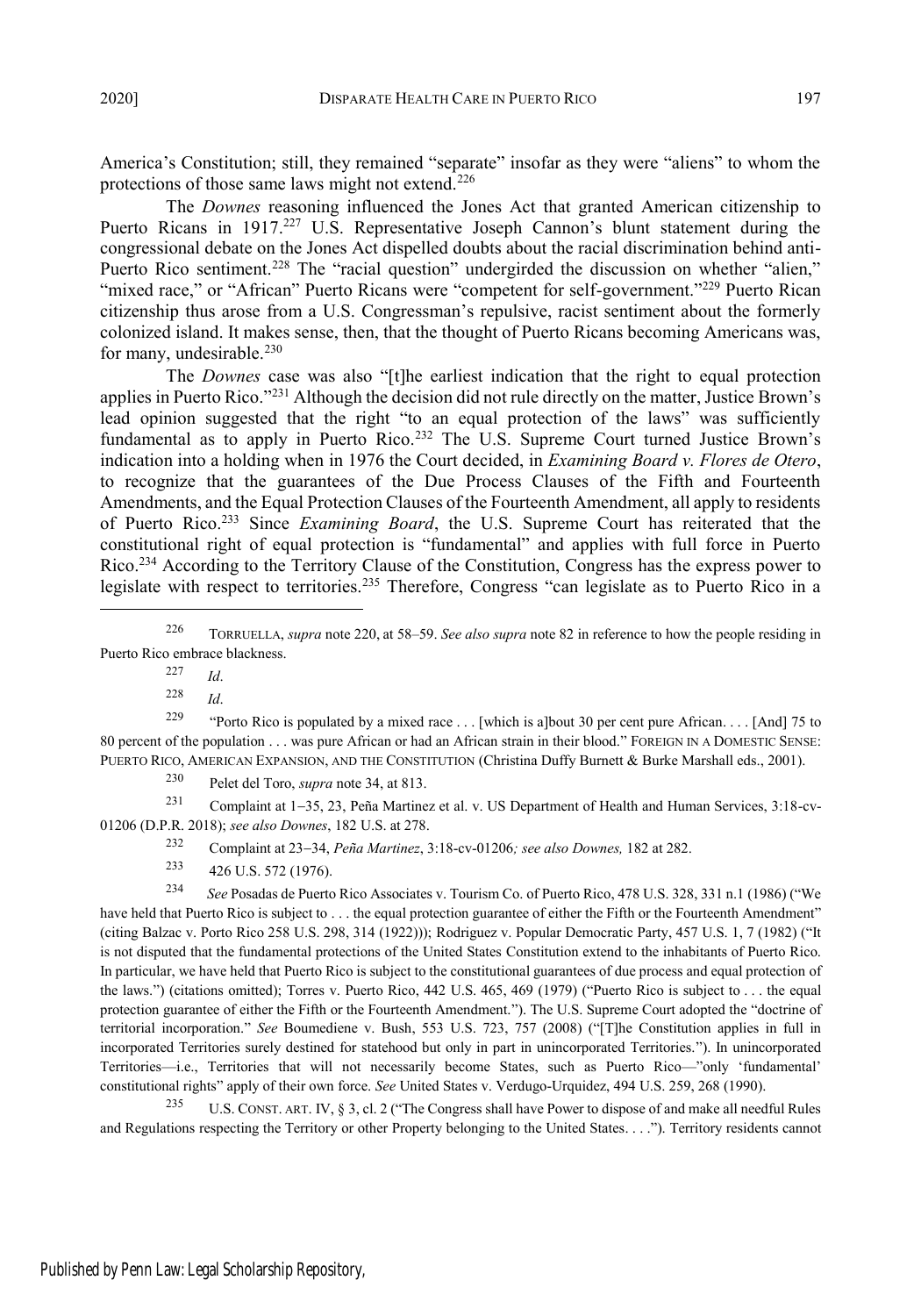manner different from the rest of the United States."<sup>236</sup> The Territory Clause, unlike the Jones Act, was drafted by the Founding Fathers when thirty-two of the current fifty states were still territories. This historical context would explain a characterization of the territories as "possessions" motivated by a racial animus.<sup>237</sup>

American laws treat U.S. citizens differently based on where they live. Because Puerto Ricans do not reside within the United States or in a formally-recognized state like Alaska or Hawaii but on the island, they receive limited federal funding for Medicaid that falls well below the funding for which America's poorest state is eligible, limited food stamps through the Supplemental Nutrition Assistance Program (SNAP), significantly fewer benefits under Medicare Part D program, and are excluded from the Supplemental Security Income (SSI) program. If relocating to the mainland, Puerto Ricans are eligible to all the benefits as any other American.<sup>238</sup> Federal statutes explicitly exclude Puerto Ricans from receiving the same federal benefits given to fellow U.S. citizens of equal or lesser need who live in any of the fifty states.<sup>239</sup> This racial discrimination does not only deny benefits to Puerto Ricans and significantly aggravate the fiscal and health care crises in Puerto Rico, but constitutes a constitutional violation of the right to equal protection. The U.S. Congress cannot discriminatorily legislate in a manner that causes disparate treatment of Puerto Ricans, notwithstanding its plenary power under the Territory Clause.

The issue in question is whether the Medicaid federal funding statute or the Medicare federal reimbursement provision have a justification for differential treatment between the states and U.S. territories. Previously, in *Harris v. Rosario*, <sup>240</sup> the U.S. Supreme Court analyzed whether the Aid to Families with Dependent Children (AFDC) federal welfare legislation had a rational basis for treating Puerto Rico and other U.S. territories differently within the reimbursement plan, to provide financial support to needy families. The Court resolved that the statute was constitutional and did not violate the equal protection constitutional guarantee. The Court cited three rationales for differential treatment: firstly, residents of Puerto Rico do not contribute to the U.S. Treasury, primarily because they do not pay federal income taxes; second, treating Puerto Rico as a state would be costly; and third, paying higher Social Security benefits to Puerto Ricans might disrupt

make their own rules or regulations except if allowed by the U.S. Congress. The U.S. Supreme Court can interpret regulations for territories, but only Congress has the express power to make rules. U.S. CONST. ART. IV, § 3, cl. 2 ("The Congress shall have Power to dispose of and make all needful Rules and Regulations respecting the Territory or other Property belonging to the United States. . . .").

<sup>&</sup>lt;sup>236</sup> In its recent due process rulings, the U.S. Supreme Court has avoided any pronouncement regarding the political status of the island. United States v. Rivera Torres, 826 F.2d 151, 154 (1st Cir. 1987). *See also* Puerto Rico v. Sanchez Valle, 136 S. Ct. 1863, 1876 (2016) ("We agree that Congress has broad latitude to develop innovative approaches to territorial governance, see U.S. CONST., ART. IV, § 3, cl. 2; that Congress may thus enable a territory's people to make large-scale choices about their own political institutions. . . .").

<sup>237</sup> The Supreme Court has differentiated between territories settled "by American citizens" (Alaska) and colonized territories. *See* Balzac v. Porto Rico, 258 U.S. 298, 309 (1922).

<sup>238</sup> United States v. Vaello-Madero, 356 F. Supp. 3d 208 (D.P.R. 2019) ("Vaello Madero contends he is not required to return the payments he received in Social Security Income (SSI) disability benefits upon changing his domicile to Puerto Rico since excluding a United States citizen residing in the territory from receiving the same runs afoul of the equal protection guarantees of the Due Process Clause. . . . Based on the foregoing analysis, Vaello-Madero's Motion for Summary Judgment is GRANTED.") .

<sup>239</sup> *See* Section III-B.

 $240$  446 U.S. 651 (1980).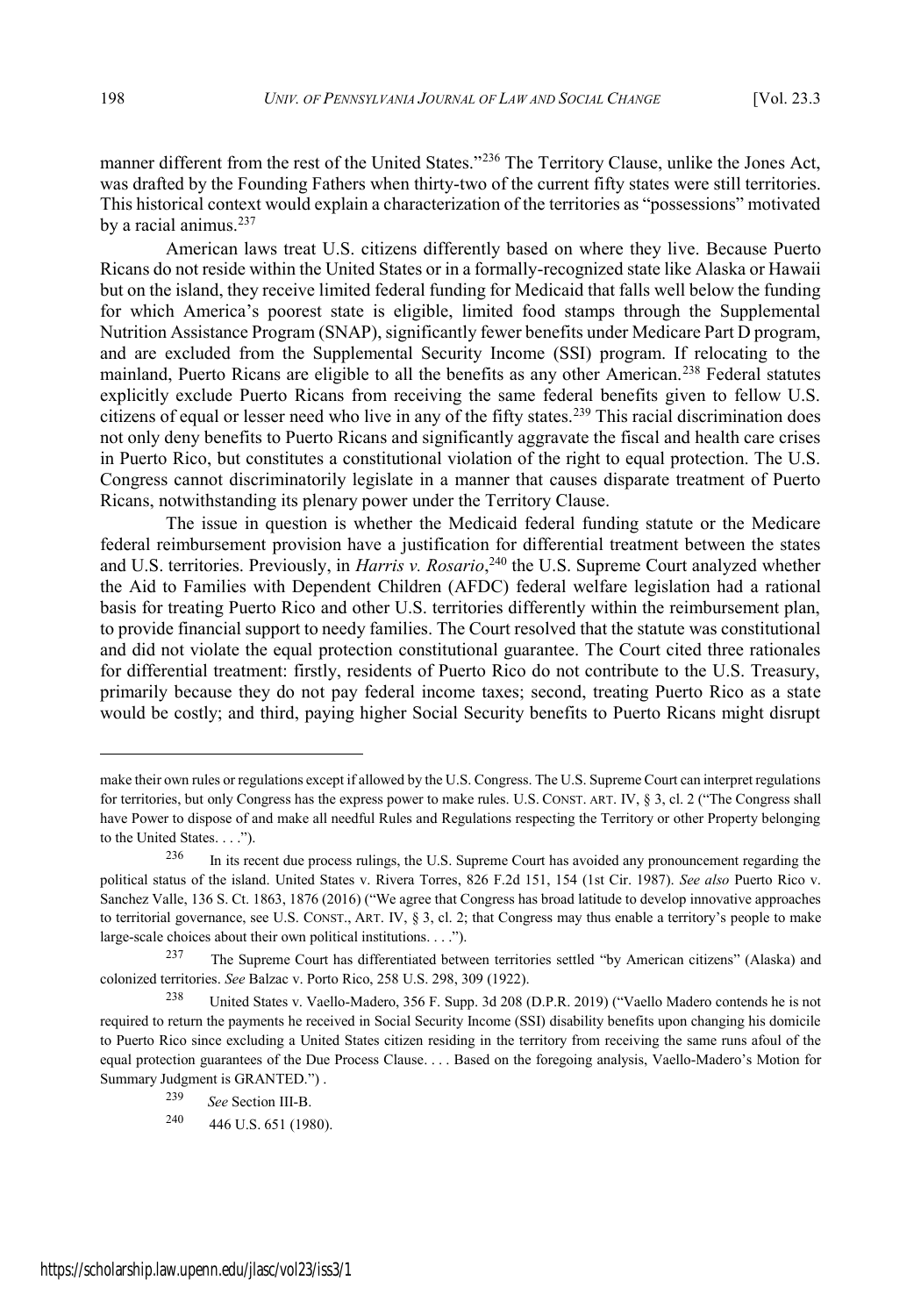the island's economy.<sup>241</sup> Justice Marshall dissented in *Harris* and questioned whether there was truly a rational basis for the discriminatory legislation directed at the island's residents. He argued it is not "rational to provide lower benefits to U.S. citizens who have the greatest need, and that a geographic area should not have the level of its antipoverty aid reduced simply because it has a weak economy."<sup>242</sup> The Court's decision in *Harris* ultimately followed previous decisions that grew out of the 1900 Foraker Act.<sup>243</sup> By that time, the Court had recognized that Puerto Rico was an unincorporated territory, which the government had no intention of converting into a state, and its residents were not entitled to all the privileges and protections otherwise afforded to states' residents.<sup>244</sup>

The three differential treatment rationales stated by the U.S. Supreme Court in *Harris* require re-assessment in light of Puerto Rico's current reality. First, Medicaid is a need-based program designed to provide care for poor children, adults, elderly, pregnant women, and disabled people. Considering this nature of the public health care program, the Medicaid eligible beneficiaries can hardly be described as significant contributors to the funds derived by the government from federal income tax.<sup>245</sup> Second, from 1999 to 2014, Puerto Rico paid \$67 billion in federal taxes, which represents an average of \$4.21 billion paid annually over the sixteen-year period.<sup>246</sup> Third, according to the U.S. Government Accountability Office, if Puerto Rico were treated as any other state (stated otherwise, if Puerto Ricans were treated equally), the federal government would have to spend up to \$1.8 billion each year on SSI, up to \$700 million more each year on food stamps, and up to \$1.5 billion more annually on Medicare.<sup>247</sup> This amount is less than that which the poorest U.S. states require and still falls below the annual average federal tax contributions from such states. Finally, not treating Puerto Ricans as equal to other U.S. citizens aggravates their health care and financial crises, causing further disruption of their economy.

The inability of U.S. territories to seek relief in bankruptcy courts, like states, is another arena where Puerto Rico faces disparate treatment harmful to its economy. In 2013, the city of Detroit, Michigan, filed for bankruptcy under Chapter 9 of the U.S. Bankruptcy Code, the largest municipality bankruptcy filing (based on debt) in the U.S. By comparison to Detroit's financial situation in 2013, when it had \$18 billion in debt and a population of 700,000, Puerto Rico had by the same time \$87 billion in debt and 3.7 million residents. Both Detroit and Puerto Rico lost residents to the financial crises, leaving behind a poorer (and older) group. Unlike Puerto Rico, the

<sup>241</sup> This rationale was drawn from an earlier case, *Califano v. Torres,* 435 U.S. I, 5 n.7 (1977), where the Court ruled that a complete exclusion of Puerto Rico from the Supplemental Security Income (SSI) program had a rational basis.

<sup>&</sup>lt;sup>242</sup> Fisher, *supra* note 156, at 130.<br><sup>243</sup>

*Id.* 

<sup>244</sup> *See id.*, referring to *Downes v. Bidwell,* 182 U.S. 244 (1901); *see generally* Armstrong v. United States, 182 U.S. 234 (1901); Dooley v. United States, 182 U.S. 222 (1901); De Lima v. Bidwell, 182 U.S. 1 (1901). See also above references in this Section to the *Downes* case.

<sup>&</sup>lt;sup>245</sup> Puerto Ricans pay federal income tax on income generated on the mainland. For further reference to a snapshot of Puerto Rico's applicable tax regime, see Section I, *supra*.

<sup>246</sup> Complaint at 27, Peña Martinez et al v. US Department of Health and Human Services, 3:18-cv-01206 (D.P.R. 2018).

<sup>247</sup> U.S. Government Accountability Office, Puerto Rico: *Information on How Statehood Would Potentially Affect Selected Federal Programs and Revenue Sources*, (Mar. 31, 2014), https://www.gao.gov/products/GAO-14-31 [https://perma.cc/QD2D-6F44].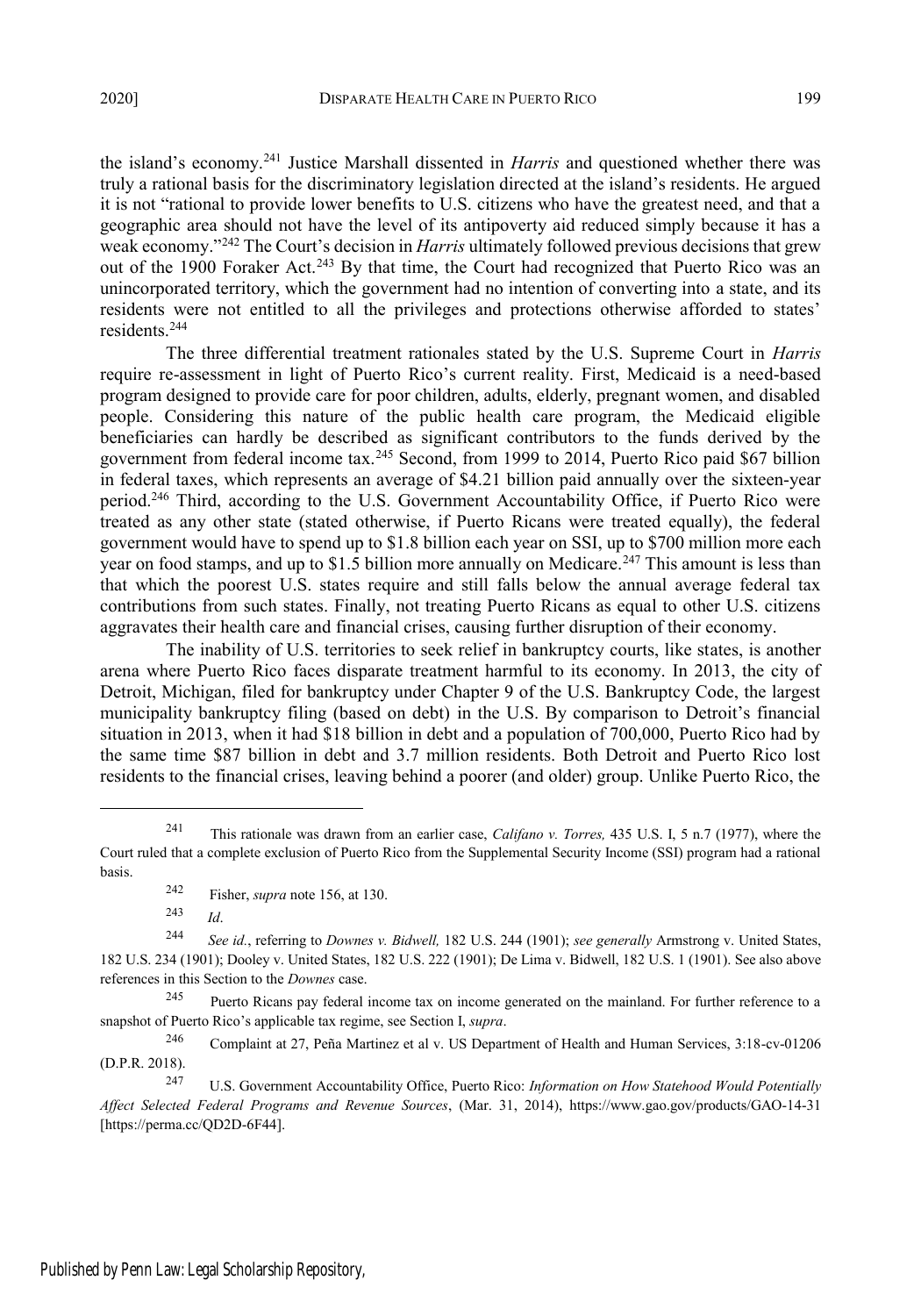bulk of Detroit's debt took the form of unfunded pensions and promises to provide health care to retired city workers. Although part of Puerto Rico's debt also comes from pensions, the bulk of its debt is owed to bondholders. Bond repayment should be important to the federal government considering Puerto Rico's bonds pay tax-exempt interest in all 50 states and high interest to offset the territory's low credit rating.<sup>248</sup> Nor can companies located in the territories file for bankruptcy pursuant to the U.S. Bankruptcy Code, either. The closest attempt by a company incorporated in a territory to seek bankruptcy relief was in 2012, in the Commonwealth of the Mariana Islands.<sup>249</sup> Despite the legal discussion around whether the corporation fulfilled the "person" category requirement for filing, the court argued that the company was not entitled to the same treatment afforded to an entity incorporated in the mainland.

In contrast to U.S. states, Puerto Rico more heavily relies on public health care programs while suffering relatively higher rates of unemployment. A greater percentage of its population sits below the Federal Poverty Line (FPL), and the island remains beset by severe financial crisis and illness rates. Solely considering the income and poverty levels of the island, it seems Puerto Ricans cannot afford health care as readily as those living in the continental U.S. can. In light of the critical and chronic health conditions of the Puerto Rican population—HIV, Zika, mental health, heart disease, diabetes—it is plain that Puerto Ricans' health care demands are greater.<sup>250</sup> Instead of combating the inequities brought to light by this Article, Congress is creating and perpetuating disparity in the name of so-called *equal treatment*. Unfortunately, federal laws regarding public health care programs, like Medicaid and Medicare, increase the severity of such disparity when applied in Puerto Rico.<sup>251</sup> Instead of improving health conditions and supporting the majority of the population who could not otherwise afford private health care, the U.S. government provides Puerto Ricans with special rules that undermine health.

Health care is not provided equally across U.S. territories, either. In terms of public health care programs, while in 2016 the ACA increased Puerto Rico's Medicaid program funding through a \$6.4 billion allotment, only \$1 billion was directed to all other U.S. territories. Indeed, health care spending rates vary significantly between U.S. territories. Based on projections before the 2017 hurricanes, Puerto Rico expected to exhaust ACA funding by 2018. In other words, even before Maria and Irma, Medicaid financing was imperiled in Puerto Rico, but it was unlikely that the U.S. Virgin Islands, for instance, with less than a \$1 billion of ACA available funding, would exhaust their funds before their expiration in 2019.<sup>252</sup> Health care spending rates between U.S. territories

<sup>248</sup> Walsh, *supra* note 217.

<sup>249</sup> In re Northern Mariana Islands Retirement Fund, No. 12-00003, (Bankr. D. N. Mar. I. June 13, 2012). The Commonwealth of the Mariana Islands tried bankruptcy relief for its underfunded Northern Mariana Islands Retirement Fund, a public corporation and autonomous agency of that Territory. The U.S. District Court for the Northern Mariana Islands hold the Fund was not eligible to be a debtor under Chapter 11 of the U.S. Bankruptcy Code since it was considered a government unit rather than a person with bankruptcy prerogative. The Fund argued the municipality Las Vegas Monorail Co. filed for bankruptcy and same criteria shall applied. However, the case was dismissed.

<sup>250</sup> *See* Table 2 for HIV, sika, diabetes and heart disease ratios compared to states.

<sup>251</sup> Congressional Task Force on Economic Growth in Puerto Rico, Report to the House and Senate (December 20, 2016), https://www.finance.senate.gov/imo/media/doc/Bipartisan%20Congressional%20Task%20Force% 20on%20Economic%20Growth%20in%20Puerto%20Rico%20Releases%20Final%20Report.pdf [https://perma.cc/YHS6- SF7C].

<sup>252</sup> *Medicaid Financing and Spending in Puerto Rico*, Medicaid and CHIP Payment and Access Commission (MACPAC), August 2017; *Medicaid Financing and Spending in the US Virgin Islands*, Medicaid and CHIP Payment and Access Commission (MACPAC), August 2017, https://www.macpac.gov/publication/medicaid-and-chip-in-the-u-s-virgin-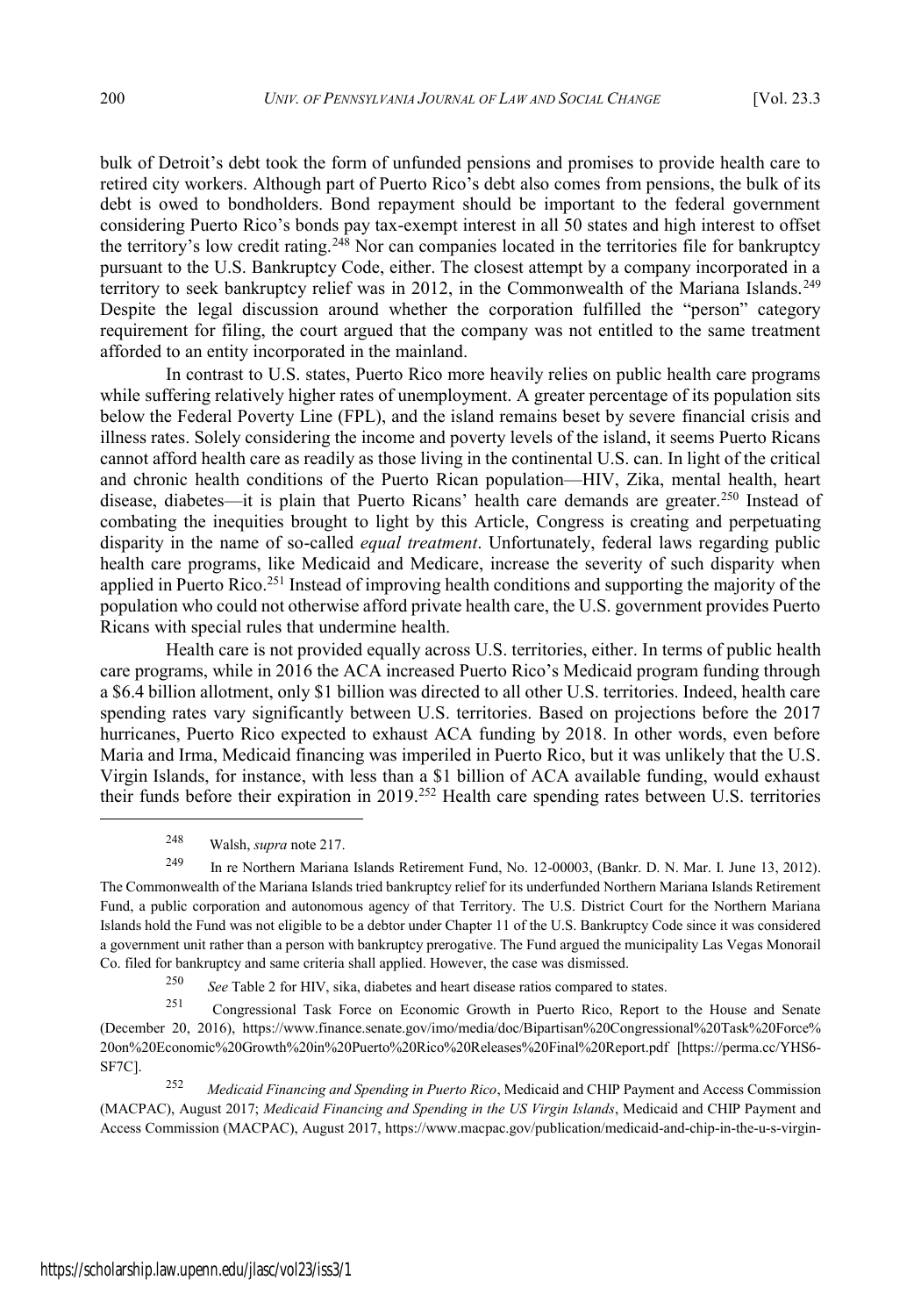The different levels of funding in Medicare and Medicaid reveals the unequal treatment among U.S. citizens based on discrimination of their place of residence. Regardless of the colonial genesis of the relationship between the U.S. and Puerto Rico, the current differential treatment creates a "second-class" citizenship that jeopardizes the right to health and the right to health care of Puerto Ricans.<sup>255</sup> In the absence of a positive legal obligation to the right to health care,<sup>256</sup> nevertheless, the equal protection of the law principle obliges the U.S. government to protect and stand for its people's dignity and right to live. Americans living in Puerto Rico are "their people" too.

#### IV. CONCLUSION

Puerto Rico's colonial relationship with the United States has profoundly influenced the island's health care financing and delivery. Constant and erratic transformations over the past century have shaped the Puerto Rican health care system. The Puerto Rican health care system is largely the result of legal transplants of federal health care policies blind to Puerto Rico's unique economic, social, geographical, and epidemiological conditions.

Health care federal legislation aggravates the already notorious chasm between the island and the mainland. The capped financing and limited federal match rate for Medicaid—the most popular public health insurance program, used by two thirds of Puerto Ricans—stand out as critical contributors to both the fiscal crisis and a strained health care system, among several other differential treatments across federal programs. In addition, the incentives allocated through different institutional arrangements transplanted into Puerto Rico's health care system (for example, the fee-for-service payment model), contribute to the existing disparities in access to health care, and turn rationing rules into painful policies. None of the very few health care policies applicable to territories introduced by the Patient Protection Affordable Care Act—the most important health

islands/ [https://perma.cc/Y3DD-L5K6].

<sup>253</sup> *Health Care in Puerto Rico and the U.S. Virgin Islands: A Six-Month Check-Up After the Storms*, Kaiser Foundation Conference in Washington D.C., on March 19, 2018. Remarks from U.S. Virgin Islands' delegate to Congress, Rep. Stacey Plaskett, https://www.youtube.com/watch?v=BzKZ8Rd3xN0 [https://perma.cc/WVY7-SCR].

<sup>&</sup>lt;sup>254</sup> While discussing the role of the U.S. Congress and President on the unequal treatment of Puerto Ricans, Angel R. Oquendo proposed that "the President and Congress might, perhaps with some prodding from the Supreme Court . . . providing for legitimate and functional governance on the island . . . institute genuine self-rule there, appropriately attending not to the population's individual civil rights, but rather to its collective self-determination." *See* Ángel R. Oquendo, *At Rock Bottom: Puerto Rico's Crises and Self-Determination*, 41 THE HARBINGER 253, 269 (Mar. 2017).

<sup>&</sup>lt;sup>255</sup> The right to health care here pertains to the equitable access to affordable medical care. I do not intend to join here, however, the rich debate that already exists among scholars and international advocates of human rights on its definition. *See* David Orentlicher, *Right to Health Care in the United States: Inherently Unstable*, 38 AM. J. L. & MED. 326, 336–337 (2012) (recognizing that the right to health care is a critical component of a right to health); NORMAN DANIELS, JUST HEALTH: MEETING HEALTH NEEDS FAIRLY (2008); ALLEN E. BUCHANAN, JUSTICE AND HEALTH CARE (2009); Tom L. Beauchamp & Ruth R. Faden, *The Right to Health and the Right to Health Care*, 4 J. MED & PHIL.118 (1979).

<sup>256</sup> *See* Hoffman *supra* note 130.